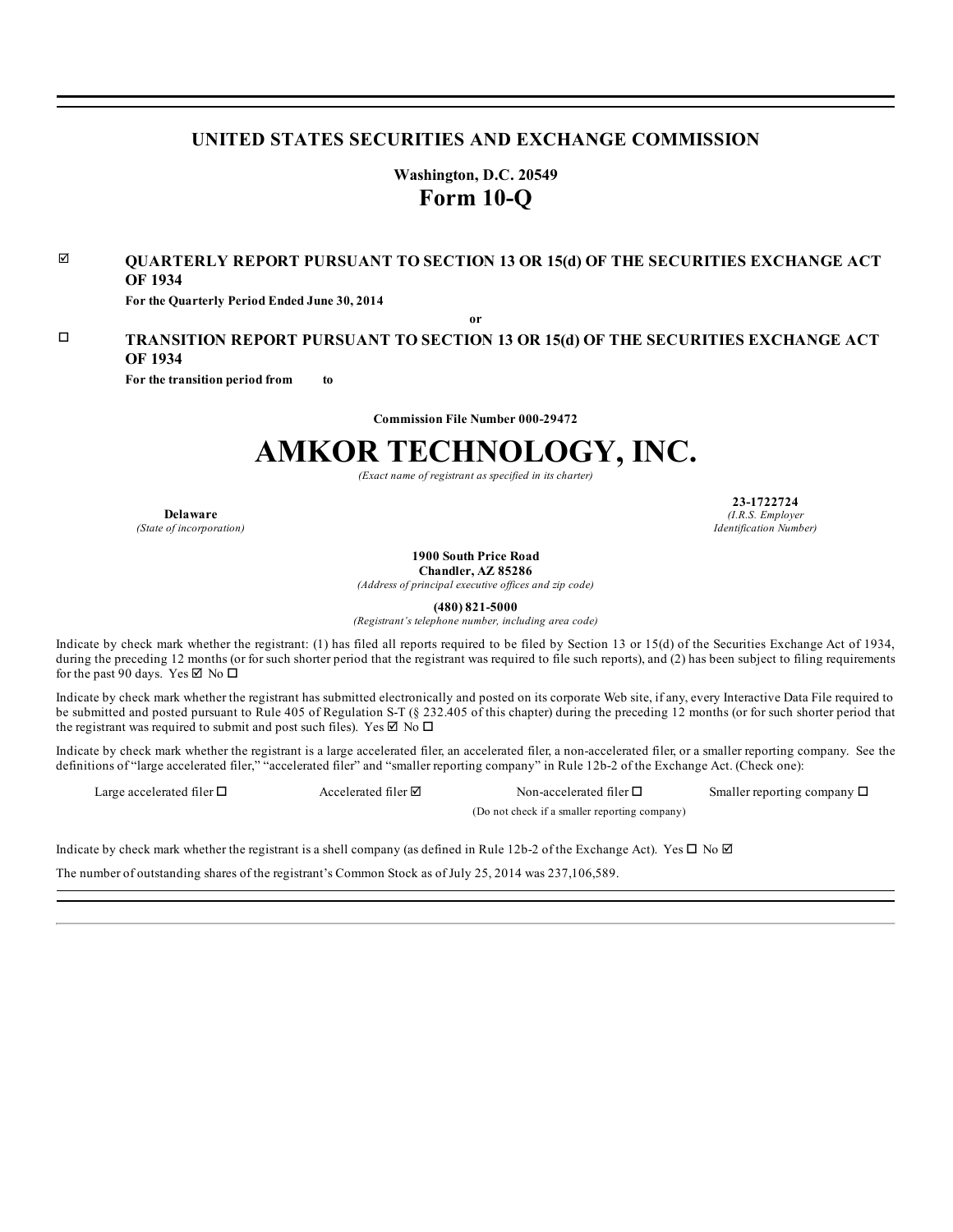#### **QUARTERLY REPORT ON FORM 10-Q For the Quarter Ended June 30, 2014**

# **TABLE OF CONTENTS**

|                   |                                                                                              | Page             |
|-------------------|----------------------------------------------------------------------------------------------|------------------|
|                   | <b>PART I. Financial Information</b>                                                         |                  |
| Item 1.           | <b>Financial Statements (unaudited)</b>                                                      | $\overline{2}$   |
|                   | Consolidated Statements of Income - Three and Six Months Ended June 30, 2014 and 2013        | $\overline{2}$   |
|                   | Consolidated Statements of Comprehensive Income - Three and Six Months Ended June 30, 2014   |                  |
|                   | and 2013                                                                                     | $\overline{3}$   |
|                   | Consolidated Balance Sheets - June 30, 2014 and December 31, 2013                            | $\overline{4}$   |
|                   | Condensed Consolidated Statements of Cash Flows - Six Months Ended June 30, 2014 and 2013    | $\overline{2}$   |
|                   | <b>Notes to Consolidated Financial Statements</b>                                            | $6 \overline{6}$ |
| Item 2.           | <u>Management's Discussion and Analysis of Financial Condition and Results of Operations</u> | 22               |
| Item 3.           | <b>Quantitative and Qualitative Disclosures About Market Risk</b>                            | 30               |
| Item 4.           | <b>Controls and Procedures</b>                                                               | 32               |
|                   |                                                                                              |                  |
|                   | <b>PART II. Other Information</b>                                                            |                  |
| Item 1.           | <b>Legal Proceedings</b>                                                                     | 32               |
| Item 1A.          | <b>Risk Factors</b>                                                                          | 33               |
| Item 2.           | Unregistered Sales of Equity Securities and Use of Proceeds                                  | 48               |
| Item $3.$         | <b>Defaults Upon Senior Securities</b>                                                       | 48               |
| Item 4.           | <b>Mine Safety Disclosures</b>                                                               | <u>48</u>        |
| Item $5.$         | Other Information                                                                            | 48               |
| Item $6.$         | Exhibits                                                                                     | 48               |
| <b>Signatures</b> |                                                                                              | 49               |

This report contains forward-looking statements within the meaning of the federal securities laws, including but not limited to statements regarding: (1) the amount, timing and focus of our expected capital investments in 2014 including expenditures in support of customer demand in the mobile communications market and expenditures related to our new factory and research and development facility in Korea, (2) our ability to fund our operating activities for the next twelve months, (3) the effect of changes in capacity utilization on our gross margin, (4) the focus of our research and development activities, (5) the expiration of tax holidays in jurisdictions in which we operate and expectations regarding our effective tax rate, (6) the release of valuation allowances related to taxes in the future, (7) our repurchase or repayment of outstanding debt or the conversion of debt in the future, (8) payment of dividends, (9) compliance with our covenants, (10) expected contributions to foreign pension plans, (11) liability for unrecognized tax benefits and the potential impact of our unrecognized tax benefits on our effective tax rate, (12) the effect of foreign currency exchange rate exposure on our financial results, (13) the volatility of the trading price of our common stock, (14) changes to our internal controls related to implementation of a new shop floor management system, (15) our view of the outcome of our dispute with Tessera and our estimates regarding the possible amount of, and funding for, any payments due in conjunction with such dispute, (16) the anticipated schedule for construction of our new factory and research and development facility in Korea, (17) our ownership of J-Devices and consolidation of J-Devices' results into our consolidated financial statements, (18) our efforts to enlarge our customer base in certain geographic areas and markets and (19) other statements that are not historical facts. In some cases, you can identify forward-looking statements by terminology such as "may," "will," "should," "expects," "plans," "anticipates," "believes," "estimates," "predicts," "potential," "continue," "intend" or the negative of these terms or other comparable terminology. Because such statements include risks and uncertainties, actual results may differ materially from those anticipated in such forward-looking statements as a result of various factors, including those set forth in Part II, Item 1A of this Quarterly Report on Form 10-Q.

# -1-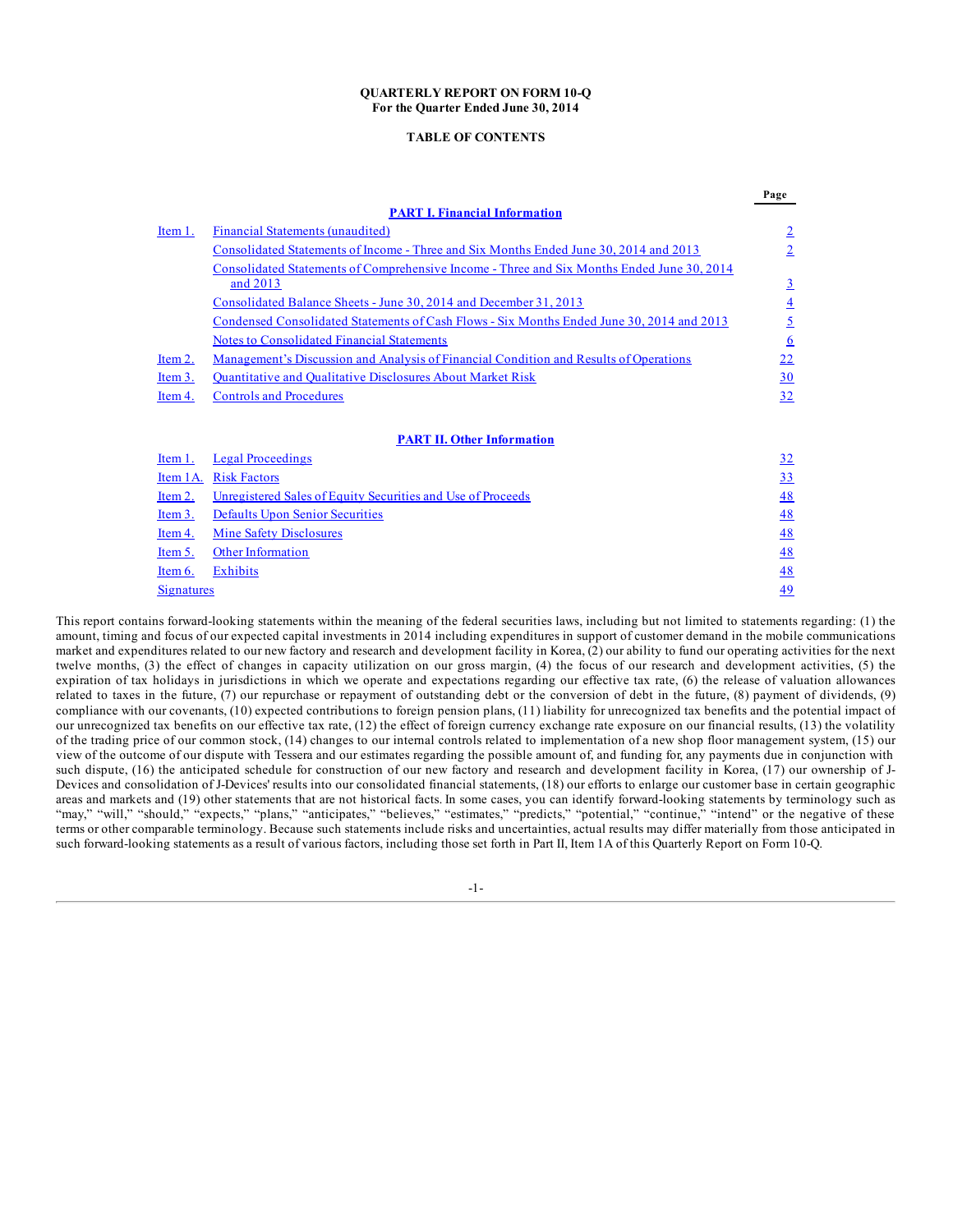# **PART I. FINANCIAL INFORMATION**

# <span id="page-2-0"></span>**Item 1.** *Financial Statements*

# **AMKOR TECHNOLOGY, INC. CONSOLIDATED STATEMENTS OF INCOME (Unaudited)**

|                                                                           | <b>For the Three Months Ended</b><br><b>June 30.</b> |         |              |           |              | For the Six Months Ended<br><b>June 30.</b> |              |           |  |
|---------------------------------------------------------------------------|------------------------------------------------------|---------|--------------|-----------|--------------|---------------------------------------------|--------------|-----------|--|
|                                                                           |                                                      | 2014    |              | 2013      |              | 2014                                        |              | 2013      |  |
|                                                                           |                                                      |         |              |           |              |                                             |              |           |  |
| Net sales                                                                 | $\mathbb{S}$                                         | 767,459 | $\mathbb{S}$ | 746,059   | $\mathbb{S}$ | 1,463,503                                   | $\mathbb{S}$ | 1,433,588 |  |
| Cost of sales                                                             |                                                      | 616,745 |              | 607,680   |              | 1,183,969                                   |              | 1,180,256 |  |
| Gross profit                                                              |                                                      | 150,714 |              | 138,379   |              | 279,534                                     |              | 253,332   |  |
| Selling, general and administrative                                       |                                                      | 67,674  |              | 65,618    |              | 130,098                                     |              | 125,177   |  |
| Research and development                                                  |                                                      | 22,079  |              | 14,308    |              | 43,124                                      |              | 28,614    |  |
| Total operating expenses                                                  |                                                      | 89,753  |              | 79,926    |              | 173,222                                     |              | 153,791   |  |
| Operating income                                                          |                                                      | 60,961  |              | 58,453    |              | 106,312                                     |              | 99,541    |  |
| Interest expense                                                          |                                                      | 22,537  |              | 23,739    |              | 46,259                                      |              | 45,817    |  |
| Interest expense, related party                                           |                                                      | 1,242   |              | 3,192     |              | 2,484                                       |              | 6,684     |  |
| Other (income) expense, net                                               |                                                      | (5,699) |              | 12,876    |              | (5,663)                                     |              | 10,654    |  |
| Total other expense, net                                                  |                                                      | 18,080  |              | 39,807    |              | 43,080                                      |              | 63,155    |  |
| Income before taxes and equity in earnings of unconsolidated<br>affiliate |                                                      | 42,881  |              | 18,646    |              | 63,232                                      |              | 36,386    |  |
| Income tax expense (benefit)                                              |                                                      | 12,511  |              | (10, 238) |              | 17,440                                      |              | (6,209)   |  |
| Income before equity in earnings of unconsolidated affiliate              |                                                      | 30,370  |              | 28,884    |              | 45,792                                      |              | 42,595    |  |
| Equity in earnings of J-Devices                                           |                                                      | 20,036  |              | 1,445     |              | 25,797                                      |              | 1,500     |  |
| Net income                                                                |                                                      | 50,406  |              | 30,329    |              | 71,589                                      |              | 44,095    |  |
| Net income attributable to noncontrolling interests                       |                                                      | (885)   |              | (602)     |              | (1, 435)                                    |              | (986)     |  |
| Net income attributable to Amkor                                          | \$                                                   | 49,521  | S            | 29,727    | \$           | 70,154                                      | \$           | 43,109    |  |
| Net income attributable to Amkor per common share:                        |                                                      |         |              |           |              |                                             |              |           |  |
| <b>Basic</b>                                                              | \$                                                   | 0.21    | \$           | 0.18      | \$           | 0.31                                        | S            | 0.27      |  |
| Diluted                                                                   | $\$$                                                 | 0.21    | \$           | 0.14      | \$           | 0.30                                        | \$           | 0.21      |  |
| Shares used in computing per common share amounts:                        |                                                      |         |              |           |              |                                             |              |           |  |
| <b>Basic</b>                                                              |                                                      | 232,891 |              | 160,886   |              | 224,868                                     |              | 156,672   |  |
| Diluted                                                                   |                                                      | 236,872 |              | 235,111   |              | 236,182                                     |              | 235,099   |  |

The accompanying notes are an integral part of these statements.

- 2-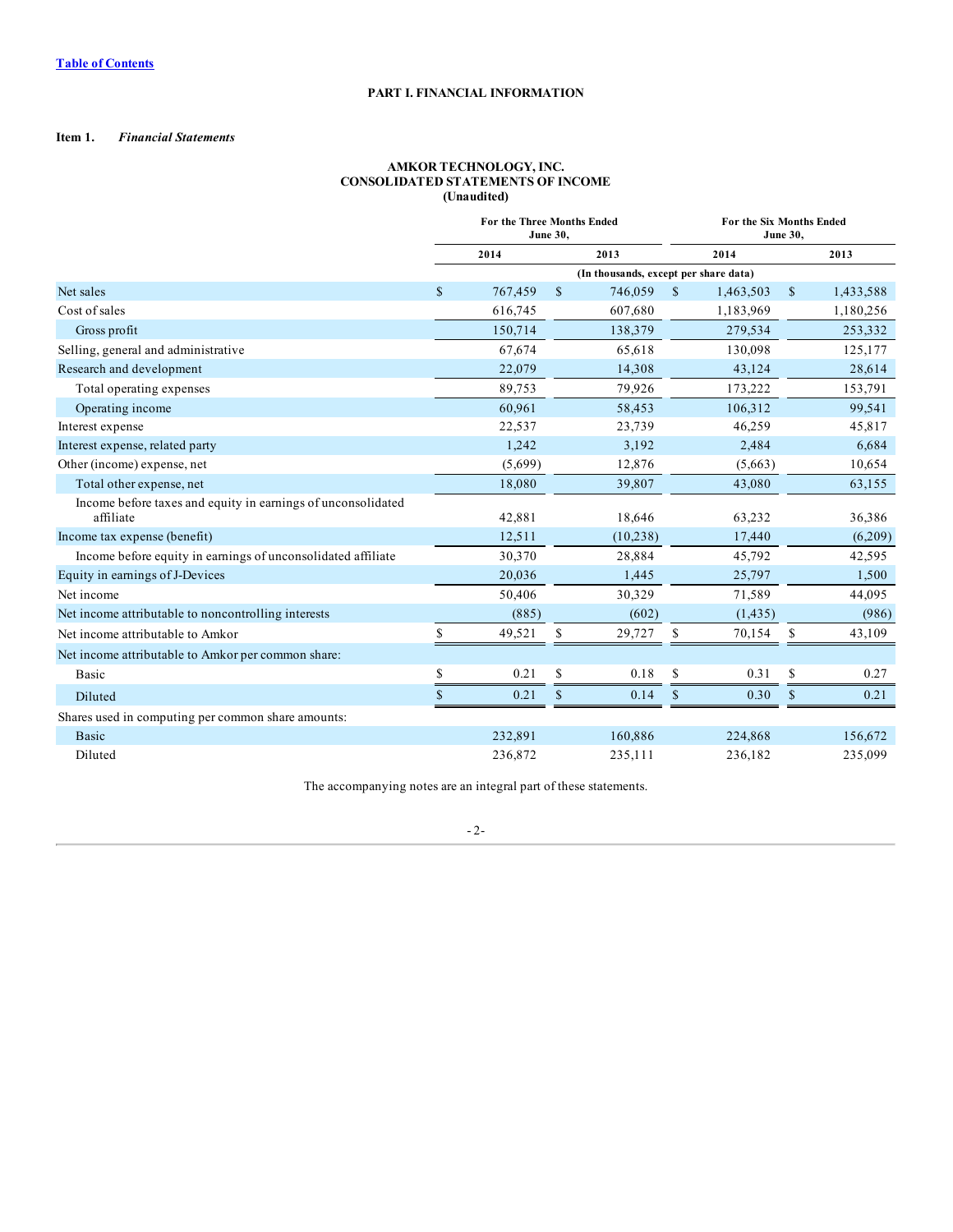#### **AMKOR TECHNOLOGY, INC. CONSOLIDATED STATEMENTS OF COMPREHENSIVE INCOME (Unaudited)**

<span id="page-3-0"></span>

|                                                                                                                          | <b>For the Three Months Ended</b><br><b>June 30,</b> |    |                | For the Six Months Ended<br><b>June 30,</b> |               |         |
|--------------------------------------------------------------------------------------------------------------------------|------------------------------------------------------|----|----------------|---------------------------------------------|---------------|---------|
|                                                                                                                          | 2014                                                 |    | 2013           | 2014                                        |               | 2013    |
|                                                                                                                          |                                                      |    | (In thousands) |                                             |               |         |
| Net income                                                                                                               | \$<br>50,406                                         | -S | 30,329<br>S    | 71,589                                      | <sup>\$</sup> | 44,095  |
| Other comprehensive income (loss), net of tax:                                                                           |                                                      |    |                |                                             |               |         |
| Adjustments to unrealized components of defined benefit pension<br>plans, net of tax of (\$345), (\$9), (\$366) and \$49 | 486                                                  |    | 75             | 606                                         |               | 217     |
| Foreign currency translation adjustment                                                                                  | (12, 493)                                            |    | (744)          | (11,808)                                    |               | (3,100) |
| Equity interest in J-Devices' other comprehensive income (loss),<br>net of tax of \$0, (\$1,087), \$0 and \$202          | 562                                                  |    | (2,155)        | 3,706                                       |               | (4,051) |
| Total other comprehensive loss                                                                                           | (11, 445)                                            |    | (2,824)        | (7, 496)                                    |               | (6,934) |
| Comprehensive income                                                                                                     | 38,961                                               |    | 27,505         | 64,093                                      |               | 37,161  |
| Comprehensive income attributable to noncontrolling interests                                                            | (885)                                                |    | (602)          | (1, 435)                                    |               | (986)   |
| Comprehensive income attributable to Amkor                                                                               | 38,076                                               |    | 26,903         | 62,658                                      | \$            | 36,175  |

The accompanying notes are an integral part of these statements.

# - 3-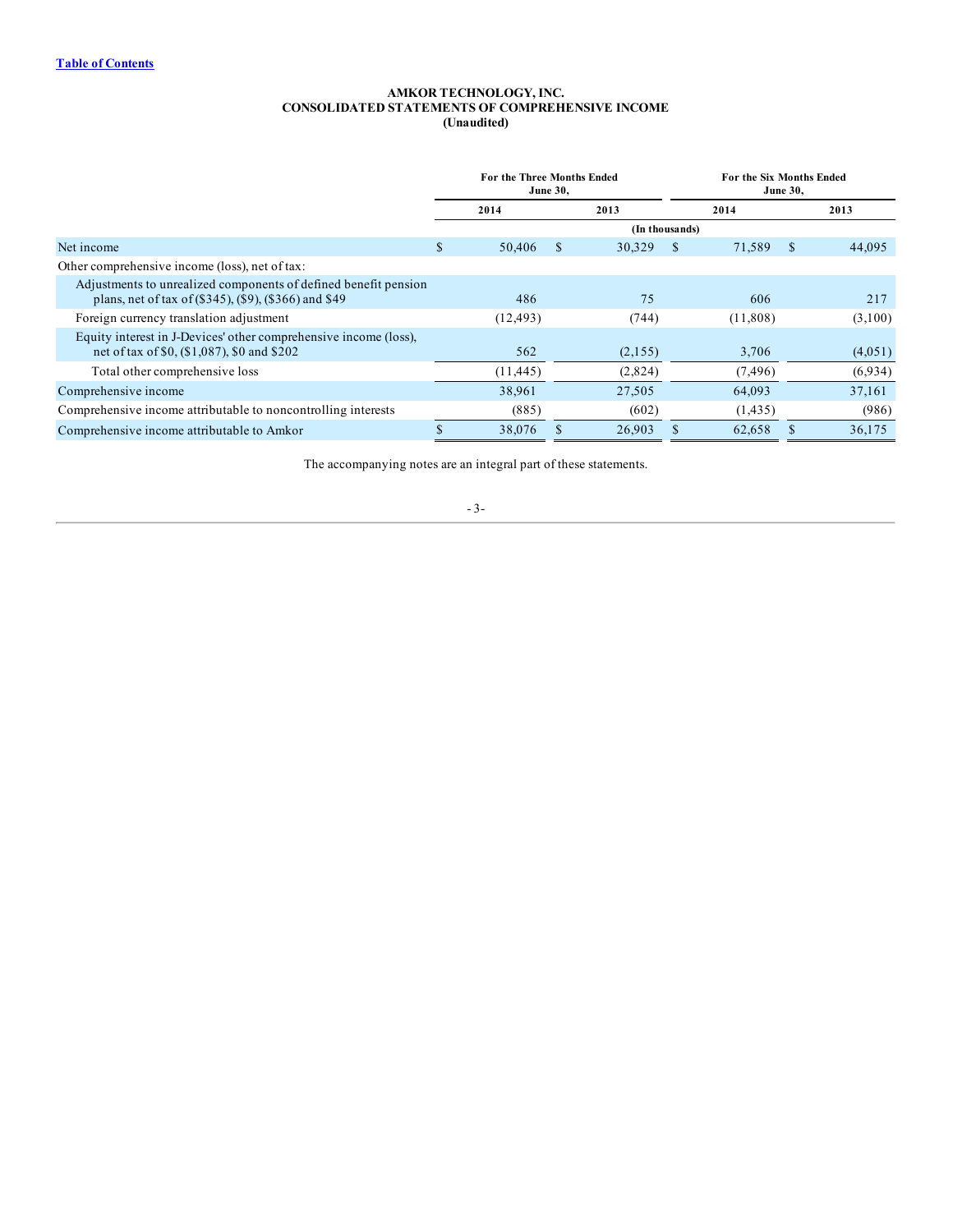## **AMKOR TECHNOLOGY, INC. CONSOLIDATED BALANCE SHEETS (Unaudited)**

|                                                                                                                                                                              |               | June 30,<br>2014                      |               | December 31,<br>2013 |
|------------------------------------------------------------------------------------------------------------------------------------------------------------------------------|---------------|---------------------------------------|---------------|----------------------|
|                                                                                                                                                                              |               | (In thousands, except per share data) |               |                      |
| <b>ASSETS</b>                                                                                                                                                                |               |                                       |               |                      |
| Current assets:                                                                                                                                                              |               |                                       |               |                      |
| Cash and cash equivalents                                                                                                                                                    | $\mathcal{S}$ | 525,935                               | $\mathbb{S}$  | 610,442              |
| Restricted cash                                                                                                                                                              |               | 2,681                                 |               | 2,681                |
| Accounts receivable, net of allowances                                                                                                                                       |               | 455,838                               |               | 385,542              |
| Inventories                                                                                                                                                                  |               | 205,668                               |               | 200,423              |
| Other current assets                                                                                                                                                         |               | 57,803                                |               | 33,328               |
| Total current assets                                                                                                                                                         |               | 1,247,925                             |               | 1,232,416            |
| Property, plant and equipment, net                                                                                                                                           |               | 2,153,818                             |               | 2,006,553            |
| Investments                                                                                                                                                                  |               | 134,717                               |               | 105,214              |
| Restricted cash                                                                                                                                                              |               | 2,247                                 |               | 2,234                |
| Other assets                                                                                                                                                                 |               | 70,666                                |               | 80,881               |
| <b>Total assets</b>                                                                                                                                                          | $\mathcal{S}$ | 3,609,373                             | $\mathcal{S}$ | 3,427,298            |
| <b>LIABILITIES AND EQUITY</b>                                                                                                                                                |               |                                       |               |                      |
| Current liabilities:                                                                                                                                                         |               |                                       |               |                      |
| Short-term borrowings and current portion of long-term debt                                                                                                                  | <sup>\$</sup> | 10,000                                | S             | 61,350               |
| Trade accounts payable                                                                                                                                                       |               | 555,805                               |               | 365,334              |
| Accrued expenses                                                                                                                                                             |               | 252,048                               |               | 264,252              |
| Total current liabilities                                                                                                                                                    |               | 817,853                               |               | 690,936              |
| Long-term debt                                                                                                                                                               |               | 1,451,111                             |               | 1,516,390            |
| Long-term debt, related party                                                                                                                                                |               | 75,000                                |               | 75,000               |
| Pension and severance obligations                                                                                                                                            |               | 159,936                               |               | 165,073              |
| Other non-current liabilities                                                                                                                                                |               | 14,423                                |               | 14,959               |
| <b>Total liabilities</b>                                                                                                                                                     |               | 2,518,323                             |               | 2,462,358            |
| Commitments and contingencies (Note 17)                                                                                                                                      |               |                                       |               |                      |
| Amkor stockholders' equity:                                                                                                                                                  |               |                                       |               |                      |
| Preferred stock, \$0.001 par value, 10,000 shares authorized, designated Series A, none issued                                                                               |               |                                       |               |                      |
| Common stock, \$0.001 par value, 500,000 shares authorized, 281,782 and 262,109 shares issued, and<br>236,252 and 216,702 shares outstanding, in 2014 and 2013, respectively |               | 282                                   |               | 262                  |
| Additional paid-in capital                                                                                                                                                   |               | 1.875.533                             |               | 1,812,530            |
| Accumulated deficit                                                                                                                                                          |               | (577, 194)                            |               | (647, 348)           |
| Accumulated other comprehensive loss                                                                                                                                         |               | (7,751)                               |               | (255)                |
| Treasury stock, at cost, 45,530 and 45,407 shares in 2014 and 2013, respectively                                                                                             |               | (212, 455)                            |               | (211, 449)           |
| Total Amkor stockholders' equity                                                                                                                                             |               | 1,078,415                             |               | 953,740              |
| Noncontrolling interests in subsidiaries                                                                                                                                     |               | 12,635                                |               | 11,200               |
| Total equity                                                                                                                                                                 |               | 1,091,050                             |               | 964,940              |
| Total liabilities and equity                                                                                                                                                 | \$            | 3,609,373                             | \$            | 3,427,298            |

The accompanying notes are an integral part of these statements.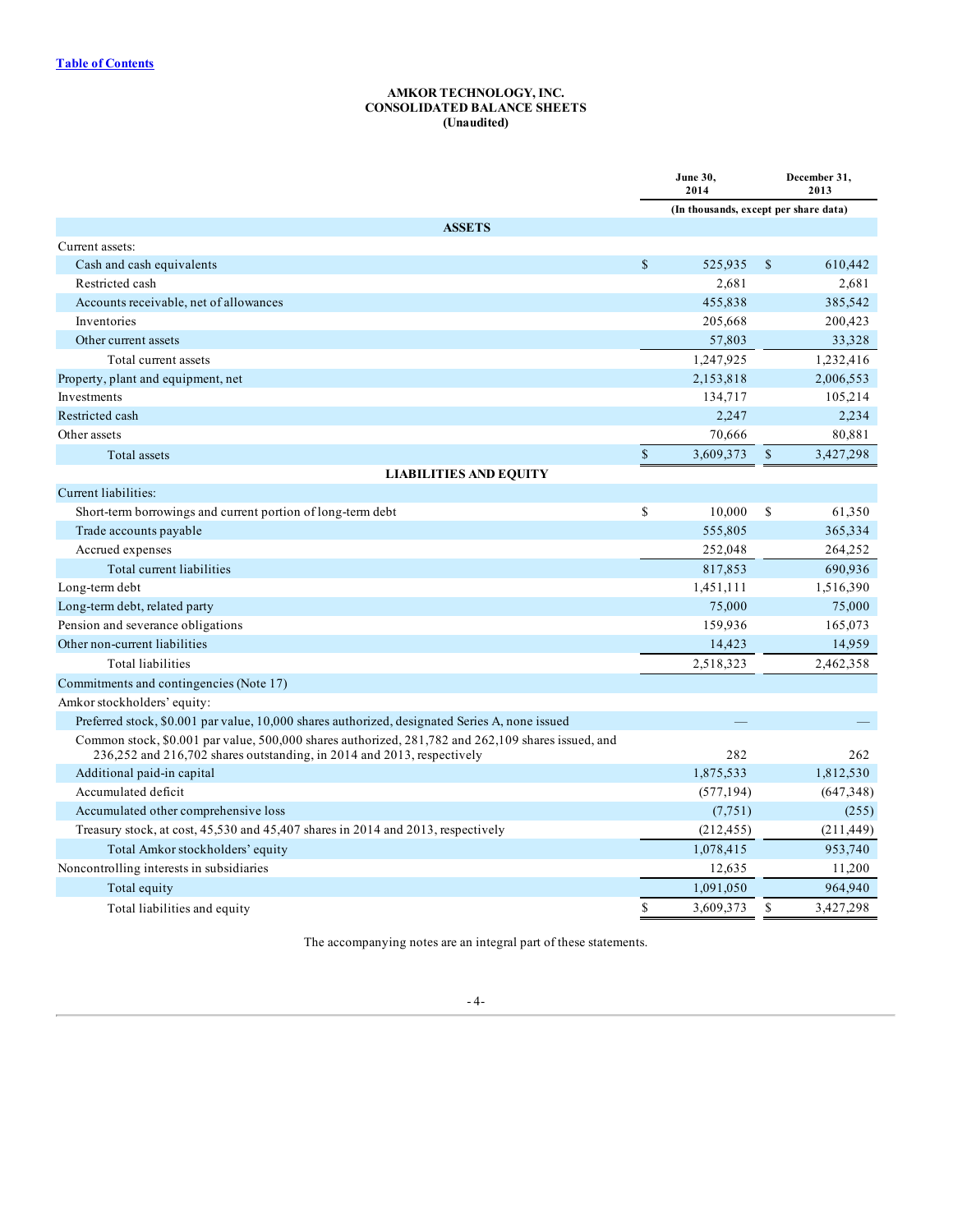#### **AMKOR TECHNOLOGY, INC. CONDENSED CONSOLIDATED STATEMENTS OF CASH FLOWS (Unaudited)**

<span id="page-5-0"></span>

|                                                                                           | For the Six Months Ended<br>June 30, |            |                |            |  |
|-------------------------------------------------------------------------------------------|--------------------------------------|------------|----------------|------------|--|
|                                                                                           |                                      | 2014       |                | 2013       |  |
|                                                                                           |                                      |            | (In thousands) |            |  |
| Cash flows from operating activities:                                                     |                                      |            |                |            |  |
| Net income                                                                                | $\mathbb{S}% _{t}\left( t\right)$    | 71,589     | <sup>\$</sup>  | 44,095     |  |
| Depreciation and amortization                                                             |                                      | 220,389    |                | 195,785    |  |
| Loss on debt retirement                                                                   |                                      |            |                | 11,619     |  |
| Gain on sale of subsidiary to J-Devices                                                   |                                      | (9,155)    |                |            |  |
| Other operating activities and non-cash items                                             |                                      | (24,000)   |                | (13, 947)  |  |
| Changes in assets and liabilities                                                         |                                      | (23, 570)  |                | (36,702)   |  |
| Net cash provided by operating activities                                                 |                                      | 235,253    |                | 200,850    |  |
| Cash flows from investing activities:                                                     |                                      |            |                |            |  |
| Payments for property, plant and equipment                                                |                                      | (230, 392) |                | (222, 674) |  |
| Proceeds from sale of property, plant and equipment                                       |                                      | 1,634      |                | 25,093     |  |
| Cash transferred on sale of subsidiary to J-Devices, net of proceeds                      |                                      | (15,774)   |                |            |  |
| Payments from J-Devices                                                                   |                                      |            |                | 8.843      |  |
| Investment in J-Devices                                                                   |                                      |            |                | (67, 372)  |  |
| Purchase of short-term investment                                                         |                                      | (20,000)   |                |            |  |
| Proceeds from short-term investment                                                       |                                      | 20,000     |                |            |  |
| Other investing activities                                                                |                                      | (353)      |                | (2,032)    |  |
| Net cash used in investing activities                                                     |                                      | (244, 885) |                | (258, 142) |  |
| Cash flows from financing activities:                                                     |                                      |            |                |            |  |
| Borrowings under revolving credit facilities                                              |                                      |            |                | 5,000      |  |
| Payments under revolving credit facilities                                                |                                      |            |                | (5,000)    |  |
| Proceeds from issuance of long-term debt                                                  |                                      | 80,000     |                | 293,000    |  |
| Payments of long-term debt                                                                |                                      | (140,000)  |                |            |  |
| Payments for debt issuance costs                                                          |                                      |            |                | (3,357)    |  |
| Payments for the retirement of debt                                                       |                                      |            |                | (11,619)   |  |
| Payment of deferred consideration for an acquisition                                      |                                      | (18, 763)  |                |            |  |
| Proceeds from the issuance of stock through share-based compensation plans                |                                      | 4,826      |                |            |  |
| Payments of tax withholding for restricted shares                                         |                                      | (1,006)    |                | (172)      |  |
| Net cash (used in) provided by financing activities                                       |                                      | (74, 943)  |                | 277,852    |  |
| Effect of exchange rate fluctuations on cash and cash equivalents                         |                                      | 68         |                | 2,399      |  |
| Net (decrease) increase in cash and cash equivalents                                      |                                      | (84, 507)  |                | 222,959    |  |
| Cash and cash equivalents, beginning of period                                            |                                      | 610,442    |                | 413,048    |  |
| Cash and cash equivalents, end of period                                                  | $\mathbb{S}$                         | 525,935    | $\mathbb{S}$   | 636,007    |  |
| Non cash investing and financing activities:                                              |                                      |            |                |            |  |
| Common stock issuance for conversion and exchange in 2014 and 2013, respectively, of 6.0% |                                      |            |                |            |  |
| Convertible senior subordinated notes due April 2014, \$150 million related party in 2013 | $\mathcal{S}$                        | 56,350     | $\mathbb{S}$   | 193,650    |  |

The accompanying notes are an integral part of these statements.

- 5-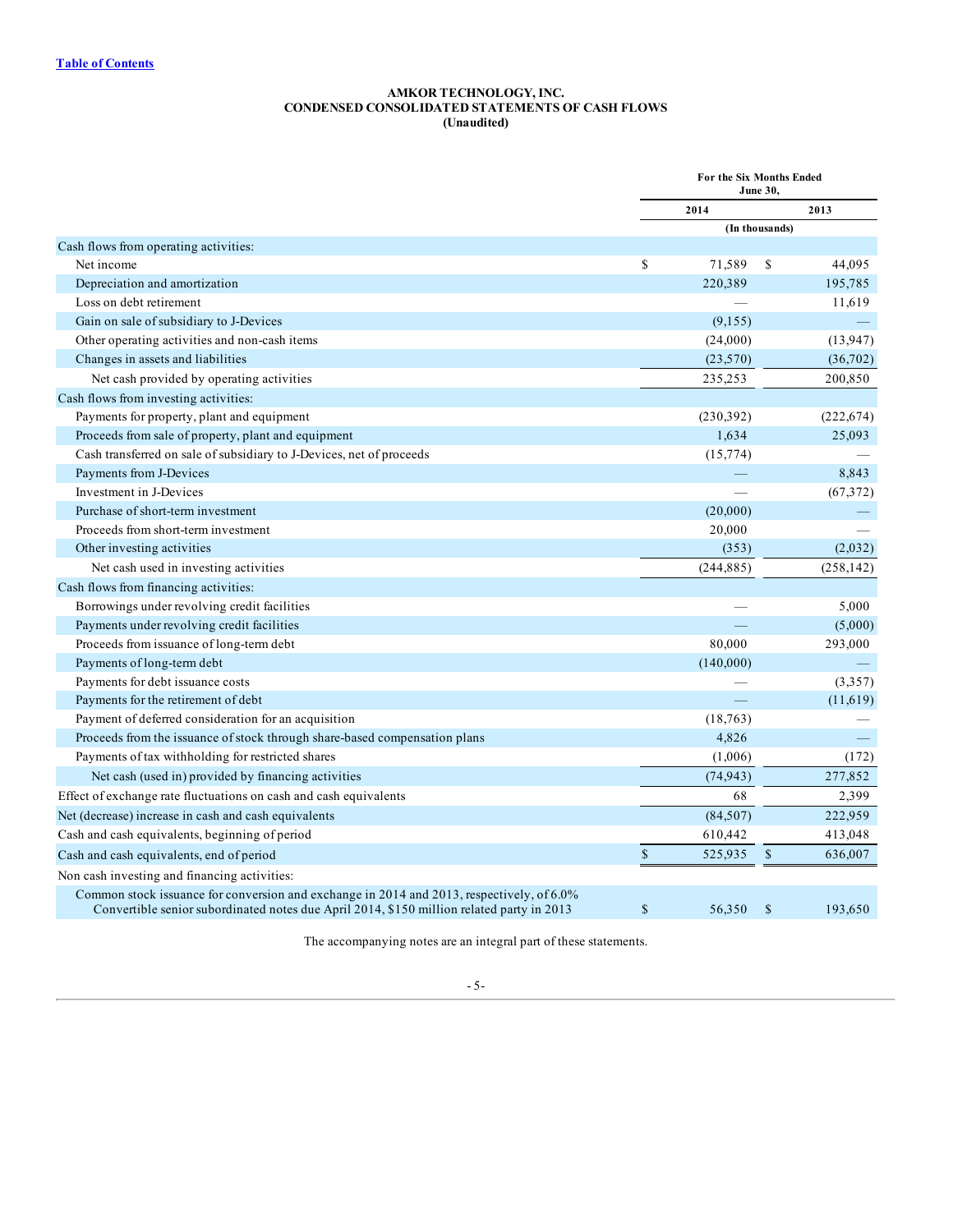### **1. Interim Financial Statements**

*Basis of Presentation.* The Consolidated Financial Statements and related disclosures as of June 30, 2014, and for the three and six months ended June 30, 2014 and 2013, are unaudited, pursuant to the rules and regulations of the United States Securities and Exchange Commission ("SEC"). The December 31, 2013, Consolidated Balance Sheet data was derived from audited financial statements, but does not include all disclosures required by accounting principles generally accepted in the United States of America ("U.S."). Certain information and footnote disclosures normally included in financial statements prepared in accordance with U.S. generally accepted accounting principles ("U.S. GAAP") have been condensed or omitted pursuant to such rules and regulations. In our opinion, these financial statements include all adjustments (consisting only of normal recurring adjustments) necessary for the fair statement of the results for the interim periods. These financial statements should be read in conjunction with the financial statements included in our Annual Report for the year ended December 31, 2013, filed on Form 10-K with the SEC on February 28, 2014. The results of operations for the three and six months ended June 30, 2014, are not necessarily indicative of the results to be expected for the full year. Unless the context otherwise requires, all references to "Amkor," "we," "us," "our" or the "company" are to Amkor Technology, Inc. and our subsidiaries.

On June 30, 2014, we completed the sale of our Japanese subsidiary to J-Devices, our 60% owned equity-method joint venture in Japan. The financial results of the entity were included in our consolidated financial statements up to the date of sale (Note 4). On July 31, 2013, we completed the purchase of Toshiba Electronics Malaysia Sdn. Bhd. The financial results of the entity have been included in our Consolidated Financial Statements from the date of acquisition (Note 3).

The U.S. dollar is our reporting currency and the functional currency for our foreign subsidiaries. Effective June 30, 2014, we changed the functional currency for our sales office in Japan to the U.S. dollar primarily due to an increase in the mix of our U.S. dollar denominated sales. The change in functional currency is applied on a prospective basis.

Beginning with the year ended December 31, 2013, we reclassified equity in earnings of unconsolidated affiliate from other expense (income) to below income tax expense in our Consolidated Statements of Income for all periods presented. The reclassification had no impact on net income.

*Use of Estimates.* The Consolidated Financial Statements have been prepared in conformity with U.S. GAAP, using management's best estimates and judgments where appropriate. These estimates and judgments affect the reported amounts of assets and liabilities and disclosure of contingent assets and liabilities at the date of the financial statements. The estimates and judgments will also affect the reported amounts for certain revenues and expenses during the reporting period. Actual results could differ materially from these estimates and judgments.

#### **2. New Accounting Standards**

#### *Recently Adopted Standards*

In March 2013, the Financial Accounting Standards Board ("FASB") issued Accounting Standards Update ("ASU") 2013-05, *Parent's Accounting for the* Cumulative Translation Adjustment upon Derecognition of Certain Subsidiaries or Groups of Assets within a Foreign Entity or of an Investment in a *Foreign Entity (Topic 830)*. ASU 2013-05 provides guidance to resolve the diversity in practice regarding the release into net income of the cumulative translation adjustment when a company sells or ceases to hold a controlling interest in a subsidiary or group of assets within a foreign entity. This ASU is effective for reporting periods beginning after December 15, 2013. ASU 2013-05 was adopted on January 1, 2014. On June 30, 2014, we sold our controlling interest in a foreign subsidiary. The sale resulted in a gain upon release of the cumulative translation adjustment associated with the entity (Note 4).

- 6-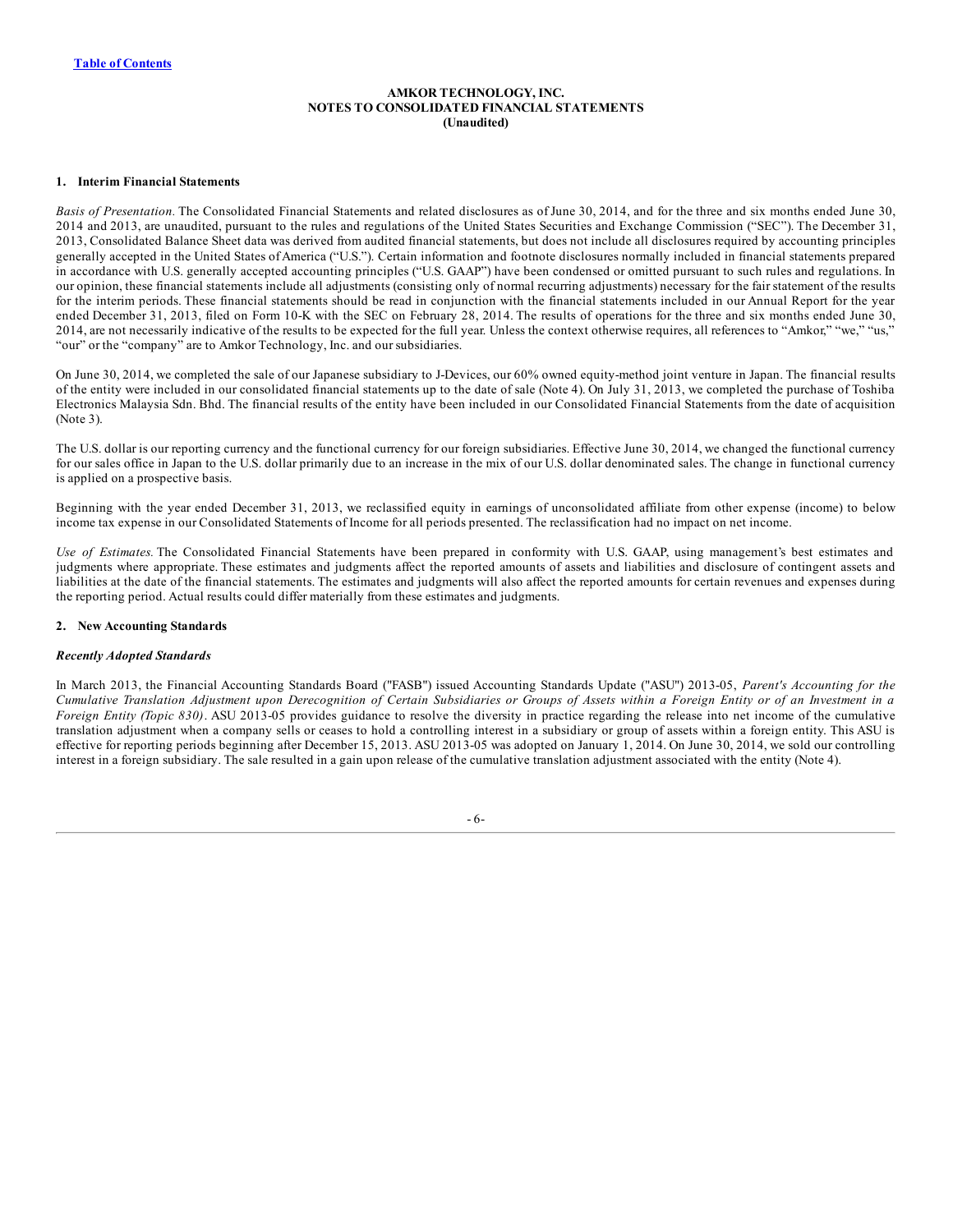#### *Recently Issued Standards*

In May 2014, the FASB issued ASU 2014-09, *Revenue from Contracts with Customers (Topic 606)*. ASU 2014-09 is based on the principle that revenue is recognized to depict the transfer of promised goods or services to customers in an amount that reflects the consideration to which the entity expects to be entitled in exchange for those goods or services. This ASU also requires additional disclosure about the nature, amount, timing and uncertainty of revenue and cash flows arising from contracts with customers, including significant judgments and changes in judgments. ASU 2014-09 is effective for reporting periods beginning after December 15, 2016, and permits the use of either full retrospective or modified retrospective methods of adoption. Early adoption is not permitted. We are currently evaluating the method of adoption and the impact that this guidance will have on our financial statements and disclosure.

#### **3. Business Acquisitions**

On July 31, 2013, we completed the purchase of 100% of the shares of Toshiba Electronics Malaysia Sdn. Bhd., Toshiba's power discrete semiconductor packaging and test operation in Malaysia, and subsequently changed the name of the entity to Amkor Technology Malaysia Sdn. Bhd. The total price for the shares was \$61.2 million, based on the net asset value at closing. We paid \$42.4 million in cash at closing and paid the remaining \$18.8 million in March 2014. We were also granted a non-exclusive, royalty bearing license by Toshiba to certain intellectual property rights for providing packaging and test services for power discrete and certain other semiconductor products. The license has a royalty cap of ¥1.5 billion (approximately \$15 million). Under the purchase method of accounting, we allocated the purchase price to the assets acquired and liabilities assumed based on their estimated fair values on the date of acquisition. We did not record any goodwill as a result of the acquisition.

# **4. Sale of Subsidiary to J-Devices**

On June 30, 2014, we sold 100% of the shares of our wholly-owned subsidiary engaged in semiconductor packaging and test operations in Japan to J-Devices Corporation ("J-Devices"), our 60% owned equity-method joint venture in Japan, for ¥1.1 billion (\$11.1 million). For additional information regarding our investment in J-Devices, we refer you to Note 12. We received ¥0.1 billion (\$1.0 million) in cash from J-Devices at closing and will receive the remaining ¥1.0 billion (\$10.1 million) by June 30, 2015. We recognized a net gain on the sale of \$9.2 million in our consolidated financial statements in other (income) expense, net, which includes a gain of \$12.6 million from the release of accumulated foreign currency translation adjustments associated with the entity (Note 9). J-Devices recognized a gain of \$14.7 million on the transaction in its consolidated financial statements as the fair value of the net assets acquired exceeded the purchase price. The gain recognized by J-Devices increased our equity in earnings of J-Devices by \$8.8 million for the three and six months ended June 30, 2014. The combined net gain we recognized for the three and six months ended June 30, 2014, was \$18.0 million.

# **5. Share-Based Compensation Plans**

The following table presents share-based compensation expense attributable to stock options and restricted shares.

|                                        | For the Three Months Ended<br><b>June 30,</b> |      |  | For the Six Months Ended<br><b>June 30,</b> |  |       |  |       |
|----------------------------------------|-----------------------------------------------|------|--|---------------------------------------------|--|-------|--|-------|
|                                        |                                               | 2014 |  | 2013                                        |  | 2014  |  | 2013  |
|                                        |                                               |      |  | (In thousands)                              |  |       |  |       |
| Stock options                          |                                               | 386  |  | 151                                         |  | 777   |  | 255   |
| Restricted shares                      |                                               | 489  |  | 497                                         |  | 1.070 |  | 927   |
| Total share-based compensation expense |                                               | 875  |  | 648                                         |  | 1,847 |  | 1,182 |

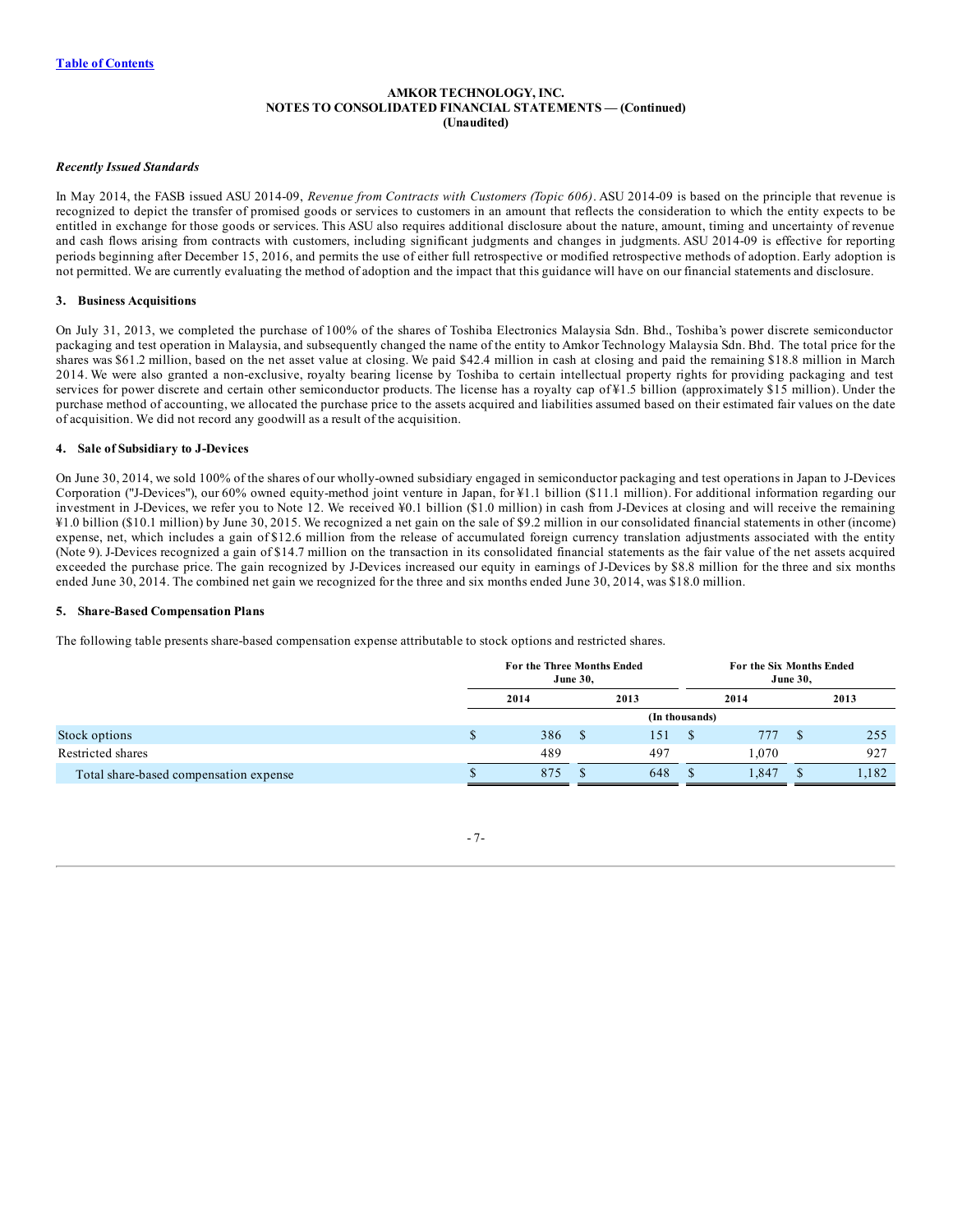The following table presents share-based compensation expense as included in the Consolidated Statements of Income:

|                                        | For the Three Months Ended<br><b>June 30,</b> |  |      | For the Six Months Ended<br><b>June 30,</b> |       |  |       |
|----------------------------------------|-----------------------------------------------|--|------|---------------------------------------------|-------|--|-------|
|                                        | 2014                                          |  | 2013 |                                             | 2014  |  | 2013  |
|                                        |                                               |  |      | (In thousands)                              |       |  |       |
| Selling, general and administrative    | 764                                           |  | 565  |                                             | 1.613 |  | 1,030 |
| Research and development               | 111                                           |  | 83   |                                             | 234   |  | 152   |
| Total share-based compensation expense | 875                                           |  | 648  |                                             | l.847 |  | 1,182 |

There is no corresponding deferred income tax benefit for stock options or restricted shares.

#### *Stock Options*

The following table summarizes our stock option activity for the six months ended June 30, 2014:

|                                                               | Number of<br><b>Shares</b><br>(In thousands) | <b>Weighted Average</b><br><b>Exercise Price</b><br>Per Share |       |                   |              | <b>Weighted Average</b><br>Remaining<br>Contractual<br>Term (Years) |  | Aggregate<br>Intrinsic<br>Value<br>(In thousands) |
|---------------------------------------------------------------|----------------------------------------------|---------------------------------------------------------------|-------|-------------------|--------------|---------------------------------------------------------------------|--|---------------------------------------------------|
| Outstanding at December 31, 2013                              | 4,873                                        | -8                                                            | 6.52  |                   |              |                                                                     |  |                                                   |
| Granted                                                       | 260                                          |                                                               | 7.64  |                   |              |                                                                     |  |                                                   |
| Exercised                                                     | (747)                                        |                                                               | 6.46  |                   |              |                                                                     |  |                                                   |
| Forfeited or expired                                          | (340)                                        |                                                               | 12.30 |                   |              |                                                                     |  |                                                   |
| Outstanding at June 30, 2014                                  | 4,046                                        |                                                               | 6.12  | 6.58 <sup>8</sup> |              | 20,566                                                              |  |                                                   |
| Fully vested at June 30, 2014 and expected to vest thereafter | 4.015                                        |                                                               | 6.13  | 6.56              | -8           | 20,373                                                              |  |                                                   |
| Exercisable at June 30, 2014                                  | 1.955                                        |                                                               | 7.55  | 3.84              | <sup>S</sup> | 7,197                                                               |  |                                                   |

The following assumptions were used to calculate the weighted average fair values of the options granted:

|                                                           | <b>For the Three Months Ended</b><br><b>June 30.</b> |  |         | For the Six Months Ended<br><b>June 30,</b> |  |         |  |
|-----------------------------------------------------------|------------------------------------------------------|--|---------|---------------------------------------------|--|---------|--|
|                                                           | 2014                                                 |  | 2013    | 2014                                        |  | 2013    |  |
| Expected life (in years)                                  | 6.0                                                  |  | 6.2     | 6.1                                         |  | 6.2     |  |
| Risk-free interest rate                                   | $2.0\%$                                              |  | $1.0\%$ | $2.0\%$                                     |  | $1.0\%$ |  |
| Volatility                                                | 57%                                                  |  | 60%     | 58%                                         |  | 60%     |  |
| Dividend vield                                            |                                                      |  | __      | __                                          |  |         |  |
| Weighted average grant date fair value per option granted | 5.01                                                 |  | 2.53    | 4.20                                        |  | 2.53    |  |

Total unrecognized compensation expense from stock options, net of a forfeiture estimate, was \$4.8 million as of June 30, 2014, which is expected to be recognized over a weighted-average period of approximately 3.0 years beginning July 1, 2014.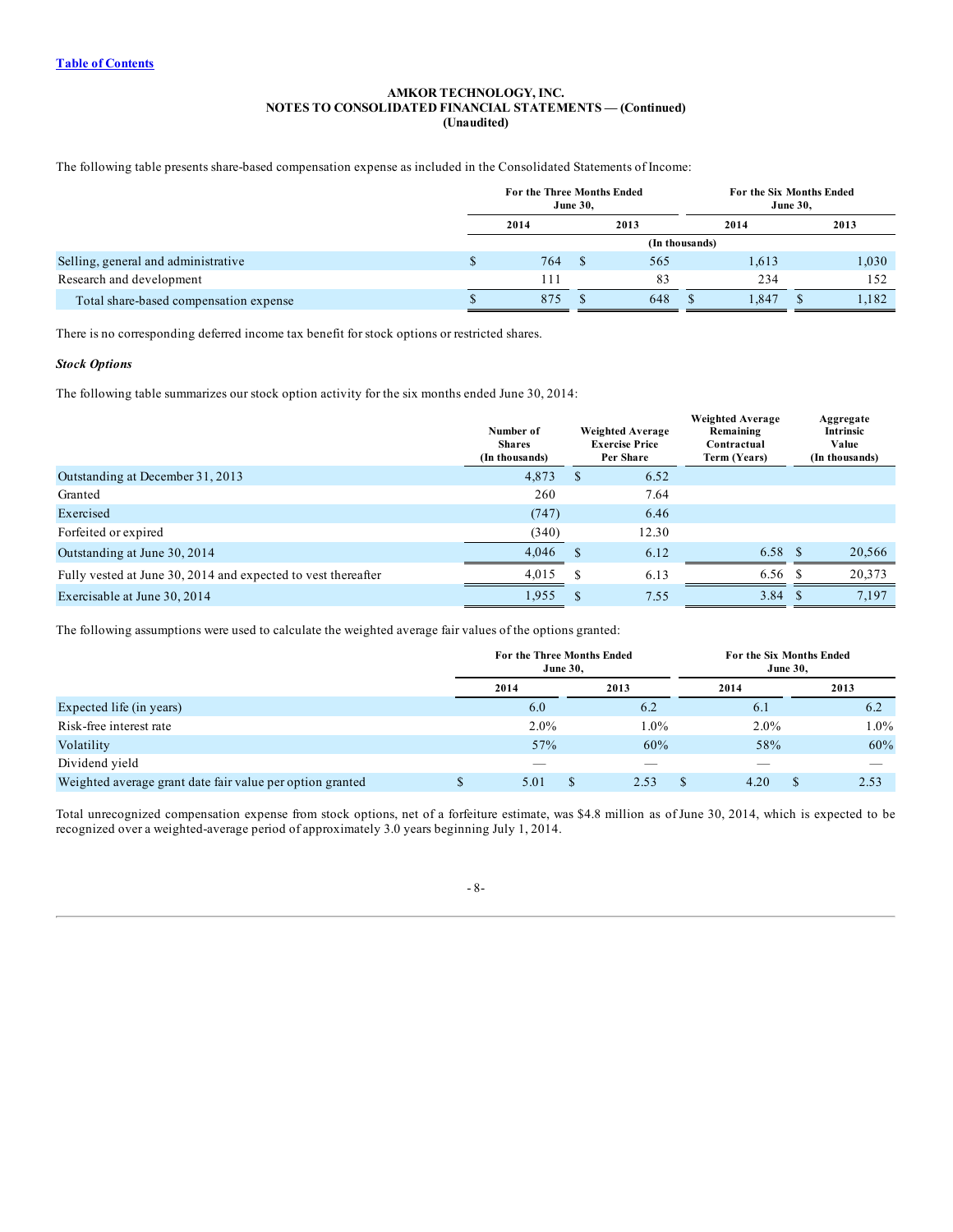#### *Restricted Shares*

The following table summarizes our restricted share activity for the six months ended June 30, 2014:

|                                | Number of<br><b>Shares</b><br>(In thousands) |      | Weighted<br>Average<br><b>Grant-Date</b><br><b>Fair Value</b><br>(Per share) |
|--------------------------------|----------------------------------------------|------|------------------------------------------------------------------------------|
| Nonvested at December 31, 2013 | 1,172                                        | - \$ | 4.83                                                                         |
| Awards granted                 |                                              |      |                                                                              |
| Awards vested                  | (294)                                        |      | 5.09                                                                         |
| Awards forfeited               | (11)                                         |      | 4.84                                                                         |
| Nonvested at June 30, 2014     | 867                                          |      | 4.74                                                                         |

Total unrecognized compensation cost, net of a forfeiture estimate, was \$3.4 million as of June 30, 2014, which is expected to be recognized over a weighted average period of approximately 2.5 years beginning July 1, 2014.

# **6. Other Income and Expense**

Other income and expense consists of the following:

|                                                  |              | For the Three Months Ended<br><b>June 30,</b> |  | For the Six Months Ended<br><b>June 30,</b> |          |      |         |
|--------------------------------------------------|--------------|-----------------------------------------------|--|---------------------------------------------|----------|------|---------|
|                                                  |              | 2014                                          |  | 2013                                        | 2014     |      | 2013    |
|                                                  |              |                                               |  | (In thousands)                              |          |      |         |
| Interest income                                  | $\mathbf{D}$ | $(831)$ \$                                    |  | $(676)$ \$                                  | (1, 542) | - \$ | (1,503) |
| Foreign currency loss, net                       |              | 4,213                                         |  | 2,041                                       | 4,547    |      | 875     |
| Loss on debt retirement                          |              | 622                                           |  | 11,619                                      | 757      |      | 11,619  |
| Gain on sale of subsidiary to J-Devices (Note 4) |              | (9,155)                                       |  |                                             | (9,155)  |      |         |
| Other income, net                                |              | (548)                                         |  | (108)                                       | (270)    |      | (337)   |
| Total other (income) expense, net                |              | (5,699)                                       |  | 12,876                                      | (5,663)  |      | 10.654  |

#### **7. Income Taxes**

Our income tax expense of \$17.4 million for the six months ended June 30, 2014, primarily reflects expense related to income taxes at certain of our foreign operations and foreign withholding taxes. Our income tax expense also reflects income taxed in foreign jurisdictions where we benefit from tax holidays.

We maintain a valuation allowance on all of our U.S. net deferred tax assets, including our net operating loss carryforwards. We also have valuation allowances on deferred tax assets in certain foreign jurisdictions. Such valuation allowances are released as the related tax benefits are realized or when sufficient net positive evidence exists to conclude that it is more likely than not that the deferred tax assets will be realized.

Unrecognized tax benefits represent reserves for potential tax deficiencies or reductions in tax benefits that could result from federal, state or foreign tax audits. Our gross unrecognized tax benefits decreased from \$27.1 million at December 31, 2013, to \$6.9 million as of June 30, 2014, primarily as a result of the application of a tax law change and the settlement of a tax examination in a certain foreign jurisdiction. At June 30, 2014, all of our unrecognized tax benefits would reduce our effective tax rate, if recognized. Our unrecognized tax benefits are subject to change as examinations of tax years are completed. Tax return examinations involve uncertainties, and there can be no assurances that the outcome of examinations will be favorable.

#### - 9-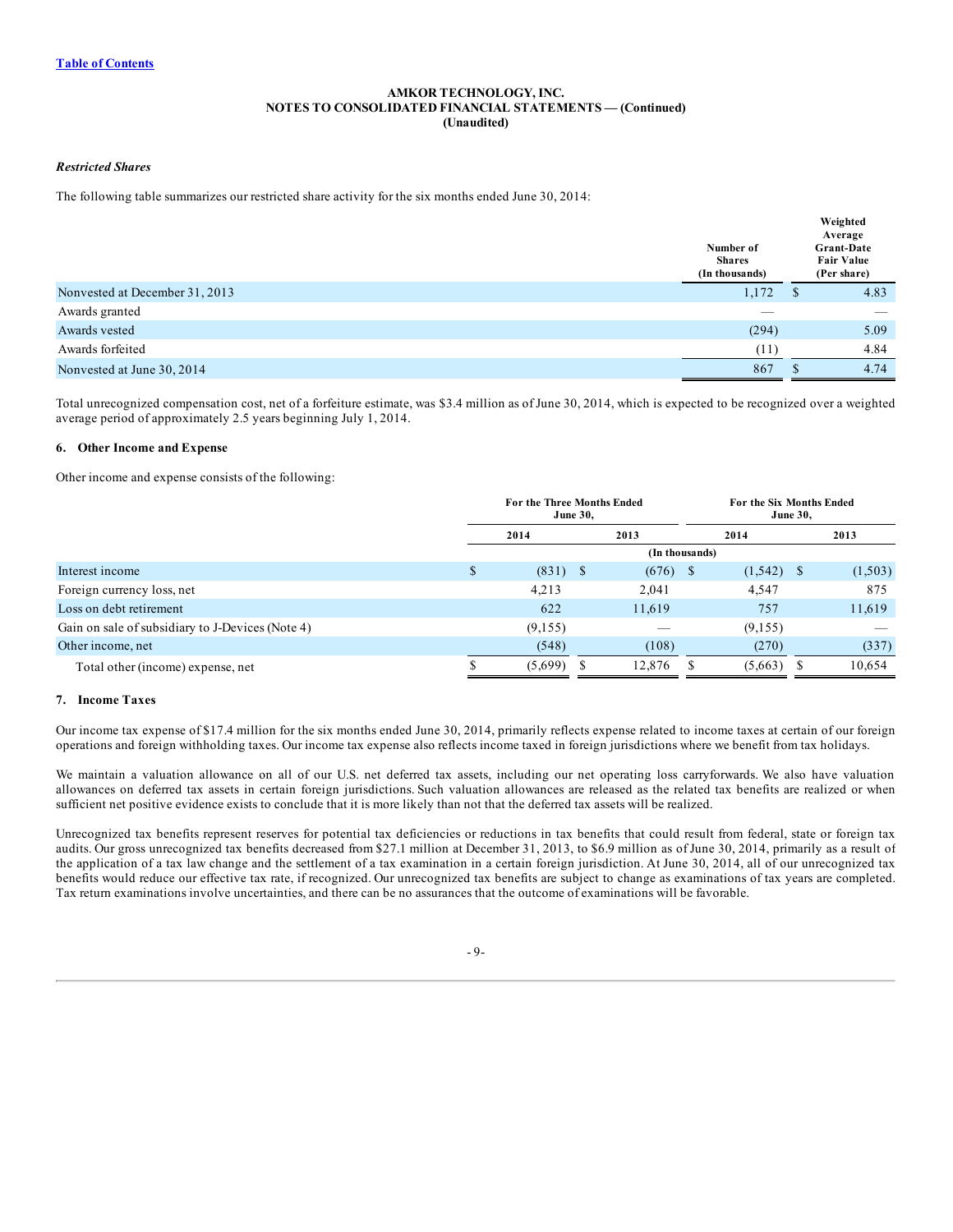#### **8. Earnings Per Share**

Basic earnings per share ("EPS") is computed by dividing net income attributable to Amkor common stockholders by the weighted average number of common shares outstanding during the period. The weighted average number of common shares outstanding includes restricted shares held by retirement eligible recipients and is reduced for treasury stock. We grant restricted shares which entitle recipients to voting and nonforfeitable dividend rights from the date of grant therefore our unvested share-based compensation awards are considered participating securities and are included in the computation of EPS pursuant to the two-class method.

Diluted EPS is computed on the basis of the weighted average number of shares of common stock plus the effect of dilutive potential common shares outstanding during the period. Dilutive potential common shares include outstanding stock options, unvested restricted shares and convertible debt. The following table summarizes the computation of basic and diluted EPS:

|                                                           | For the Three Months Ended<br><b>June 30,</b> |         |               |                                       |               | For the Six Months Ended<br><b>June 30,</b> |               |         |  |
|-----------------------------------------------------------|-----------------------------------------------|---------|---------------|---------------------------------------|---------------|---------------------------------------------|---------------|---------|--|
|                                                           |                                               | 2014    |               | 2013                                  |               | 2014                                        |               | 2013    |  |
|                                                           |                                               |         |               | (In thousands, except per share data) |               |                                             |               |         |  |
| Net income attributable to Amkor                          | $\mathbb{S}$                                  | 49,521  | <sup>\$</sup> | 29,727                                | <sup>\$</sup> | 70,154                                      | <sup>\$</sup> | 43,109  |  |
| Income allocated to participating securities              |                                               | (184)   |               | (251)                                 |               | (269)                                       |               | (374)   |  |
| Net income available to Amkor common stockholders — basic |                                               | 49,337  |               | 29,476                                |               | 69,885                                      |               | 42,735  |  |
| Adjustment for dilutive securities on net income:         |                                               |         |               |                                       |               |                                             |               |         |  |
| Net income reallocated to participating securities        |                                               | 3       |               | 58                                    |               | 9                                           |               | 80      |  |
| Interest on 6.0% convertible notes due 2014, net of tax   |                                               | 132     |               | 3,609                                 |               | 1,039                                       |               | 7,626   |  |
| Net income attributable to Amkor — diluted                |                                               | 49,472  | S             | 33,143                                | S             | 70,933                                      | <sup>\$</sup> | 50,441  |  |
|                                                           |                                               |         |               |                                       |               |                                             |               |         |  |
| Weighted average shares outstanding $-$ basic             |                                               | 232,891 |               | 160,886                               |               | 224,868                                     |               | 156,672 |  |
| Effect of dilutive securities:                            |                                               |         |               |                                       |               |                                             |               |         |  |
| Stock options                                             |                                               | 1,115   |               | 10                                    |               | 609                                         |               | 14      |  |
| $6.0\%$ convertible notes due 2014                        |                                               | 2,866   |               | 74,215                                |               | 10,705                                      |               | 78,413  |  |
| Weighted average shares outstanding — diluted             |                                               | 236,872 |               | 235,111                               |               | 236,182                                     |               | 235,099 |  |
| Net income attributable to Amkor per common share:        |                                               |         |               |                                       |               |                                             |               |         |  |
| <b>Basic</b>                                              | \$                                            | 0.21    | \$.           | 0.18                                  | <sup>\$</sup> | 0.31                                        | $\mathcal{S}$ | 0.27    |  |
| Diluted                                                   |                                               | 0.21    |               | 0.14                                  |               | 0.30                                        |               | 0.21    |  |

The following table summarizes the potential shares of common stock that were excluded from diluted EPS, because the effect of including these potential shares was antidilutive:

|                                           | For the Three Months Ended<br><b>June 30.</b> |                | For the Six Months Ended<br><b>June 30.</b> |       |  |
|-------------------------------------------|-----------------------------------------------|----------------|---------------------------------------------|-------|--|
|                                           | 2014                                          | 2013           | 2014                                        | 2013  |  |
|                                           |                                               | (In thousands) |                                             |       |  |
| Stock options and restricted share awards | 1,114                                         | 4.092          | 1.563                                       | 4.165 |  |

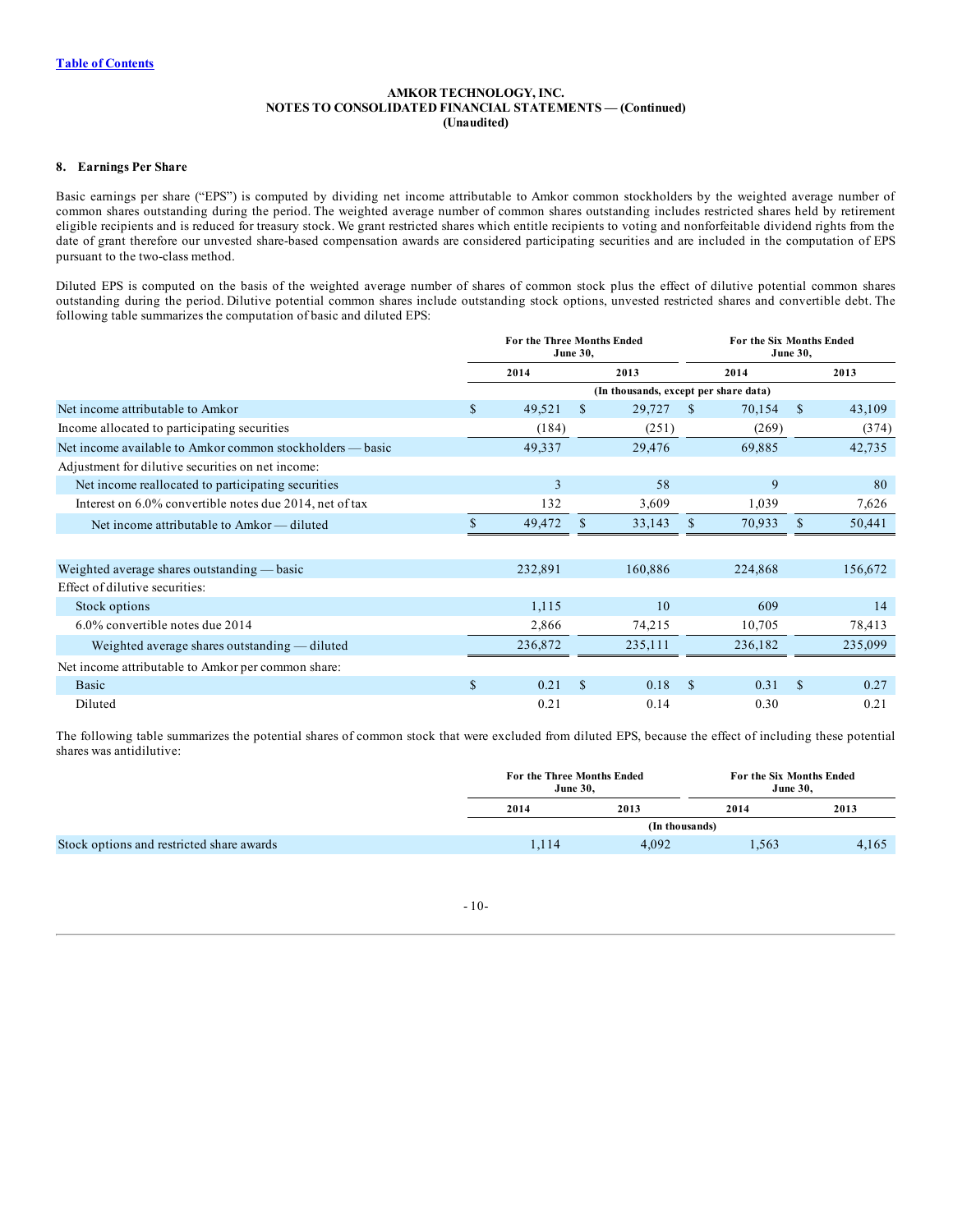# **9. Equity and Accumulated Other Comprehensive Income**

The following table reflects the changes in equity attributable to both Amkor and the noncontrolling interests:

|                                                                         |    | <b>Attributable to</b><br><b>Attributable</b><br>Noncontrolling<br>to Amkor<br><b>Interests</b> |           |   |                | Total        |           |  |
|-------------------------------------------------------------------------|----|-------------------------------------------------------------------------------------------------|-----------|---|----------------|--------------|-----------|--|
|                                                                         |    |                                                                                                 |           |   | (In thousands) |              |           |  |
| Equity at December 31, 2013                                             | \$ |                                                                                                 | 953,740   | S | 11,200         | <sup>S</sup> | 964,940   |  |
| Net income                                                              |    |                                                                                                 | 70,154    |   | 1,435          |              | 71,589    |  |
| Other comprehensive loss                                                |    |                                                                                                 | (7, 496)  |   |                |              | (7, 496)  |  |
| Issuance of stock through employee share-based compensation plans       |    |                                                                                                 | 4,826     |   |                |              | 4,826     |  |
| Treasury stock acquired through surrender of shares for tax withholding |    |                                                                                                 | (1,006)   |   |                |              | (1,006)   |  |
| Share-based compensation expense                                        |    |                                                                                                 | 1,847     |   |                |              | 1,847     |  |
| Conversion of debt to common stock                                      |    |                                                                                                 | 56,350    |   |                |              | 56,350    |  |
| Equity at June 30, 2014                                                 | S  |                                                                                                 | 1.078.415 |   | 12.635         |              | 1,091,050 |  |

|                                                                         | <b>Attributable to</b><br>Attributable<br>Noncontrolling<br>to Amkor<br><b>Interests</b> |         |               | Total          |   |         |
|-------------------------------------------------------------------------|------------------------------------------------------------------------------------------|---------|---------------|----------------|---|---------|
|                                                                         |                                                                                          |         |               | (In thousands) |   |         |
| Equity at December 31, 2012                                             | \$                                                                                       | 657,955 | <sup>\$</sup> | 8,839          | S | 666,794 |
| Net income                                                              |                                                                                          | 43.109  |               | 986            |   | 44,095  |
| Other comprehensive loss                                                |                                                                                          | (6,934) |               |                |   | (6,934) |
| Treasury stock acquired through surrender of shares for tax withholding |                                                                                          | (172)   |               |                |   | (172)   |
| Share-based compensation expense                                        |                                                                                          | 1,182   |               |                |   | 1,182   |
| Exchange of debt for common stock                                       |                                                                                          | 195,034 |               |                |   | 195,034 |
| Equity at June 30, 2013                                                 |                                                                                          | 890,174 |               | 9,825          |   | 899,999 |

The following table reflects the changes in accumulated other comprehensive income and loss, net of tax:

|                                                                         | <b>Defined Benefit</b><br><b>Foreign Currency</b><br>Translation<br>Pension |      | <b>Equity Interest in J-</b><br><b>Devices' Other</b><br>Comprehensive<br>Income (Loss) |               |          | Total |          |
|-------------------------------------------------------------------------|-----------------------------------------------------------------------------|------|-----------------------------------------------------------------------------------------|---------------|----------|-------|----------|
|                                                                         |                                                                             |      | (In thousands)                                                                          |               |          |       |          |
| Accumulated other comprehensive (loss) income at<br>December 31, 2013   | $(1,013)$ \$                                                                |      | 11,451                                                                                  | <sup>\$</sup> | (10,693) | - \$  | (255)    |
| Other comprehensive income before reclassifications                     | __                                                                          |      | 779                                                                                     |               | 3.706    |       | 4,485    |
| Amounts reclassified from accumulated other comprehensive (loss) income | 606                                                                         |      | (12, 587)                                                                               |               |          |       | (11,981) |
| Other comprehensive income (loss)                                       | 606                                                                         |      | (11,808)                                                                                |               | 3.706    |       | (7, 496) |
| Accumulated other comprehensive loss at<br>June 30, 2014                | (407)                                                                       | - \$ | $(357)$ \$                                                                              |               | (6,987)  | -S    | (7, 751) |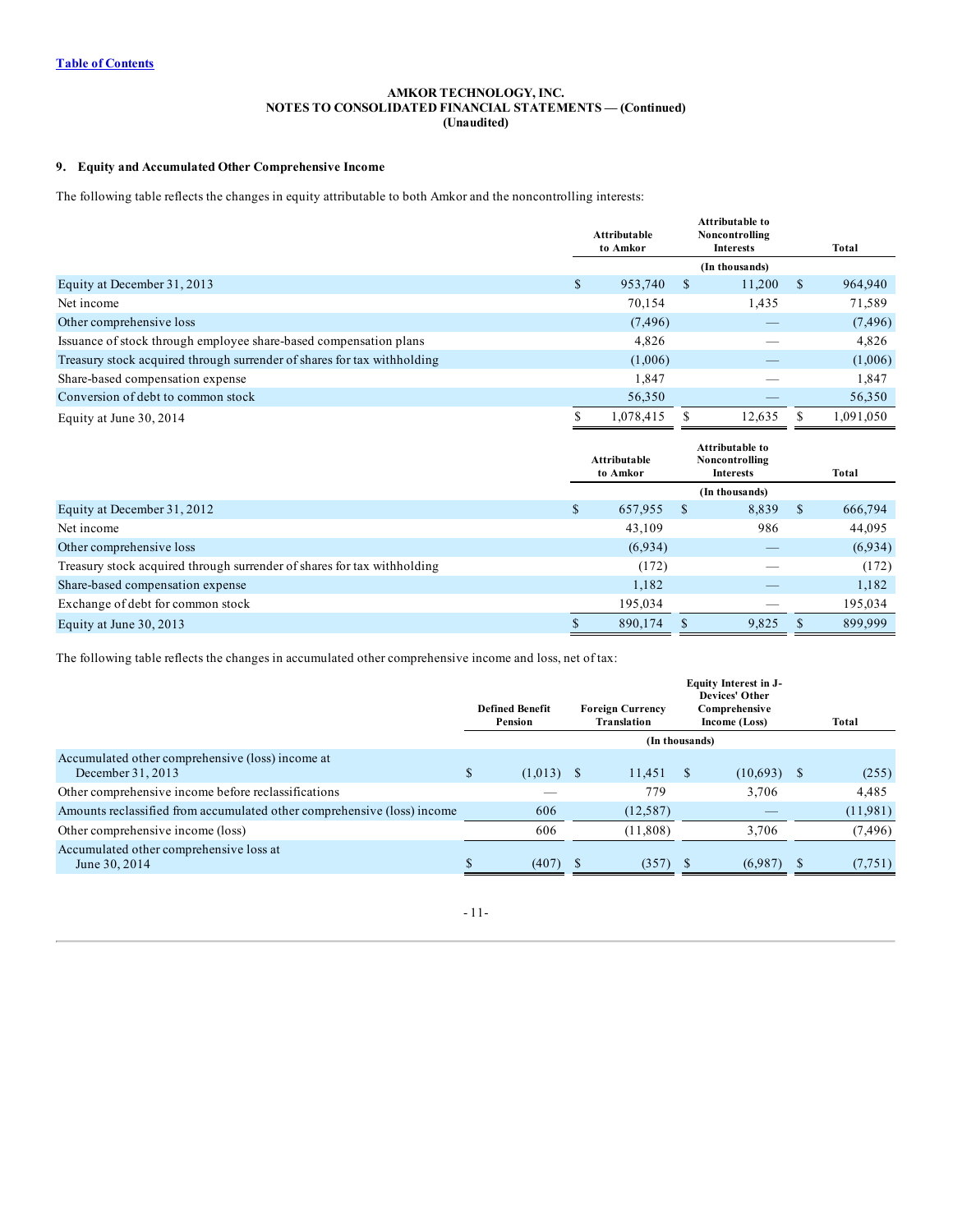|                                                                         | <b>Defined Benefit</b><br><b>Foreign Currency</b><br>Translation<br>Pension |              |  |                |      | <b>Equity Interest in J-</b><br><b>Devices' Other</b><br>Comprehensive<br>Income (Loss) |   | Total   |  |  |
|-------------------------------------------------------------------------|-----------------------------------------------------------------------------|--------------|--|----------------|------|-----------------------------------------------------------------------------------------|---|---------|--|--|
|                                                                         |                                                                             |              |  | (In thousands) |      |                                                                                         |   |         |  |  |
| Accumulated other comprehensive (loss) income at<br>December 31, 2012   | \$                                                                          | $(5,373)$ \$ |  | 16,346         | - \$ | 268                                                                                     | S | 11,241  |  |  |
| Other comprehensive loss before reclassifications                       |                                                                             |              |  | (3,100)        |      | (4,051)                                                                                 |   | (7,151) |  |  |
| Amounts reclassified from accumulated other comprehensive (loss) income |                                                                             | 217          |  | _              |      |                                                                                         |   | 217     |  |  |
| Other comprehensive income (loss)                                       |                                                                             | 217          |  | (3,100)        |      | (4.051)                                                                                 |   | (6,934) |  |  |
| Accumulated other comprehensive (loss) income at<br>June 30, 2013       | S                                                                           | (5,156)      |  | 13.246         |      | (3, 783)                                                                                |   | 4,307   |  |  |

Amounts reclassified out of accumulated other comprehensive (loss) income are included as a component of net periodic pension cost (Note 15) or other (income) expense, net as a result of the release of accumulated foreign currency translation adjustments associated with the sale of our subsidiary in Japan (Note 4).

# **10. Inventories**

Inventories consist of the following:

|                                        | <b>June 30,</b><br>2014 | December 31, 2013 |         |  |
|----------------------------------------|-------------------------|-------------------|---------|--|
|                                        |                         | (In thousands)    |         |  |
| Raw materials and purchased components | 147.280                 |                   | 147,292 |  |
| Work-in-process                        | 58,388                  |                   | 53,131  |  |
| Total inventories                      | 205,668                 |                   | 200,423 |  |

# **11. Property, Plant and Equipment**

Property, plant and equipment consist of the following:

|                                                | <b>June 30,</b> |                |                   |
|------------------------------------------------|-----------------|----------------|-------------------|
|                                                | 2014            |                | December 31, 2013 |
|                                                |                 | (In thousands) |                   |
| Land                                           | \$<br>207,986   | <sup>\$</sup>  | 208,048           |
| Land use rights                                | 26,845          |                | 26,845            |
| Buildings and improvements                     | 919,379         |                | 911,258           |
| Machinery and equipment                        | 3,748,385       |                | 3,577,045         |
| Software and computer equipment                | 206,247         |                | 193,641           |
| Furniture, fixtures and other equipment        | 15,453          |                | 17,430            |
| Construction in progress                       | 48,430          |                | 27,039            |
| Total property, plant and equipment            | 5,172,725       |                | 4,961,306         |
| Less accumulated depreciation and amortization | (3,018,907)     |                | (2,954,753)       |
| Total property, plant and equipment, net       | 2,153,818<br>\$ | S.             | 2.006.553         |

# - 12-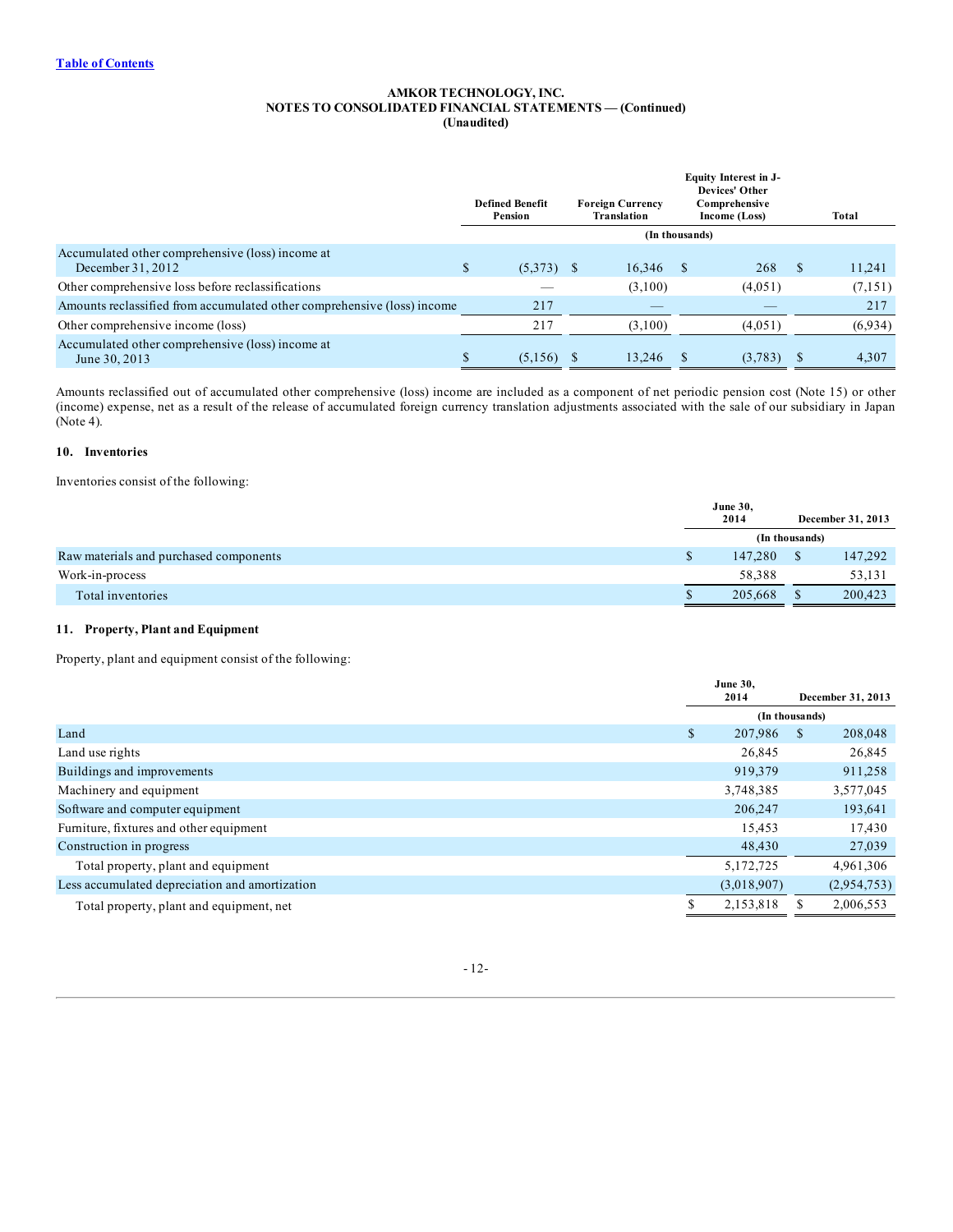The following table presents depreciation expense as included in the Consolidated Statements of Income:

|                                     | <b>For the Three Months Ended</b><br><b>June 30,</b> |     |                |    | For the Six Months Ended<br><b>June 30,</b> |   |         |
|-------------------------------------|------------------------------------------------------|-----|----------------|----|---------------------------------------------|---|---------|
|                                     | 2014                                                 |     | 2013           |    | 2014                                        |   | 2013    |
|                                     |                                                      |     | (In thousands) |    |                                             |   |         |
| Cost of sales                       | 101,594                                              | - S | 90,805         | -S | 201,361                                     | S | 179,973 |
| Selling, general and administrative | 3.926                                                |     | 3,860          |    | 7,362                                       |   | 7.995   |
| Research and development            | 6.240                                                |     | 3.114          |    | 11,073                                      |   | 6,109   |
| Total depreciation expense          | 111,760                                              |     | 97.779         |    | 219,796                                     |   | 194,077 |

As of June 30, 2014, we have capitalized interest of \$5.1 million associated with our spending for land and design costs in anticipation of building a new factory and research and development center in Korea.

#### **12. Investments**

Investments consist of the following:

|                                        |                                     | <b>June 30,</b><br>2014 | December 31,<br>2013                                                |          |  |  |  |
|----------------------------------------|-------------------------------------|-------------------------|---------------------------------------------------------------------|----------|--|--|--|
|                                        | Carrying<br>Value<br>(In thousands) | Ownership<br>Interest   | Carrying<br>Value<br>Ownership<br><b>Interest</b><br>(In thousands) |          |  |  |  |
| Investment in unconsolidated affiliate | 134.717                             | $60.0\%$                | 105.214                                                             | $60.0\%$ |  |  |  |

#### *J-Devices Corporation*

In October 2009, Amkor and Toshiba Corporation ("Toshiba") invested in Nakaya Microdevices Corporation ("NMD") and formed a joint venture to provide semiconductor packaging and test services in Japan. As a result of the transaction, NMD changed its name to J-Devices. We invested \$16.7 million for our original 30% equity interest and options to acquire additional equity interests. In April 2013, we completed the exercise of our option to increase our ownership interest in J-Devices from 30% to 60% for an aggregate purchase price of \$67.4 million. J-Devices is owned 60% by Amkor, 34% by the former shareholders of NMD and 6% by Toshiba.

On June 30, 2014, J-Devices purchased 100% of the shares of our wholly-owned subsidiary engaged in semiconductor packaging and test operations in Japan. For additional information regarding this transaction, we refer you to Note 4.

At June 30, 2014, our investment includes our 60% equity interest and options to acquire additional equity interests. The remaining options are exercisable at our discretion and permit us to increase our ownership interest in J-Devices up to 66% in 2014 by purchasing shares owned by Toshiba and up to 80% in 2015 and thereafter by purchasing shares owned by the other shareholders. In 2014 and beyond, Toshiba has the option, at its discretion, to sell shares it owns to us. If we decline Toshiba's offer to sell its shares to us, then J-Devices shall have the obligation to purchase the shares. If J-Devices is unable to fulfill its obligation to purchase the shares offered by Toshiba, then we will be obligated to purchase the shares offered by Toshiba. The options in 2014 and 2015 become exercisable in the fourth quarter of such year, and if exercised, we would expect closing to occur in the first half of the following year, subject to regulatory approval. After we own 80% or more shares, the original shareholders of NMD have a put option which allows them to sell their shares to us. The exercise price for all options is payable in cash and is determined using a formula based on the net book value and a multiple of earnings before interest, taxes, depreciation and amortization of J-Devices.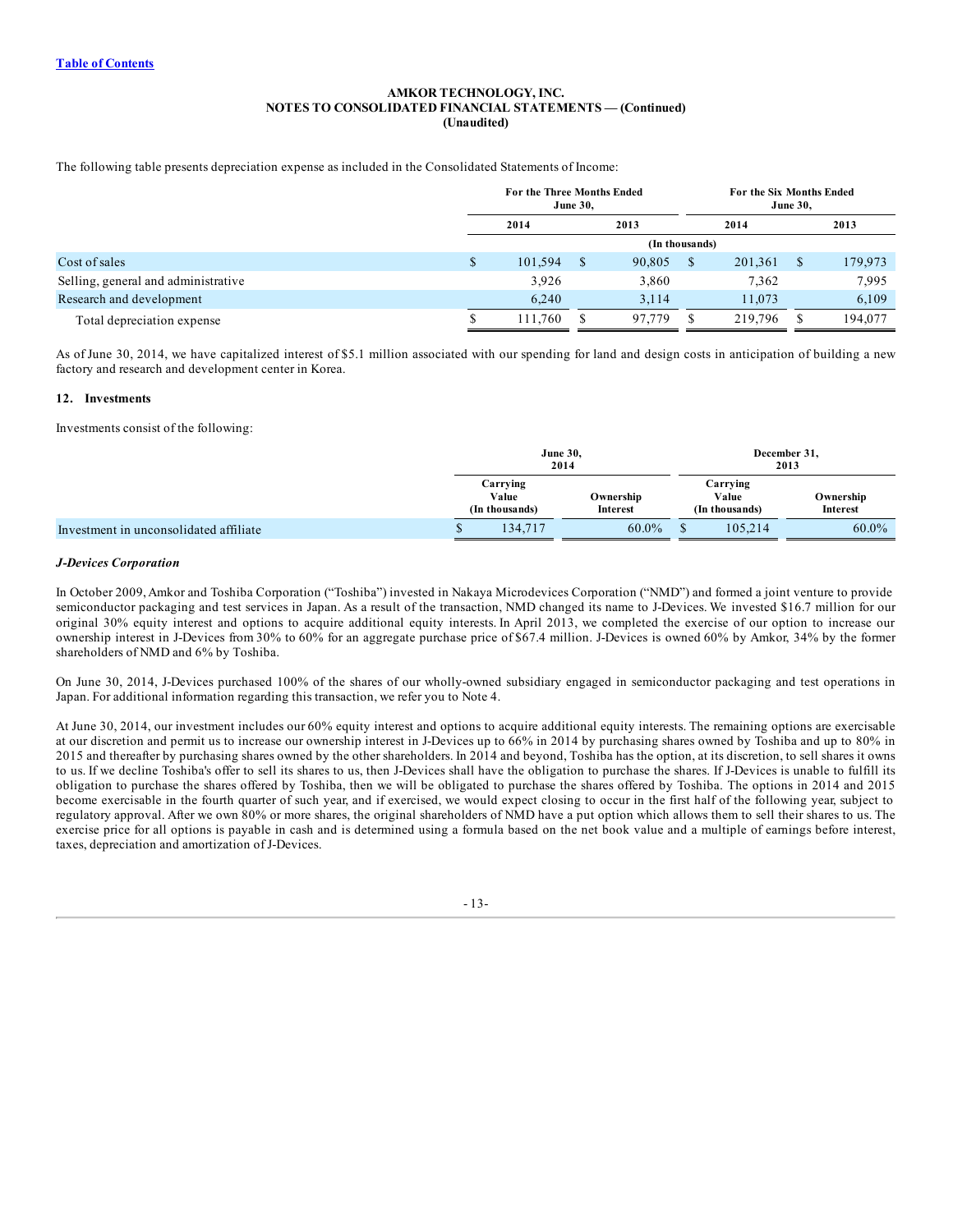The governance provisions currently applicable to J-Devices restrict our ability, even with our majority ownership, to cause J-Devices to take certain actions without the consent of the other investors. Accordingly, we account for our investment in J-Devices using the equity method of accounting. Under the equity method of accounting, we recognize our proportionate share of J-Devices' net income or loss, which is after J-Devices' income taxes in Japan, during each accounting period as a change in our investment in unconsolidated affiliate. J-Devices' financial information is converted to U.S. GAAP and translated into U.S. dollars using Japanese yen as the functional currency. In addition, we record equity method adjustments as a change in our investment. The equity method adjustments include the amortization of basis differences as a result of the cost of our investment differing from our proportionate share of J-Devices' equity.

## **13. Accrued Expenses**

Accrued expenses consist of the following:

| June 30,<br>2014 |               | December 31,<br>2013 |
|------------------|---------------|----------------------|
|                  |               |                      |
| \$<br>69,629     | <sup>\$</sup> | 75,909               |
| 52,822           |               | 44,764               |
| 43,324           |               | 43,324               |
| 21,369           |               | 21,807               |
| 17,117           |               | 17,528               |
| 11,794           |               | 11,197               |
|                  |               | 17,897               |
| 35,993           |               | 31,826               |
| 252,048          |               | 264,252              |
|                  |               | (In thousands)       |

Accrued royalties relate to our estimate of royalties due as a result of our pending patent license litigation (Note 17).

- 14-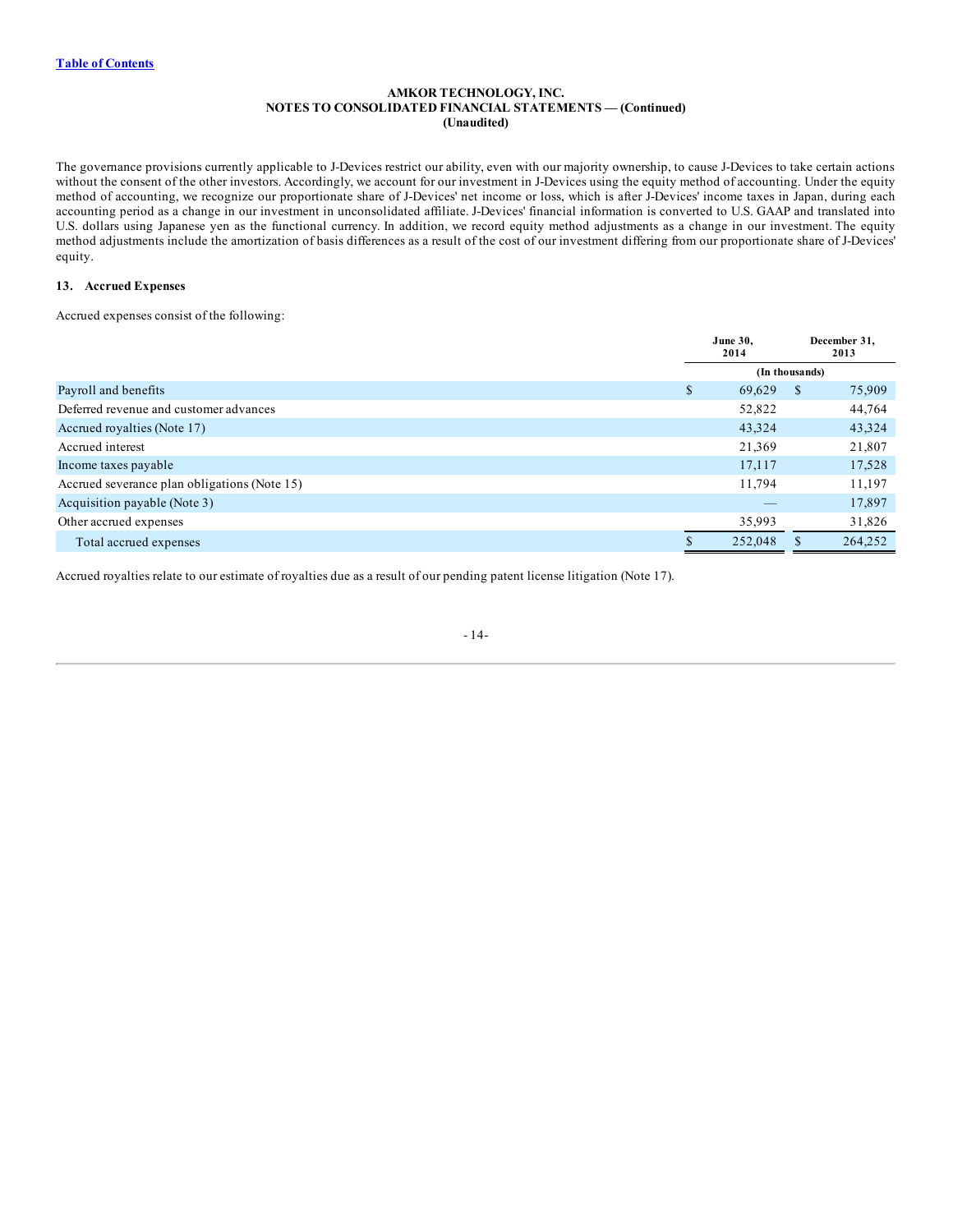#### **14. Debt**

Following is a summary of short-term borrowings and long-term debt:

|                                                                                                             |    | June 30,<br>2014 |               | December 31,<br>2013 |
|-------------------------------------------------------------------------------------------------------------|----|------------------|---------------|----------------------|
|                                                                                                             |    | (In thousands)   |               |                      |
| Debt of Amkor Technology, Inc.:                                                                             |    |                  |               |                      |
| Senior secured credit facilities:                                                                           |    |                  |               |                      |
| \$150 million revolving credit facility, LIBOR plus 1.5%-2.25%, due June 2017                               | \$ |                  | $\mathcal{S}$ |                      |
| Senior notes:                                                                                               |    |                  |               |                      |
| 7.375% Senior notes, due May 2018                                                                           |    | 345,000          |               | 345,000              |
| 6.625% Senior notes, due June 2021, \$75 million related party                                              |    | 400,000          |               | 400,000              |
| 6.375% Senior notes, due October 2022                                                                       |    | 525,000          |               | 525,000              |
| Senior subordinated notes:                                                                                  |    |                  |               |                      |
| 6.0% Convertible senior subordinated notes, due April 2014 (1)                                              |    |                  |               | 56,350               |
| Debt of subsidiaries:                                                                                       |    |                  |               |                      |
| Amkor Technology Korea, Inc.:                                                                               |    |                  |               |                      |
| \$41 million revolving credit facility, foreign currency funding-linked base rate plus 2.00%, due June 2016 |    |                  |               |                      |
| Term loan, LIBOR plus 3.70%, due June 2016 (2)                                                              |    | 70,000           |               | 70,000               |
| Term loan, foreign currency funding-linked base rate plus 2.00%, due March 2017 (3)                         |    | 80,000           |               |                      |
| Term loan, LIBOR plus 3.90% or 3.94%, due July 2017 (4)                                                     |    | 30,000           |               | 90,000               |
| Term loan, foreign currency funding-linked base rate plus 1.75%, due September 2017 (5)                     |    | 10,000           |               | 10,000               |
| Term loan, LIBOR plus 3.70%, due December 2019                                                              |    | 70,000           |               | 70,000               |
| Term loan, foreign currency funding-linked base rate plus 2.30%, due March 2015 (3)                         |    |                  |               | 80,000               |
| Other:                                                                                                      |    |                  |               |                      |
| Revolving credit facility, TAIFX plus a bank-determined spread, due April 2015 (Taiwan) (6)                 |    |                  |               |                      |
|                                                                                                             |    | 1,530,000        |               | 1,646,350            |
| Add: Unamortized premium                                                                                    |    | 6,111            |               | 6,390                |
| Less: Short-term borrowings and current portion of long-term debt                                           |    | (10,000)         |               | (61,350)             |
| Long-term debt (including related party)                                                                    | S  | 1,526,111        | S             | 1,591,390            |

(1) In April 2009, we issued \$250.0 million of our 6.0% Convertible senior subordinated notes due April 2014 (the "2014 Notes"). The 2014 Notes were convertible at any time prior to the maturity date into our common stock at a price of approximately \$3.02 per share, subject to adjustment. In June 2013, we completed a tender offer for the 2014 Notes and exchanged \$193.7 million of the 2014 Notes for an aggregate 64.0 million shares of our common stock and a cash payment of \$11.6 million. In April 2014, holders of the 2014 Notes converted the remaining outstanding principal amount of \$56.4 million into 18.6 million shares of our common stock.

(2) In April 2013, we entered into a term loan agreement with a Korean bank pursuant to which we may borrow up to \$150.0 million through April 2016 for general working capital purposes and the repayment of inter-company debt. The loan is collateralized by substantially all the land, factories and equipment located at our facilities in Korea. Principal is payable at maturity. Interest is due quarterly, at a rate of LIBOR plus 3.70% (3.93% as of June 30, 2014). As of June 30, 2014, \$80.0 million was available to be borrowed.

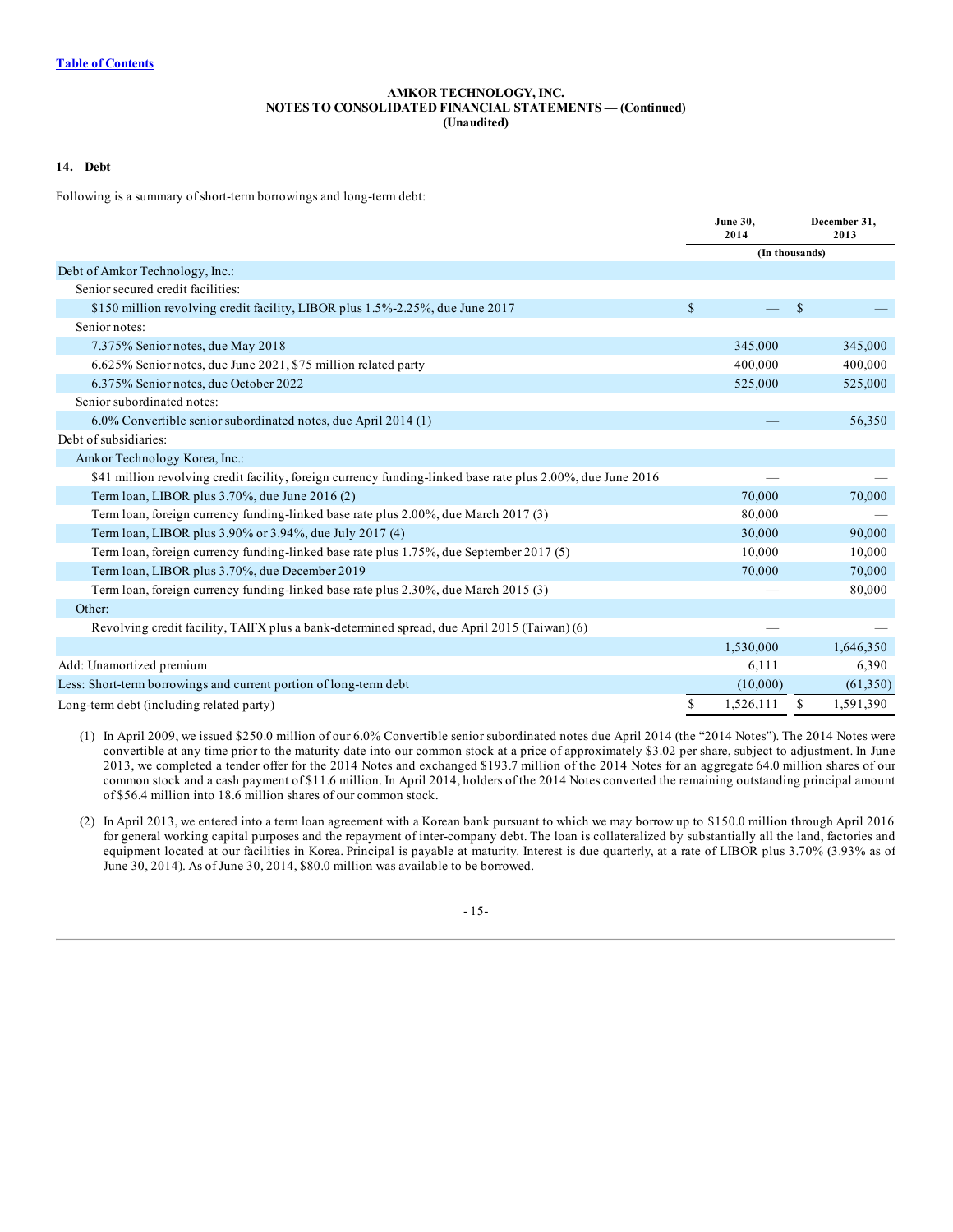- (3) In March 2014, we entered into a term loan agreement with a Korean bank pursuant to which we borrowed \$80.0 million. The loan is collateralized by substantially all the land, factories and equipment located at our facilities in Korea. Principal is payable at maturity. Interest is due monthly, at a foreign currency funding-linked base rate plus 2.00% (3.58% as of June 30, 2014). Proceeds were used to prepay our term loan due March 2015.
- (4) In June 2012, we entered into a term loan agreement for five years with a Korean bank collateralized by substantially all the land, factories and equipment located at our facilities in Korea. Principal is payable at maturity. Interest is due quarterly, at LIBOR plus 3.90% (4.13% as of June 30, 2014). In April 2014, we prepaid \$60.0 million of the outstanding balance of the term loan.
- (5) In March 2013, we entered into a loan agreement with a Korean bank pursuant to which we may borrow up to \$150.0 million through September 2017. The loan is collateralized by substantially all the land, factories and equipment located at our facilities in Korea. Principal is payable in quarterly installments of \$5.0 million starting in December 2014, with the remaining balance due at maturity. Interest is due quarterly, at a foreign currency funding-linked base rate plus 1.75% (3.38% as of June 30, 2014). At June 30, 2014, \$140.0 million was available to be borrowed for capital expenditures.
- (6) In September 2012, Amkor Technology Taiwan Ltd, a subsidiary in Taiwan, entered into a revolving credit facility. Availability under the revolving credit facility was originally \$44.0 million and subsequent availability steps down \$5.0 million every six months from the original available balance. Principal is payable at maturity. As of June 30, 2014, \$24.0 million was available to be drawn for general corporate purposes and capital expenditures.

The debt of Amkor Technology, Inc. is structurally subordinated in right of payment to all existing and future debt and other liabilities of our subsidiaries. The agreements governing our indebtedness contain a number of affirmative and negative covenants which restrict our ability to pay dividends and could restrict our operations. We have never paid a dividend to our stockholders, and we do not have any present plans for doing so. We were in compliance with all of our covenants at June 30, 2014.

# **15. Pension and Severance Plans**

# *Foreign Defined Benefit Pension Plans*

Our subsidiaries in Japan, Malaysia, the Philippines and Taiwan sponsor defined benefit pension plans that cover substantially all of their respective employees who are not covered by statutory plans. Charges to expense are based upon actuarial analyses. The components of net periodic pension cost for these defined benefit plans are as follows:

|                                       | For the Three Months Ended<br><b>June 30,</b> |       |    | For the Six Months Ended<br><b>June 30,</b> |    |          |      |         |
|---------------------------------------|-----------------------------------------------|-------|----|---------------------------------------------|----|----------|------|---------|
|                                       |                                               | 2014  |    | 2013                                        |    | 2014     |      | 2013    |
|                                       |                                               |       |    | (In thousands)                              |    |          |      |         |
| Service cost                          |                                               | 1,449 | -S | 1,399                                       | -S | 2,873    | - \$ | 2,873   |
| Interest cost                         |                                               | 794   |    | 746                                         |    | 1,573    |      | 1,521   |
| Expected return on plan assets        |                                               | (781) |    | (883)                                       |    | (1, 547) |      | (1,794) |
| Amortization of transition obligation |                                               |       |    | 2                                           |    | 75       |      |         |
| Amortization of prior service cost    |                                               | 50    |    | 49                                          |    | 99       |      | 98      |
| Recognized actuarial loss             |                                               | 16    |    | 33                                          |    | 33       |      | 66      |
| Net periodic pension cost             |                                               | 1,528 |    | 1,346                                       |    | 3,106    |      | 2,768   |

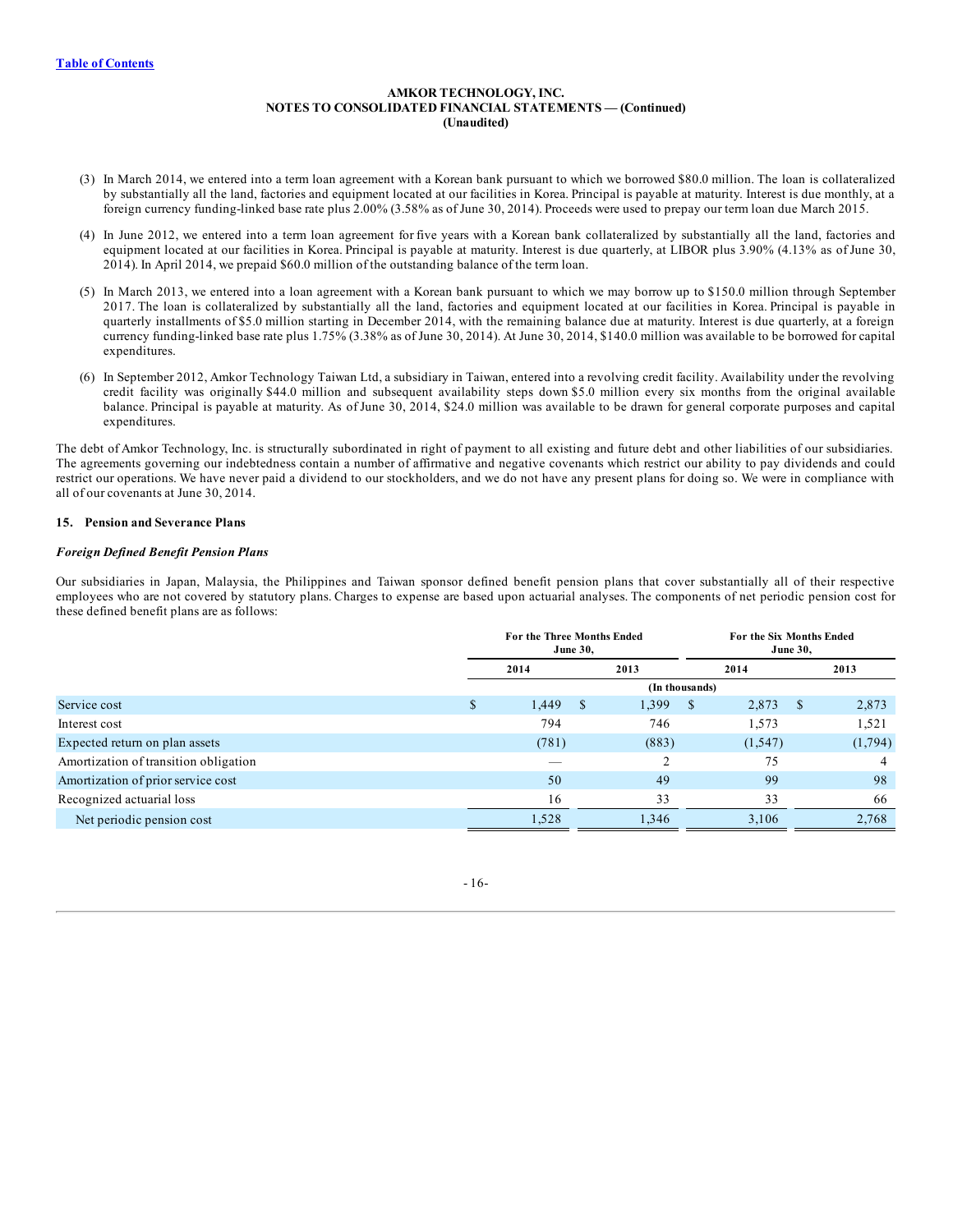#### *Korean Severance Plan*

Our subsidiary in Korea participates in an accrued severance plan that covers employees with at least one year of service. To the extent eligible employees are terminated, our subsidiary in Korea would be required to make lump-sum severance payments on behalf of these eligible employees based on their length of service, seniority and rate of pay at the time of termination. Accrued severance benefits are estimated assuming all eligible employees were to terminate their employment at the balance sheet date. Our contributions to the National Pension Plan of the Republic of Korea are deducted from accrued severance benefit liabilities.

The provision recorded for severance benefits for the three and six months ended June 30, 2014, was \$1.2 million and \$6.8 million, respectively. The provision recorded for severance benefits for the three and six months ended June 30, 2013, was \$7.3 million and \$12.8 million, respectively. The balance of our Korean severance obligation consists of the following:

|                                                 | <b>June 30,</b><br>2014 | December 31,<br>2013 |
|-------------------------------------------------|-------------------------|----------------------|
|                                                 | (In thousands)          |                      |
| Current (Accrued expenses)                      | 11.794                  | 11,197               |
| Non-current (Pension and severance obligations) | 140.484                 | 133,935              |
| Total Korean severance obligation               | 152,278                 | 145,132              |

#### **16. Fair Value Measurements**

The accounting framework for determining fair value includes a hierarchy for ranking the quality and reliability of the information used to measure fair value, which enables the reader of the financial statements to assess the inputs used to develop those measurements. The fair value hierarchy consists of three tiers as follows: Level 1, defined as quoted market prices in active markets for identical assets or liabilities; Level 2, defined as inputs other than Level 1 that are observable, either directly or indirectly, such as quoted prices for similar assets or liabilities, quoted prices in markets that are not active, model-based valuation techniques for which all significant assumptions are observable in the market or other inputs that are observable or can be corroborated by observable market data for substantially the full term of the assets or liabilities and Level 3, defined as unobservable inputs that are not corroborated by market data.

Our assets and liabilities recorded at fair value on a recurring basis include cash equivalent money market funds and restricted cash money market funds. Cash equivalent money market funds and restricted cash money market funds are invested in U.S. money market funds and various U.S. and foreign bank operating and time deposit accounts, which are due on demand or carry a maturity date of less than three months when purchased. No restrictions have been imposed on us regarding withdrawal of balances with respect to our cash equivalents as a result of liquidity or other credit market issues affecting the money market funds we invest in or the counterparty financial institutions holding our deposits. Money market funds are valued using quoted market prices in active markets for identical assets.

We also measure certain assets and liabilities, including property, plant and equipment, intangible assets and our investment in J-Devices, at fair value on a nonrecurring basis. For the three and six months ended June 30, 2014 and 2013, such measurements included the consideration of third party valuation reports based on a combination of market and cost approach valuation techniques. The valuation reports contained various inputs including semiconductor industry data, replacement costs, price lists and general information regarding the assets being evaluated. Nonrecurring fair value measurements related to property, plant and equipment impairments reflect the fair value of the assets at the dates the impairments were taken during the period.

- 17-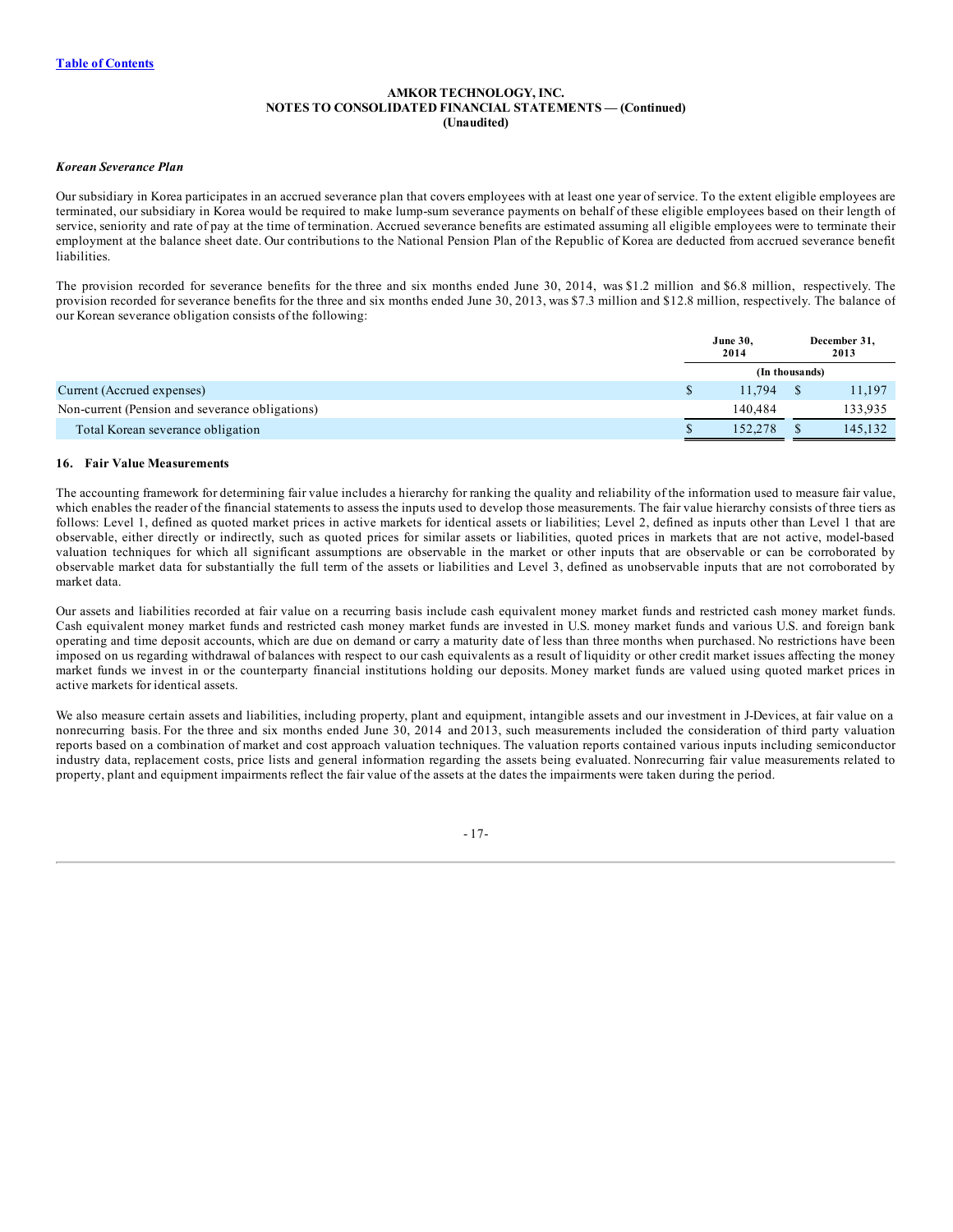Our fair value measurements consist of the following:

|                                                                |                                   |                 |                |              | <b>June 30,</b><br>2014  |                 | December 31,<br>2013 |
|----------------------------------------------------------------|-----------------------------------|-----------------|----------------|--------------|--------------------------|-----------------|----------------------|
|                                                                |                                   |                 |                |              |                          | (In thousands)  |                      |
| Recurring fair value measurements:                             |                                   |                 |                |              |                          |                 |                      |
| Assets:                                                        |                                   |                 |                |              |                          |                 |                      |
| Cash equivalent money market funds (Level 1)                   |                                   |                 |                | $\mathbb{S}$ | 224,307                  | \$              | 300,352              |
| Restricted cash money market funds (Level 1)                   |                                   |                 |                |              | 2,681                    |                 | 2,681                |
|                                                                |                                   |                 |                |              |                          |                 |                      |
| Nonrecurring fair value measurements:                          |                                   |                 |                |              |                          |                 |                      |
| Long-lived assets held for use or disposal (Level 3)           |                                   |                 |                | $\mathbb{S}$ |                          | -S              | 1,055                |
|                                                                | <b>For the Three Months Ended</b> | <b>June 30,</b> |                |              | For the Six Months Ended | <b>June 30,</b> |                      |
|                                                                | 2014                              |                 | 2013           |              | 2014                     |                 | 2013                 |
|                                                                |                                   |                 | (In thousands) |              |                          |                 |                      |
| Nonrecurring fair value measurements:                          |                                   |                 |                |              |                          |                 |                      |
| Losses on long-lived assets held for use or disposal (Level 3) | \$<br>183                         | -S              | 388            | \$.          | 469                      | S               | 868                  |

We measure the fair value of our debt for disclosure purposes. The following table presents the fair value of financial instruments that are not recorded at fair value on a recurring basis:

|                                                 | June 30, 2014 |  |                   |  |               | December 31, 2013 |                   |  |
|-------------------------------------------------|---------------|--|-------------------|--|---------------|-------------------|-------------------|--|
|                                                 | Fair<br>Value |  | Carrying<br>Value |  | Fair<br>Value |                   | Carrying<br>Value |  |
|                                                 |               |  | (In thousands)    |  |               |                   |                   |  |
| Senior notes (Level 1)                          | 1,350,374     |  | 1.276.111         |  | 1,321,443     |                   | 1,276,390         |  |
| Convertible senior subordinated notes (Level 1) |               |  |                   |  | 102,585       |                   | 56,350            |  |
| Term loans (Level 2)                            | 260,000       |  | 260,000           |  | 320,000       |                   | 320,000           |  |
| Total debt                                      | 1,610,374     |  | 1,536,111         |  | 1,744,028     |                   | 1,652,740         |  |

The estimated fair value of our senior and convertible senior subordinated notes is based primarily on quoted market prices reported on or near the respective balance sheet dates. The estimated fair value of our term loans was calculated using a discounted cash flow analysis, which utilized market based assumptions including forward interest rates adjusted for credit risk.

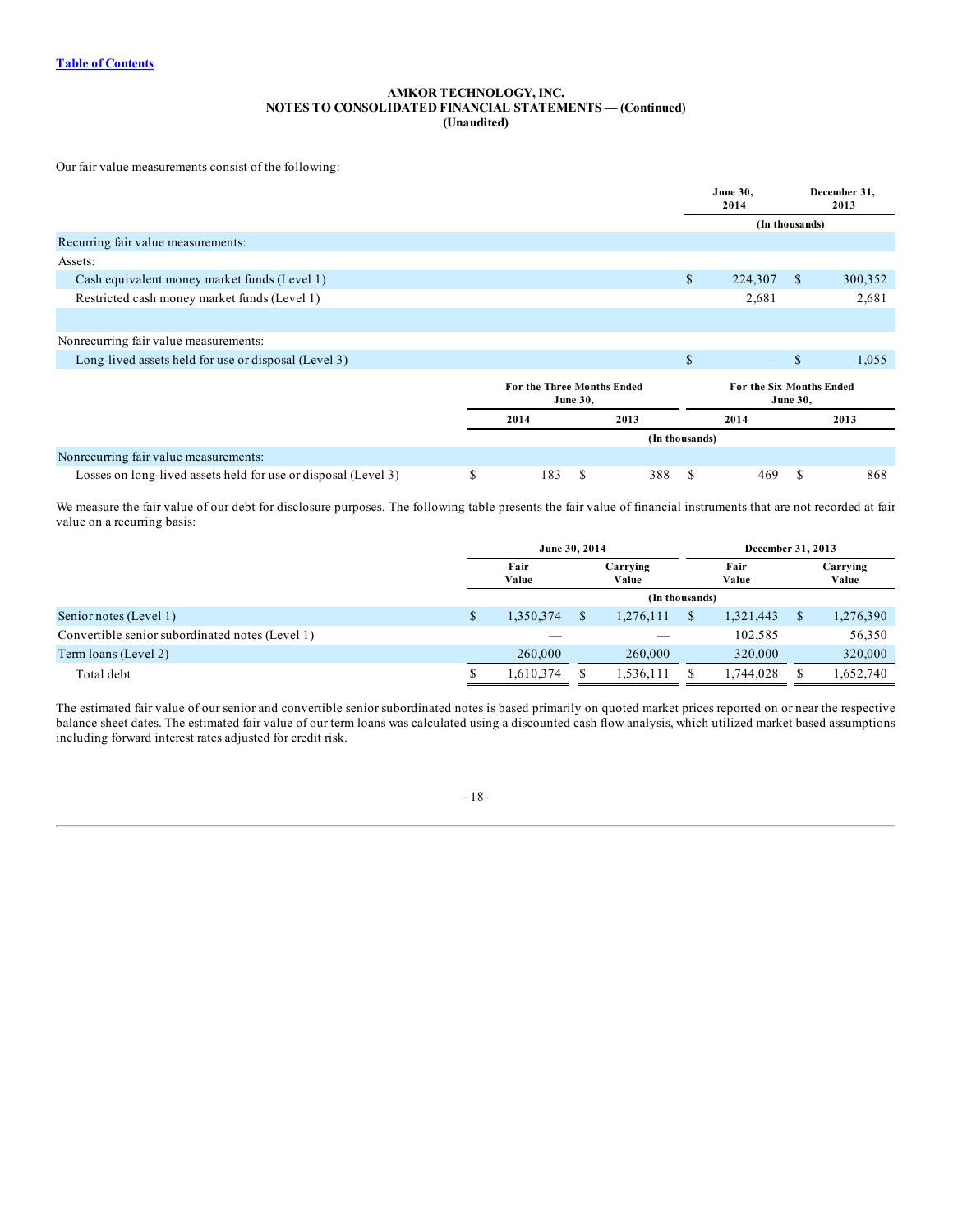#### **17. Commitments and Contingencies**

We have a letter of credit sub-facility of \$25.0 million under our \$150.0 million senior secured revolving credit facility that matures in June 2017. As of June 30, 2014, we had \$0.3 million of standby letters of credit outstanding and had an additional \$24.7 million available for letters of credit. Such standby letters of credit are used in the ordinary course of our business and are collateralized by our cash balances.

We generally warrant that our services will be performed in a professional and workmanlike manner and in compliance with our customers' specifications. We accrue costs for known warranty issues. Historically, our warranty costs have been immaterial.

# *Legal Proceedings*

We are involved in claims and legal proceedings and may become involved in other legal matters arising in the ordinary course of our business. We evaluate these claims and legal matters on a case-by-case basis to make a determination as to the impact, if any, on our business, liquidity, results of operations, financial condition or cash flows. Except as indicated below, we believe that the ultimate outcome of these claims and proceedings, individually and in the aggregate, will not have a material adverse impact to us. Our evaluation of the potential impact of these claims and legal proceedings on our business, liquidity, results of operations, financial condition or cash flows could change in the future.

In accordance with the accounting guidance for loss contingencies, including legal proceedings, lawsuits, pending claims and other legal matters, we accrue for a loss contingency when we conclude that the likelihood of a loss is probable and the amount of the loss can be reasonably estimated. When the reasonable estimate of the loss is within a range of amounts, and no amount in the range constitutes a better estimate than any other amount, we accrue for the amount at the low end of the range. We adjust our accruals from time to time as we receive additional information, but the loss we incur may be significantly greater than or less than the amount we have accrued. We disclose loss contingencies if there is at least a reasonable possibility that a loss has been incurred. Attorney fees related to legal matters are expensed as incurred.

# *Proceedings with Tessera, Inc.*

Since March 2006, we have been involved in several proceedings with Tessera Technologies, Inc. ("Tessera") related to a license agreement (the "License Agreement") entered into in 1996 between Tessera and our predecessor. The proceedings generally involve disputes about whether or not Amkor owes Tessera royalties under the License Agreement with respect to certain packages, the termination of the License Agreement and post-termination infringement. The main proceeding that is pending is with the International Court of Arbitration of the International Chamber of Commerce (the "ICC") captioned Amkor Technology, Inc. v. Tessera, Inc. (the "2009 Arbitration"), which we initiated in August 2009. In that proceeding, the ICC arbitration panel has previously ruled that royalties are due to Tessera with respect to certain asserted patents and packages and that the License Agreement was terminated by Tessera as of February 17, 2011. In May 2014, and as amended in June 2014, the arbitration panel awarded Tessera \$113 million plus interest for these past royalties due under the License Agreement. The award bears simple interest at 3% per annum from the date the unpaid royalties were due under the License Agreement to the date of the award and at 10% from the date of the award until paid. The other pending arbitration proceedings with Tessera include a request for arbitration by Tessera filed in May 2011 seeking undisclosed damages and a declaration that the License Agreement had been terminated, and a continuation of the 2009 proceeding related to three additional U.S. patents.

In July 2012, Tessera filed a complaint in the U.S. District Court for the District of Delaware. The complaint seeks injunctive relief and damages with respect to Amkor's alleged infringement of one of the U.S. patents (U.S. Patent No. 6,046,076, the "'076 patent") that the arbitration panel found to be royalty bearing in the 2009 Arbitration. In November 2013, the parties agreed to stay the Delaware litigation, which stay expired with the May 2014 award. In May 2014, Amkor moved the Delaware court to vacate the arbitration panel's award on the ground that the arbitration panel exceeded its powers in granting the award and on other grounds. The motion is pending.

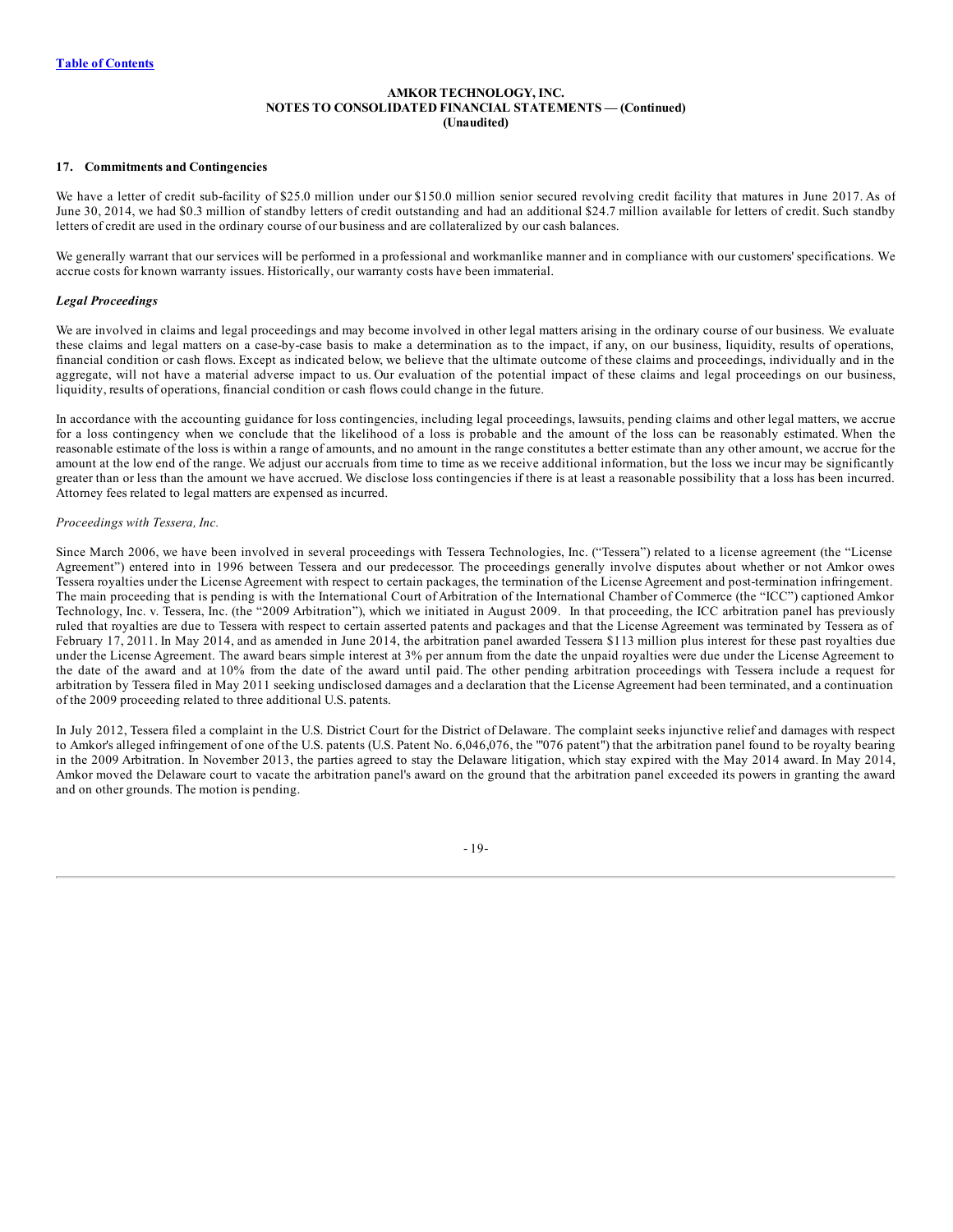In February 2013, we filed a petition in the Superior Court for San Francisco County to vacate or correct a portion of the arbitration panel's interim order relating to the panel's authority to award royalties for the period after the termination of the License Agreement. The Superior Court has denied our request and we have appealed that decision to the California First District Court of Appeal. In July 2014, Tessera filed a motion in the Superior Court to enforce the arbitration panel's amended June 2014 award. We intend to contest this motion. A hearing on this motion is scheduled for August 2014.

In April 2013, we initiated an inter partes review (the "IPR") proceeding with the Patent Trial and Appeal Board at the United States Patent and Trademark Office ("U.S. PTO"), requesting it to find certain claims of the '076 patent unpatentable, including the two claims we were found to practice during the 2009 Arbitration. In October 2013, the U.S. PTO determined that there is a reasonable likelihood that we will prevail in challenging those claims and certain others. A merits hearing was held in the IPR in June 2014 and a decision is pending.

Although the arbitration panel has awarded Tessera royalties of \$113 million plus interest, most of the royalties awarded to Tessera relate to Amkor's alleged use of the '076 patent and the period following termination of the License Agreement. The award by the arbitration panel must be confirmed by the courts before Tessera can enforce the award against Amkor, and we believe that a favorable outcome in the IPR or in the other pending proceedings may materially and adversely impact Tessera's ability to confirm and collect on the arbitration panel's award and any other claims for damages.

As a result of the arbitration panel's award and other recent developments, the potential impact of the IPR proceeding on the arbitration panel's award, and our position regarding potential royalties due to Tessera following the termination of the License Agreement, our estimate of the possible range of royalties due to Tessera in the 2009 Arbitration is from \$11 million to \$113 million (net of royalties previously paid in 2012 and excluding interest). Our accrual for these royalties was \$43.3 million at June 30, 2014.

The ultimate amount of damages and interest we may owe to Tessera in connection with the several pending proceedings could be more or less than our estimate of the possible range of royalties due in the 2009 Arbitration, and could be more or less than the amount we expect the arbitration panel to award. The final outcome of our litigation with Tessera depends upon a number of complex factors, including whether we receive a favorable ruling in the above proceedings and other factors. We may adjust our accrual as information develops or upon the issuance of new rulings. As of June 30, 2014, we have \$5.4 million accrued for interest related to these royalties, and we expect to record our estimate of interest accruing with the passage of time. We strongly dispute Tessera's claims in these proceedings and intend to vigorously defend against them. However, the final outcome of these matters is uncertain, and an adverse result could have a material adverse effect on our results of operations, financial condition and cash flows.

*Amkor Technology, Inc. v. Carsem (M) Sdn Bhd, Carsem Semiconductor Sdn Bhd, and Carsem Inc.*

Since November 2003, we have been involved in several proceedings against Carsem (M) Sdn Bhd, Carsem Semiconductor Sdn Bhd, and Carsem Inc. (collectively "Carsem") in which we alleged that Carsem has infringed on one or more of our *Micro*LeadFrame ("MLF") packaging technology patent claims, including an action we initiated with the U.S. International Trade Commission (the "ITC") in Washington, D.C., under Section 337 of the Tariff Act of 1930.

In April 2014, the ITC made a final determination that Carsem violated Section 337 of the Tariff Act and issued a limited exclusion order barring Carsem from importing into the U.S. any of its products that infringe certain of our patent claims.

In May 2014, the parties entered into a settlement agreement to end all pending proceedings related to the dispute, and Carsem paid Amkor an agreed sum for such settlement. Under the terms of the agreement, Carsem and Amkor have granted each other non-exclusive licenses to their respective MLP and MLF patents worldwide.

- 20-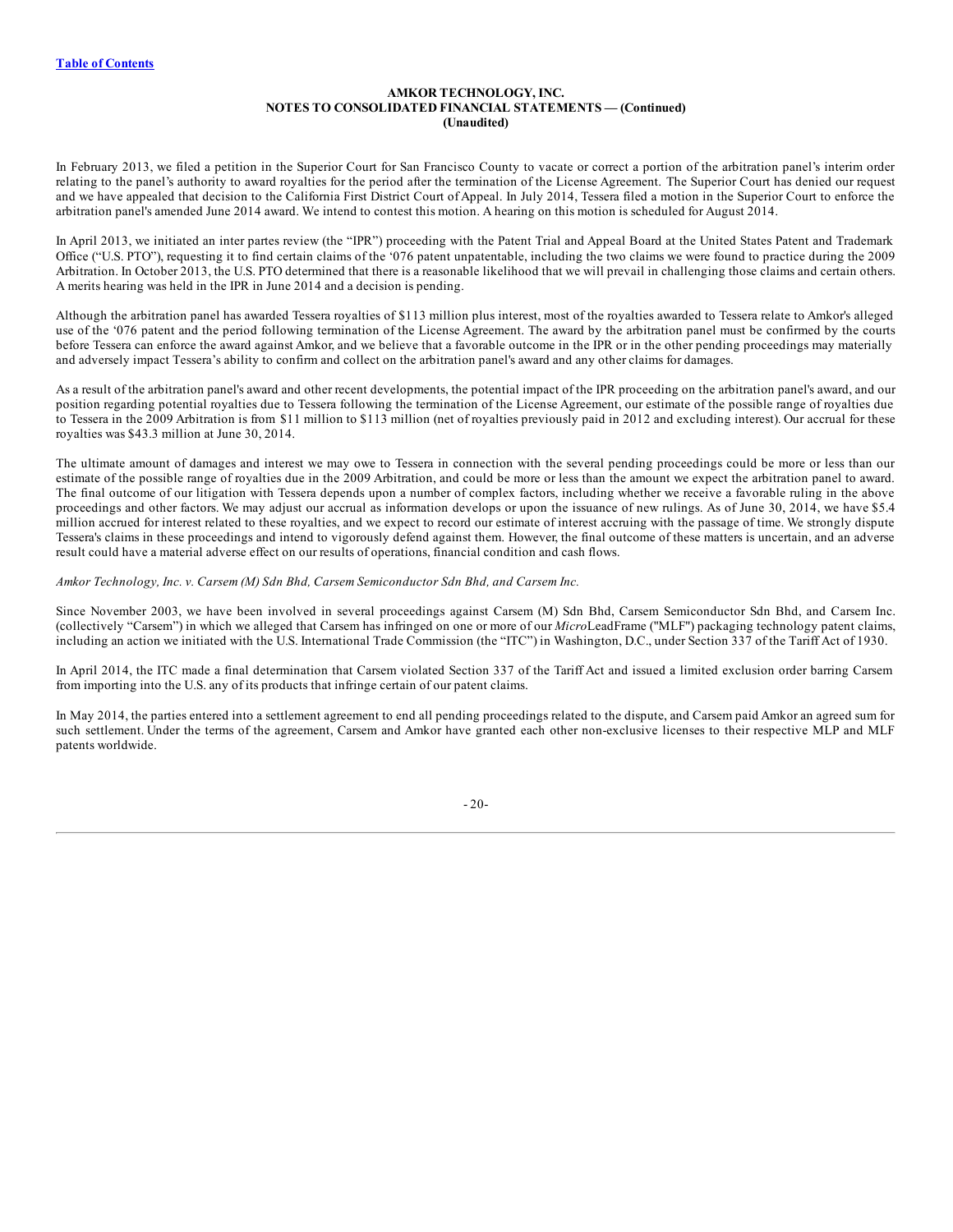#### <span id="page-21-0"></span>**18. Reductions in Force**

As part of our ongoing efforts to improve our manufacturing operations and manage costs, we regularly evaluate our staffing levels and facility requirements compared to business needs. The following table summarizes our exit activities and reduction in force initiatives associated with these efforts. "Charges" represents the initial charge related to the exit activity. "Cash Payments" consists of the utilization of "Charges." "Non-cash Amounts" generally consists of pension plan curtailments and settlements and foreign currency adjustments.

|                              | Employee<br><b>Separation Costs</b> |    |
|------------------------------|-------------------------------------|----|
|                              | (In thousands)                      |    |
| Accrual at December 31, 2013 | \$                                  |    |
| Charges                      | 3,889                               |    |
| <b>Cash Payments</b>         | (3,973)                             |    |
| Non-cash Amounts             |                                     | 84 |
| Accrual at June 30, 2014     |                                     |    |
|                              | Employee<br><b>Separation Costs</b> |    |
|                              | (In thousands)                      |    |
| Accrual at December 31, 2012 | $\mathbb{S}$<br>1,607               |    |
| Charges                      | 5,988                               |    |
| <b>Cash Payments</b>         | (7,609)                             |    |
| Non-cash Amounts             |                                     | 14 |
| Accrual at June 30, 2013     | <sup>\$</sup>                       |    |

During the three and six months ended June 30, 2014 and 2013, we reduced our workforce through workforce reduction programs. During the three and six months ended June 30, 2014, we recorded \$2.5 million and \$3.9 million in charges, respectively. During the three and six months ended June 30, 2013, we recorded \$2.0 million and \$6.0 million, respectively.

All charges related primarily to cost of sales.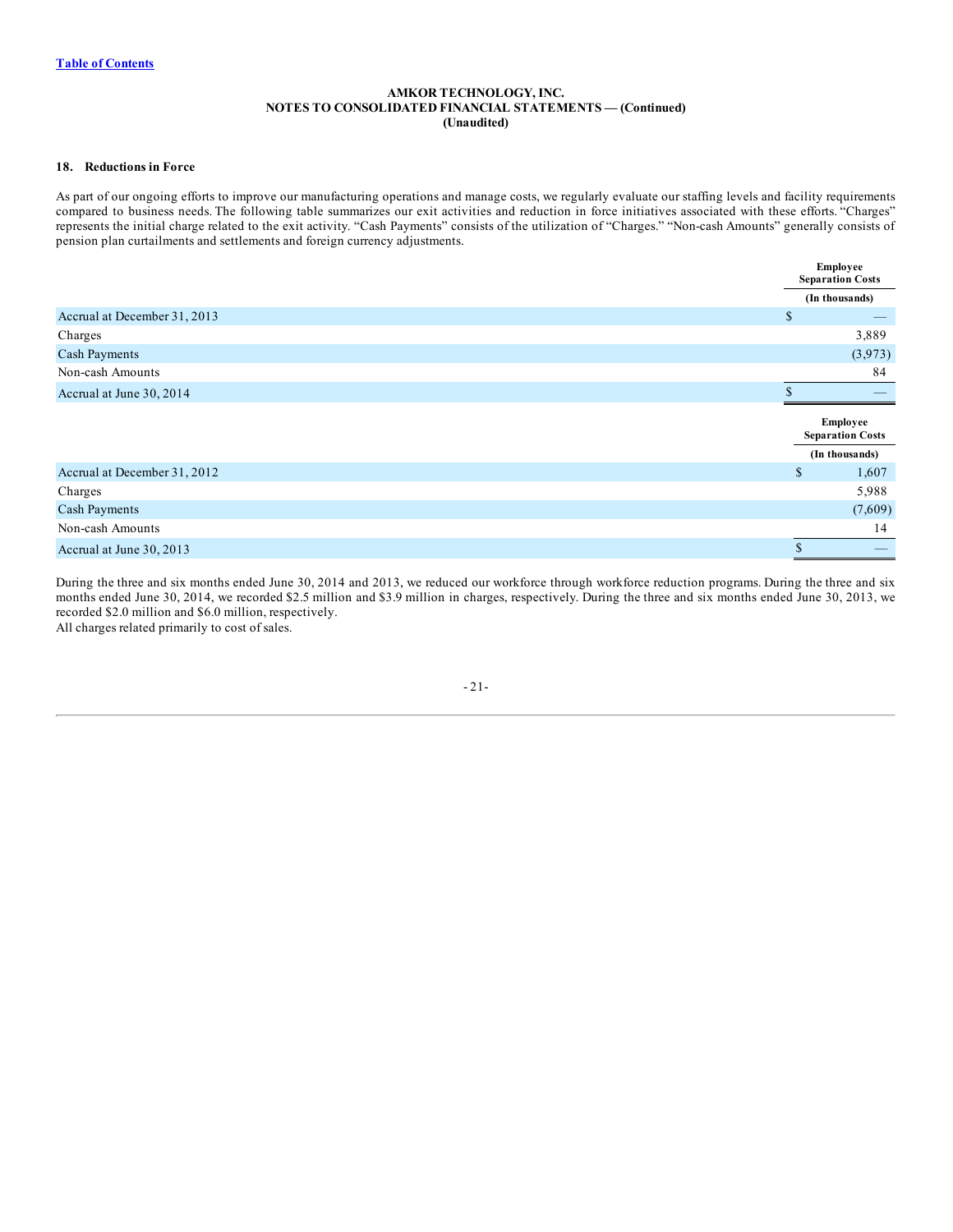# **Item 2.** *Management's Discussion and Analysis of Financial Condition and Results of Operations*

# **MANAGEMENT'S DISCUSSION AND ANALYSIS OF FINANCIAL CONDITION AND RESULTS OF OPERATIONS**

Amkor is one of the world's leading providers of outsourced semiconductor packaging and test services. Our financial goals are sales growth and improved profitability, and we are focusing on the following strategies to achieve these goals: leveraging our investment in services for advanced technologies, improving utilization of existing assets and selectively growing our scale and scope through strategic investments.

We are an industry leader in developing and commercializing cost-effective advanced packaging and test technologies. These advanced technology solutions provide increased value to our customers while typically generating gross margins above the corporate average. This is particularly true in the mobile device market, where growth has outpaced the industry rate.

In the advanced packaging and test area, we look for opportunities where we can recover our investment over one to two years. As leading edge customers transition to newer packaging and test equipment and platforms, capacity frees up that can be used without significant additional investment to serve other customers. As part of our strategy, we are focused on developing a second wave of customers in order to more effectively utilize these assets. For example, we have a concerted effort to increase our sales to Chinese and Taiwanese fabless chip companies, since they dominate the mid-tier and entry-level segments of the mobile device market where most of the growth is occurring. We are also continuing efforts to seek out and engage new customers in the analog area for our mainstream wirebond technologies. Another area of expanded emphasis is the automotive market where semiconductor content continues to grow. These efforts to enlarge our customer base will continue during 2014 as we target these and other customers to grow our revenue and improve the overall utilization of our assets.

From time to time, we also see attractive opportunities to grow our customer base and expand markets. For example, in 2009 we invested in J-Devices Corporation, a joint venture to provide semiconductor packaging and test services in Japan. In 2013, we increased our investment in J-Devices to 60%. In July 2013, we acquired Toshiba's power discrete semiconductor packaging and test business in Malaysia. The financial results of this entity have been included in our Consolidated Financial Statements from the date of acquisition. In addition to adding a new revenue stream from our existing customer, Toshiba, we are attracting other power discrete customers. We believe that selective growth through joint ventures, acquisitions and other strategic investments can help diversify our revenue streams, improve our profits and continue our technological leadership. We expect to continue to evaluate similar opportunities.

Our IDM customers include: Intel Corporation; Micron Technology, Inc.; STMicroelectronics N.V.; Texas Instruments Incorporated and Toshiba Corporation. Our fabless customers include: Altera Corporation; Broadcom Corporation; LSI Corporation and Qualcomm Incorporated. Our contract foundry customers include: GlobalFoundries Inc. and Taiwan Semiconductor Manufacturing Company Limited.

Our business is impacted by market conditions in the semiconductor industry, which is cyclical and impacted by broad economic factors, such as world-wide gross domestic product and consumer spending. Historical trends indicate there has been a strong correlation between world-wide gross domestic product levels, consumer spending and semiconductor industry cycles. The semiconductor industry has experienced significant and sometimes prolonged cyclical downturns in the past. We cannot predict the timing, strength or duration of any economic slowdown or subsequent economic recovery.

Our net sales, gross profit, operating income, cash flows, liquidity and capital resources have historically fluctuated significantly from quarter to quarter as a result of many factors, including the seasonality of our business, the cyclical nature of the semiconductor industry and other factors discussed in Part II, Item 1A of this Quarterly Report on Form 10-Q.

We operate in a capital intensive industry and have a significant level of debt. Servicing our current and future customers requires that we incur significant operating expenses and continue to make significant capital expenditures, which are generally made in advance of the related revenues and without firm customer commitments. We fund our operations, including capital expenditures and debt service requirements, with cash flows from operations, existing cash and cash equivalents, borrowings under available credit facilities and proceeds from any additional financing. Maintaining an

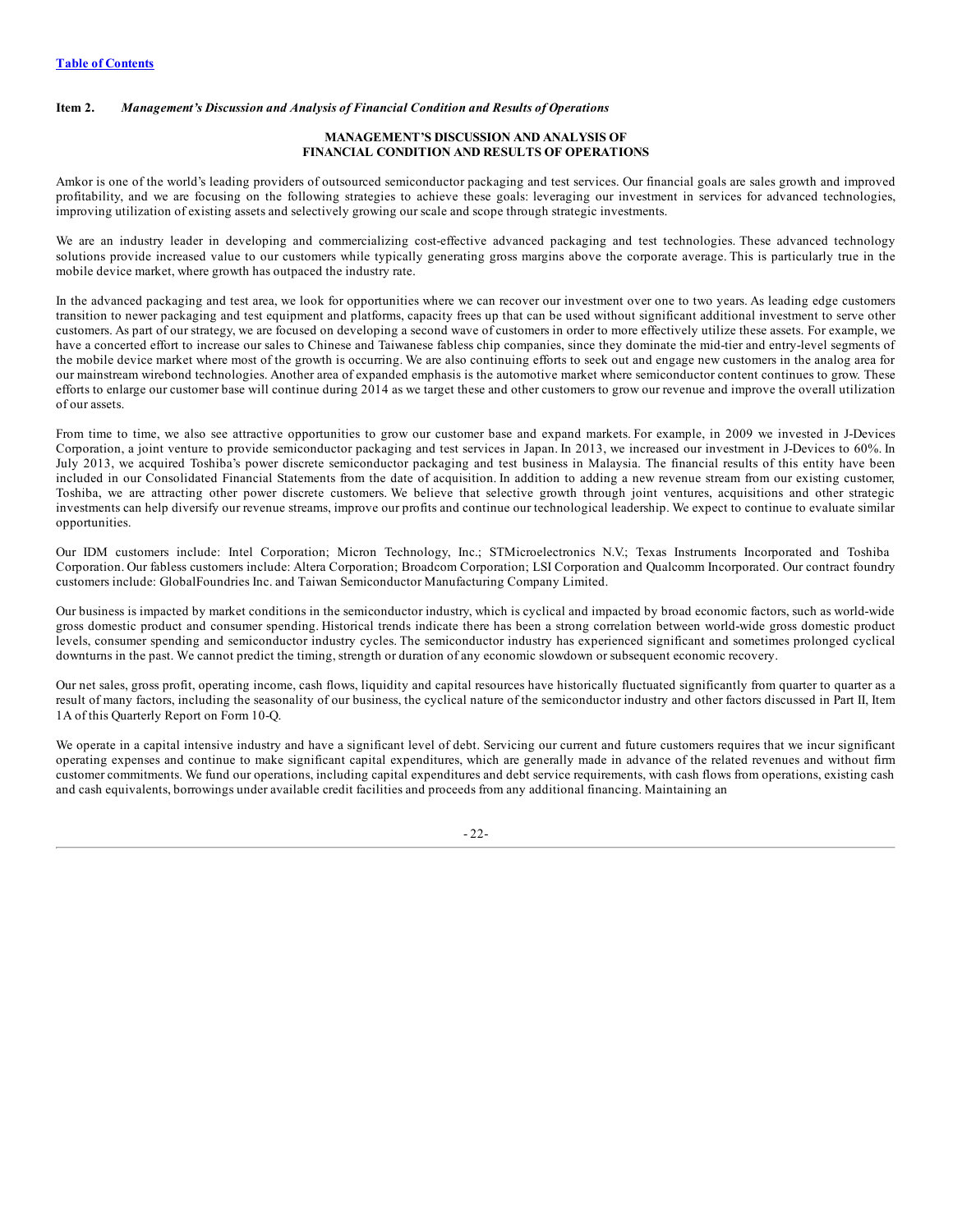appropriate level of liquidity is important to our business and depends on, among other things, the performance of our business, our capital expenditure levels and our ability to repay debt out of our operating cash flows or proceeds from debt or equity financings.

# *Financial Highlights*

Our net sales increased \$21.4 million or 2.9% to \$767.5 million for the three months ended June 30, 2014, from \$746.1 million for the three months ended June 30, 2013. The increase was driven by incremental business from our newly acquired power discrete business in Malaysia, the ramp of a fingerprint sensor product to high volume and strong demand for wafer services and NAND memory supporting mobile communications. These increases were partially offset by lower net sales for other services related to mobile communications products.

Gross margin for the three months ended June 30, 2014, increased to 19.6% from 18.5% for the three months ended June 30, 2013. The increase in gross margin was attributable to higher net sales of products with lower material costs as a percentage of net sales and lower costs for gold. These increases in gross margin were partially offset by increases in manufacturing overhead costs and higher depreciation expense.

On June 30, 2014, we completed the sale of our wholly-owned subsidiary in Japan to J-Devices, our 60% equity-method joint venture in Japan. As a result of this transaction, we recognized a net gain of \$9.2 million, which included the release of accumulated foreign currency translation adjustments associated with the sold entity. J-Devices also recognized a gain of \$14.7 million on the transaction as the fair value of the net assets acquired exceeded the purchase price, which resulted in an increase in our equity in earnings of J-Devices by \$8.8 million. The combined net gain we recognized for the three months ended June 30, 2014, was \$18.0 million.

Our capital expenditures totaled \$230.4 million for the six months ended June 30, 2014, compared to \$222.7 million for the six months ended June 30, 2013. Our spending was primarily focused on investments in advanced packaging and test equipment supporting mobile communications products.

Net cash provided by operating activities was \$235.3 million for the six months ended June 30, 2014, compared to \$200.9 million for the six months ended June 30, 2013. The increase is primarily attributable to improved profitability.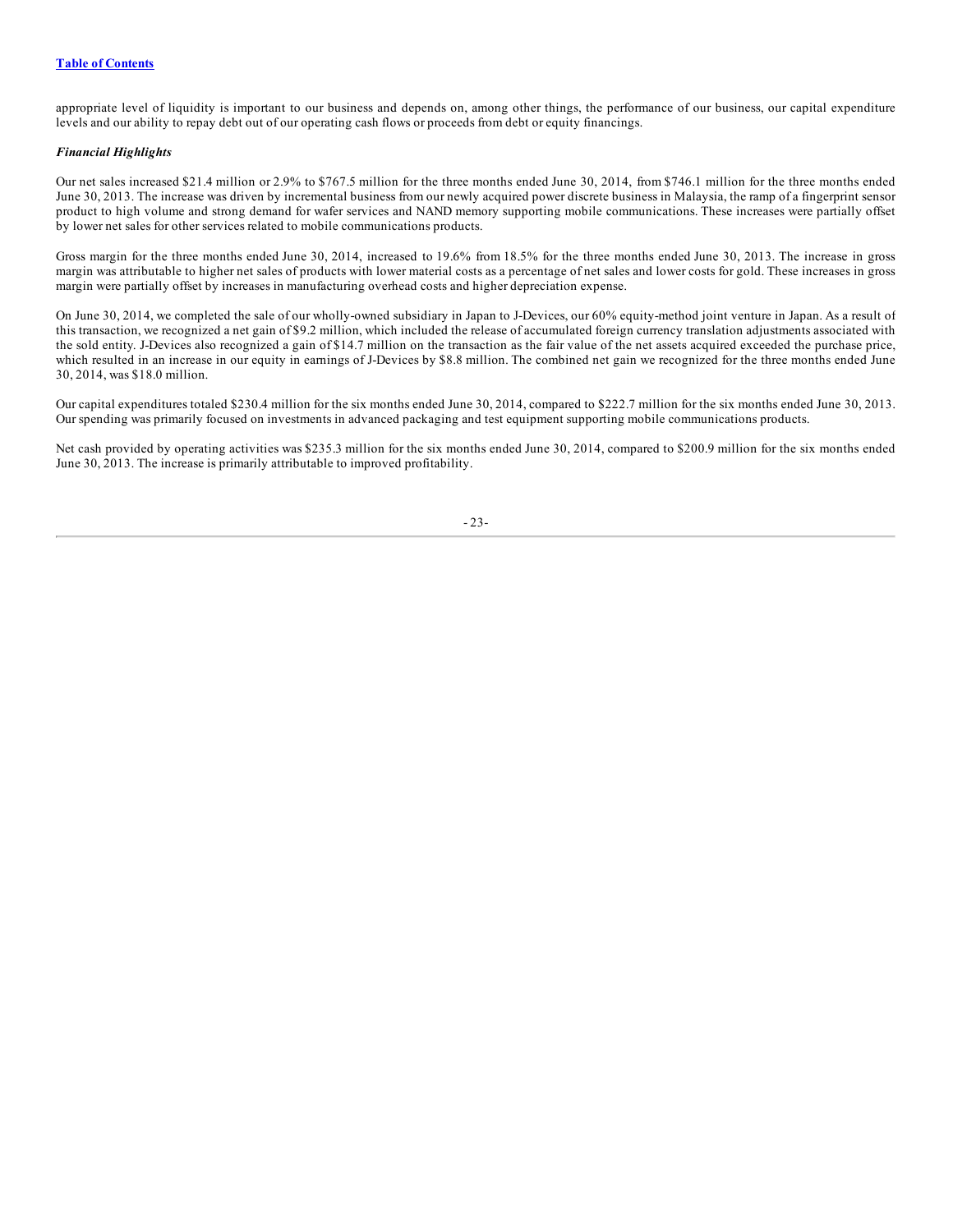# **Results of Operations**

The following table sets forth certain operating data as a percentage of net sales for the periods indicated:

|                                                                        | For the Three Months Ended<br><b>June 30,</b> |           | For the Six Months Ended<br><b>June 30,</b> |         |
|------------------------------------------------------------------------|-----------------------------------------------|-----------|---------------------------------------------|---------|
|                                                                        | 2014                                          | 2013      | 2014                                        | 2013    |
| Net sales                                                              | 100.0%                                        | $100.0\%$ | 100.0%                                      | 100.0%  |
| Materials                                                              | 37.2%                                         | 41.7%     | 37.0%                                       | 42.1%   |
| Labor                                                                  | 14.0%                                         | $14.0\%$  | 14.3%                                       | 14.4%   |
| Other manufacturing costs                                              | $29.2\%$                                      | 25.8%     | 29.6%                                       | 25.8%   |
| Gross margin                                                           | 19.6%                                         | 18.5%     | 19.1%                                       | 17.7%   |
| Operating income                                                       | 7.9%                                          | 7.8%      | 7.3%                                        | $6.9\%$ |
| Income before taxes and equity in earnings of unconsolidated affiliate | $5.6\%$                                       | $2.5\%$   | 4.3%                                        | 2.5%    |
| Net income attributable to Amkor                                       | $6.5\%$                                       | $4.0\%$   | 4.8%                                        | $3.0\%$ |

# *Net Sales*

|           |                        |  | For the Three Months Ended<br><b>June 30.</b> |  |        |                                    |           | For the Six Months Ended<br><b>June 30.</b> |        |      |
|-----------|------------------------|--|-----------------------------------------------|--|--------|------------------------------------|-----------|---------------------------------------------|--------|------|
|           | 2014<br>2013<br>Change |  |                                               |  |        |                                    | 2014      | 2013                                        | Change |      |
|           |                        |  |                                               |  |        | (In thousands, except percentages) |           |                                             |        |      |
| Net sales | 767,459                |  | 746,059                                       |  | 21,400 | 2.9%                               | 1.463.503 | 1.433.588                                   | 29.915 | 2.1% |

The increase in net sales for the three and six months ended June 30, 2014, compared to the three and six months ended June 30, 2013, was primarily driven by incremental business from our newly acquired power discrete business in Malaysia, the ramp of a fingerprint sensor product to high volume and strong demand for wafer services and NAND memory supporting mobile communications. These increases were partially offset by lower net sales for other services related to mobile communications products.

#### *Gross Margin*

|              |  |         | For the Three Months Ended<br><b>June 30.</b> |                                    |         | For the Six Months Ended |  |         |
|--------------|--|---------|-----------------------------------------------|------------------------------------|---------|--------------------------|--|---------|
|              |  | 2014    | 2013                                          | Change                             | 2014    | 2013                     |  | Change  |
|              |  |         |                                               | (In thousands, except percentages) |         |                          |  |         |
| Gross profit |  | 150.714 | 138,379                                       | 12,335                             | 279,534 | 253,332                  |  | 26,202  |
| Gross margin |  | 19.6%   | 18.5%                                         | $1.1\%$                            | 19.1%   | 17.7%                    |  | $1.4\%$ |

Our cost of sales consists principally of materials, labor, depreciation and manufacturing overhead. Since a substantial portion of the costs at our factories is fixed, relatively modest increases or decreases in capacity utilization rates can have a significant effect on our gross margin. Gross margin for the three and six months ended June 30, 2014, increased compared to the three and six months ended June 30, 2013. The increase in gross margin was attributable to higher net sales of products with lower material costs as a percentage of net sales and lower costs for gold, which is used in many of our wirebond products. These increases in gross margin were partially offset by increases in manufacturing overhead costs and higher depreciation expense.

- 24-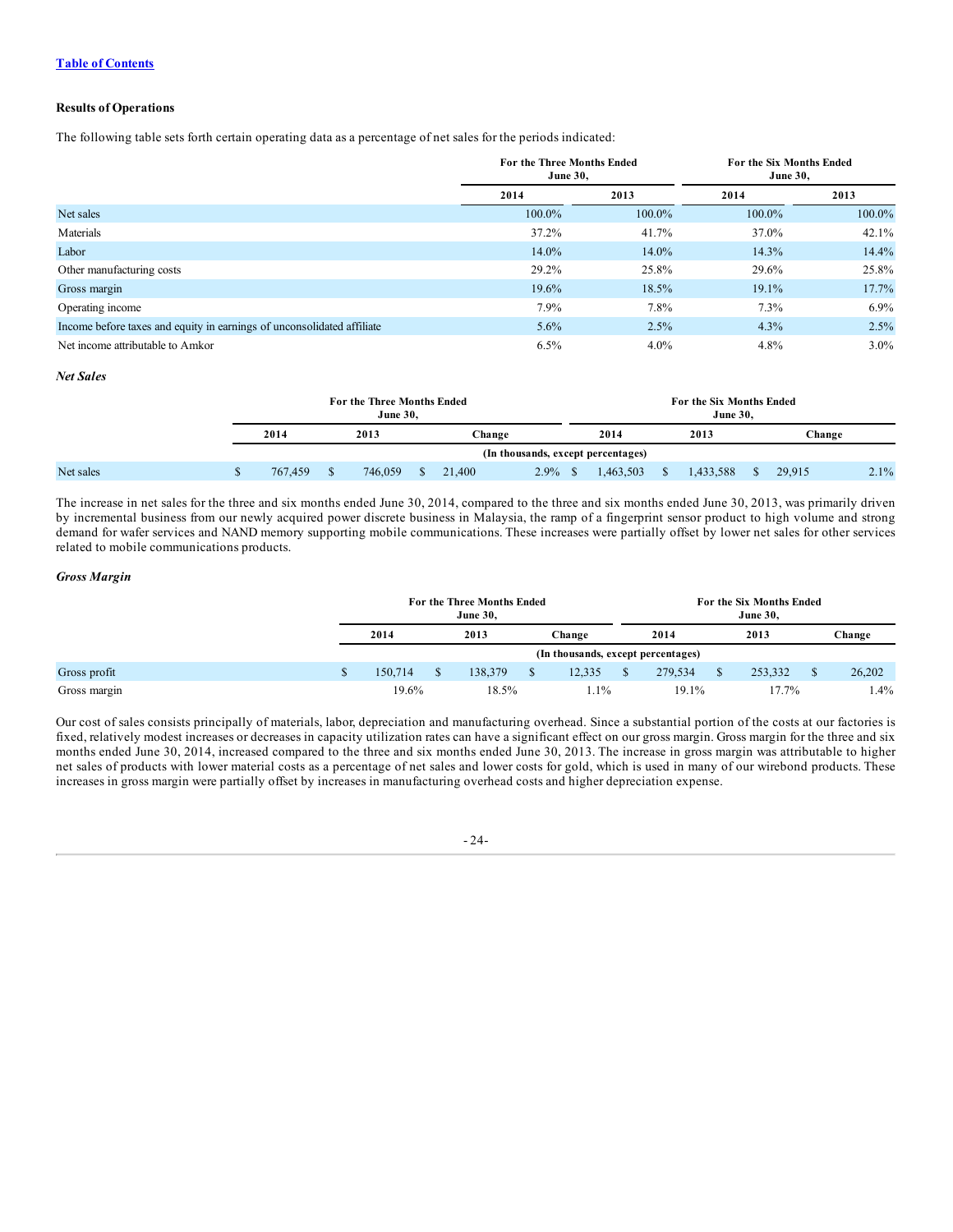# *Selling, General and Administrative Expenses*

|                                     |        | For the Three Months Ended<br><b>June 30,</b> |        |                                    |                        |         |  | For the Six Months Ended<br><b>June 30,</b> |  |       |      |
|-------------------------------------|--------|-----------------------------------------------|--------|------------------------------------|------------------------|---------|--|---------------------------------------------|--|-------|------|
|                                     | 2014   | 2013                                          | Change |                                    | 2014<br>2013<br>Change |         |  |                                             |  |       |      |
|                                     |        |                                               |        | (In thousands, except percentages) |                        |         |  |                                             |  |       |      |
| Selling, general and administrative | 67.674 | 65.618                                        | 2.056  | $3.1\%$ \$                         |                        | 130,098 |  | 125,177                                     |  | 4.921 | 3.9% |

Selling, general and administrative expenses for the three and six months ended June 30, 2014, increased compared to the three and six months ended June 30, 2013. The increase was attributable to incremental costs from our newly acquired power discrete business in Malaysia and higher employee incentive compensation costs, partially offset by lower professional fees associated with acquisitions and investments.

# *Research and Development*

|                          |        |   | For the Three Months Ended<br><b>June 30,</b> |       |                                    |        | For the Six Months Ended<br><b>June 30.</b> |        |       |
|--------------------------|--------|---|-----------------------------------------------|-------|------------------------------------|--------|---------------------------------------------|--------|-------|
|                          | 2014   |   | 2013                                          |       | Change                             | 2014   | 2013                                        | Change |       |
|                          |        |   |                                               |       | (In thousands, except percentages) |        |                                             |        |       |
| Research and development | 22,079 | Φ | 14.308                                        | 7.771 | 54.3%                              | 43.124 | 28.614                                      | 14.510 | 50.7% |

Research and development activities are focused on developing new packaging and test services and improving the efficiency and capabilities of our existing production processes. Areas of focus include 2.5D and 3D packaging, including embedded die, silicon interposers and through silicon via technologies, fine pitch copper pillar packaging and wafer-level processing in support of advanced wafer nodes. The increase in research and development expenses for the three and six months ended June 30, 2014, compared to the three and six months ended June 30, 2013, was driven by expanded development activities related to 20 nanometer chipsets with strategic customers, increased depreciation expense from research and development investments and higher employee compensation costs.

#### *Other Income and Expense*

|                                     |         | For the Three Months Ended<br><b>June 30,</b> |           |                                    | For the Six Months Ended<br><b>June 30,</b> |         |  |        |  |          |            |  |  |
|-------------------------------------|---------|-----------------------------------------------|-----------|------------------------------------|---------------------------------------------|---------|--|--------|--|----------|------------|--|--|
|                                     | 2014    | 2013                                          |           | Change                             |                                             | 2014    |  | 2013   |  |          | Change     |  |  |
|                                     |         |                                               |           | (In thousands, except percentages) |                                             |         |  |        |  |          |            |  |  |
| Interest expense, including related |         |                                               |           |                                    |                                             |         |  |        |  |          |            |  |  |
| party                               | 23,779  | 26,931                                        | (3,152)   | $(11.7)\%$ \$                      |                                             | 48.743  |  | 52.501 |  | (3,758)  | $(7.2)\%$  |  |  |
| Other (income) expense, net         | (5,699) | 12.876                                        | (18, 575) | $>(100)\%$                         |                                             | (5,663) |  | 10.654 |  | (16,317) | $>(100)\%$ |  |  |
| Total other expense, net            | 18.080  | 39,807                                        | (21, 727) | $(54.6)\%$ \$                      |                                             | 43,080  |  | 63,155 |  | (20,075) | $(31.8)\%$ |  |  |

Interest expense for the three and six months ended June 30, 2014, decreased primarily as a result of the June 2013 exchange of \$193.7 million and the April 2014 conversion of \$56.3 million of our 6.0% Convertible senior subordinated notes for shares of our common stock. Other (income) expense, net for the three and six months ended June 30, 2013, included a charge of \$11.6 million related to the June 2013 cash payment we made to holders of the convertible notes. Other (income) expense, net for the three and six months ended June 30, 2014, included a \$9.2 million net gain on the sale of a subsidiary to J-Devices. This gain was partially offset by foreign currency losses at various Asian subsidiaries due to unfavorable exchange rate movements.

- 25-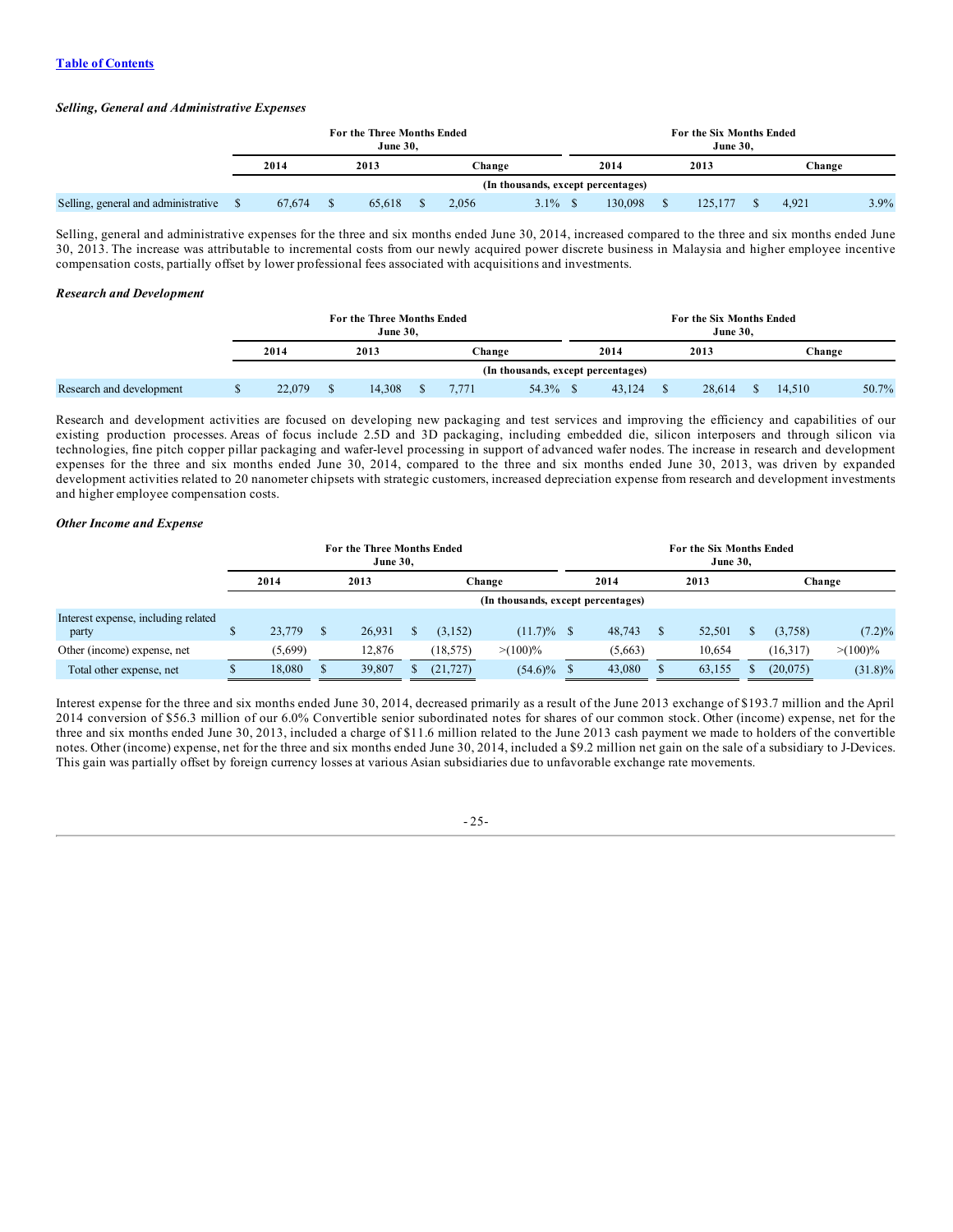# *Income Tax Expense (Benefit)*

|                              |              |  | For the Three Months Ended<br><b>June 30.</b> |  |        |                                    |        |      | For the Six Months Ended<br><b>June 30.</b> |        |            |
|------------------------------|--------------|--|-----------------------------------------------|--|--------|------------------------------------|--------|------|---------------------------------------------|--------|------------|
|                              | 2014<br>2013 |  |                                               |  |        | Change                             | 2014   | 2013 | Change                                      |        |            |
|                              |              |  |                                               |  |        | (In thousands, except percentages) |        |      |                                             |        |            |
| Income tax expense (benefit) | 12.511       |  | (10, 238)                                     |  | 22,749 | $> (100)\%$ \$                     | 17.440 |      | (6,209)                                     | 23,649 | $>(100)\%$ |

Generally, our effective tax rate is below the U.S. federal tax rate of 35% because we have experienced losses in the U.S. and our income is taxed in foreign jurisdictions where we benefit from tax holidays or tax rates lower than the U.S. statutory rate. Our income tax expense for the three and six months ended June 30, 2014, was attributable to income tax on profits earned in certain foreign jurisdictions and foreign withholding taxes. During the three and six months ended June 30, 2013, we recorded discrete income tax benefits of \$8.6 million for the reversal of a deferred tax liability associated with the undistributed earnings of our investment in J-Devices and \$6.6 million for the release of a valuation allowance on deferred tax assets at one of our foreign jurisdictions, which more than offset our income tax on profits earned in certain foreign jurisdictions and foreign withholding taxes.

During 2014 and 2013, our subsidiaries in Korea, Malaysia, the Philippines and Taiwan operated under tax holidays which will continue to expire in whole or in part at various dates through 2022. We expect our effective tax rate to increase as the tax holidays expire as income earned in these jurisdictions will then be subject to higher statutory income tax rates.

# *Equity in Earnings of J-Devices*

|                                    |        |   | For the Three Months Ended<br><b>June 30.</b> |        |                                    | For the Six Months Ended<br><b>June 30.</b> |       |        |          |  |  |  |
|------------------------------------|--------|---|-----------------------------------------------|--------|------------------------------------|---------------------------------------------|-------|--------|----------|--|--|--|
|                                    | 2014   |   | 2013                                          | Change |                                    | 2014                                        | 2013  | Change |          |  |  |  |
|                                    |        |   |                                               |        | (In thousands, except percentages) |                                             |       |        |          |  |  |  |
| Equity in earnings of<br>J-Devices | 20,036 | S | l.445                                         | 18.591 | $>100\%$                           | 25,797                                      | .,500 | 24.297 | $>100\%$ |  |  |  |

Our equity in earnings of J-Devices for the three and six months ended June 30, 2014, increased compared to the three and six months ended June 30, 2013. This increase was partially due to \$8.8 million of additional equity in earnings resulting from the gain on J-Devices' purchase of our subsidiary in Japan. In addition, the increase was attributable to \$8.1 million from the settlement of a take or pay arrangement under a manufacturing services agreement. The remaining increase was due to higher operating income as a result of J-Devices' strategy of consolidating its activities into a reduced number of facilities in order to improve asset utilization and the company's acquisition of three packaging and test facilities in June 2013. The increase in our equity in earnings of J-Devices for the six months ended June 30, 2014 was also attributable to an increase in our ownership interest in J-Devices from 30% to 60% in April 2013.

#### **Liquidity and Capital Resources**

We assess our liquidity based on our current expectations regarding sales, operating expenses, capital spending and debt service requirements. Based on this assessment, we believe that our cash flow from operating activities, together with existing cash and cash equivalents and availability under our revolving credit facilities, will be sufficient to fund our working capital, capital expenditure and debt service requirements for at least the next twelve months. Thereafter, our liquidity will continue to be affected by, among other things, volatility in the global economy and credit markets, the performance of our business, our capital expenditure levels, other uses of our cash including the final amount of payments due in our pending patent license litigation, any purchases of stock under our stock repurchase program, any acquisitions or investments in joint ventures and our ability to either repay debt out of operating cash flow or refinance it at or prior to maturity with the proceeds of debt or equity offerings. There can be no assurance that we will generate the necessary net income or operating cash flows, or be able to borrow sufficient funds, to meet the funding needs of our business beyond the next twelve months due to a variety of factors, including the cyclical nature of the semiconductor industry and other factors discussed in Part II, Item 1A of this Quarterly Report on Form 10-Q.

- 26-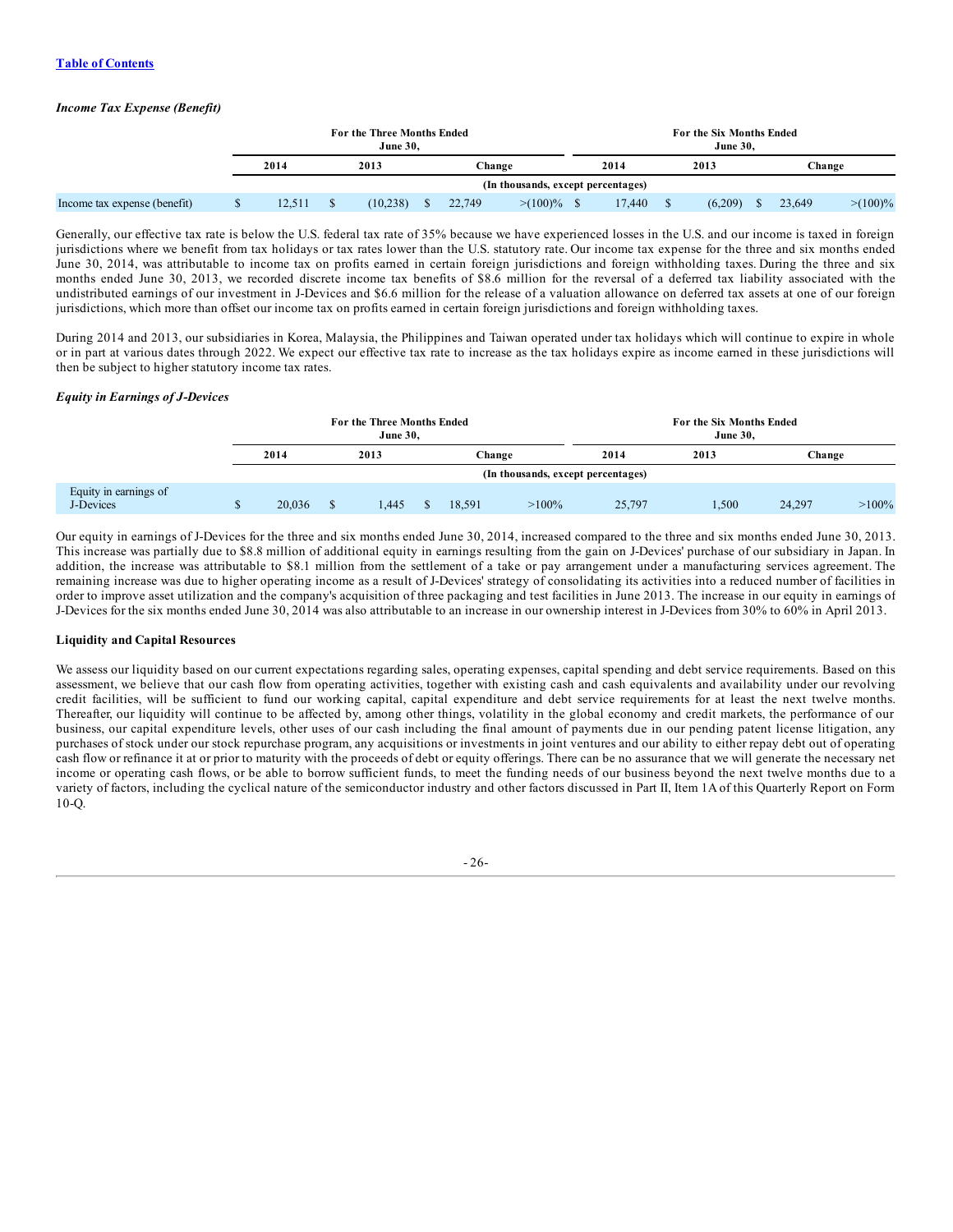Our primary source of cash and the source of funds for our operations are cash flows from operations, current cash and cash equivalents, borrowings under available debt facilities and proceeds from any additional debt or equity financings. As of June 30, 2014, we had cash and cash equivalents of \$525.9 million. Included in our cash balance as of June 30, 2014, is \$295.9 million held offshore by our foreign subsidiaries. If we were to distribute this offshore cash to the U.S. as repatriated earnings of our foreign subsidiaries, we would incur foreign withholding taxes; however, we would not incur a significant amount of U.S. federal income taxes, due to the availability of tax loss carryovers and foreign tax credits.

As of June 30, 2014, we had availability of \$149.7 million under our \$150.0 million first lien senior secured revolving credit facility. Our foreign subsidiaries had \$65.0 million available to be drawn under secured revolving credit facilities for general corporate purposes, general working capital purposes and capital expenditures and \$220.0 million available to be borrowed under secured term loan credit facilities for general working capital purposes, capital expenditures and repayment of inter-company debt.

As of June 30, 2014 we had \$1,536.1 million of debt. Our scheduled principal repayments on debt include \$5.0 million due in 2014, \$5.0 million due in 2015, \$70.0 million due in 2016, \$110.0 million due in 2017, \$345.0 million due in 2018 and \$995.0 million due thereafter. In April 2014, holders of our 6.0% Convertible senior subordinated notes due April 2014 converted the remaining outstanding principal amount of \$56.4 million into 18.6 million shares of our common stock, and we repaid \$60.0 million of a foreign secured term loan credit facility maturing in July 2017. We were in compliance with all of our debt covenants at June 30, 2014, and we expect to remain in compliance with these covenants for at least the next twelve months.

In order to reduce leverage and future cash interest payments, we may from time to time repurchase our outstanding notes for cash or exchange shares of our common stock for our outstanding notes. Any such transaction may be made in the open market, through privately negotiated transactions or otherwise and is subject to the terms of our indentures and other debt agreements, market conditions and other factors.

Certain debt agreements have restrictions on dividend payments and the repurchase of stock and subordinated securities. These restrictions are determined by calculations based upon cumulative net income. We have never paid a dividend to our stockholders, and we do not have any present plans for doing so. Amkor Technology, Inc. also guarantees certain debt of our subsidiaries.

We sponsor an accrued severance plan for our subsidiary in Korea, which under existing tax laws in Korea, limits our ability to currently deduct related severance expenses accrued under that plan. The purpose of these limitations is to encourage companies to migrate to a defined contribution or defined benefit plan. If we retain our existing severance plan, the deduction for severance expenses will be limited to severance payments made to retired employees, which results in a larger current income tax liability in Korea. If we decide to adopt a new plan, we would be required to fund a significant portion of the existing liability, which would provide a current tax deduction upon funding. Our Korean severance liability was \$152.3 million as of June 30, 2014.

We refer you to Note 17 to our Consolidated Financial Statements in Part I, Item 1 of this Quarterly Report on Form 10-Q for a discussion of the pending litigation relating to Amkor's license agreement with Tessera. We expect to use cash on hand, proceeds from borrowings under our existing lines of credit or other sources to make any payments that become due in connection with our pending patent license litigation.

We operate in a capital intensive industry. Servicing our current and future customers may require that we incur significant operating expenses and make significant investments in equipment and facilities, which are generally made in advance of the related revenues and without any firm customer commitments.

Our Board of Directors previously authorized the repurchase of up to \$300.0 million of our common stock, exclusive of any fees, commissions or other expenses. At June 30, 2014, approximately \$91.6 million was available to repurchase common stock pursuant to the stock repurchase program. The purchase of stock may be made in the open market or through privately negotiated transactions. The timing, manner, price and amount of any repurchases will be determined by us at our discretion and will depend upon a variety of factors including economic and market conditions, the cash needs and investment opportunities for the business, price, applicable legal requirements and other factors. We have not purchased any stock under the plan since 2012.

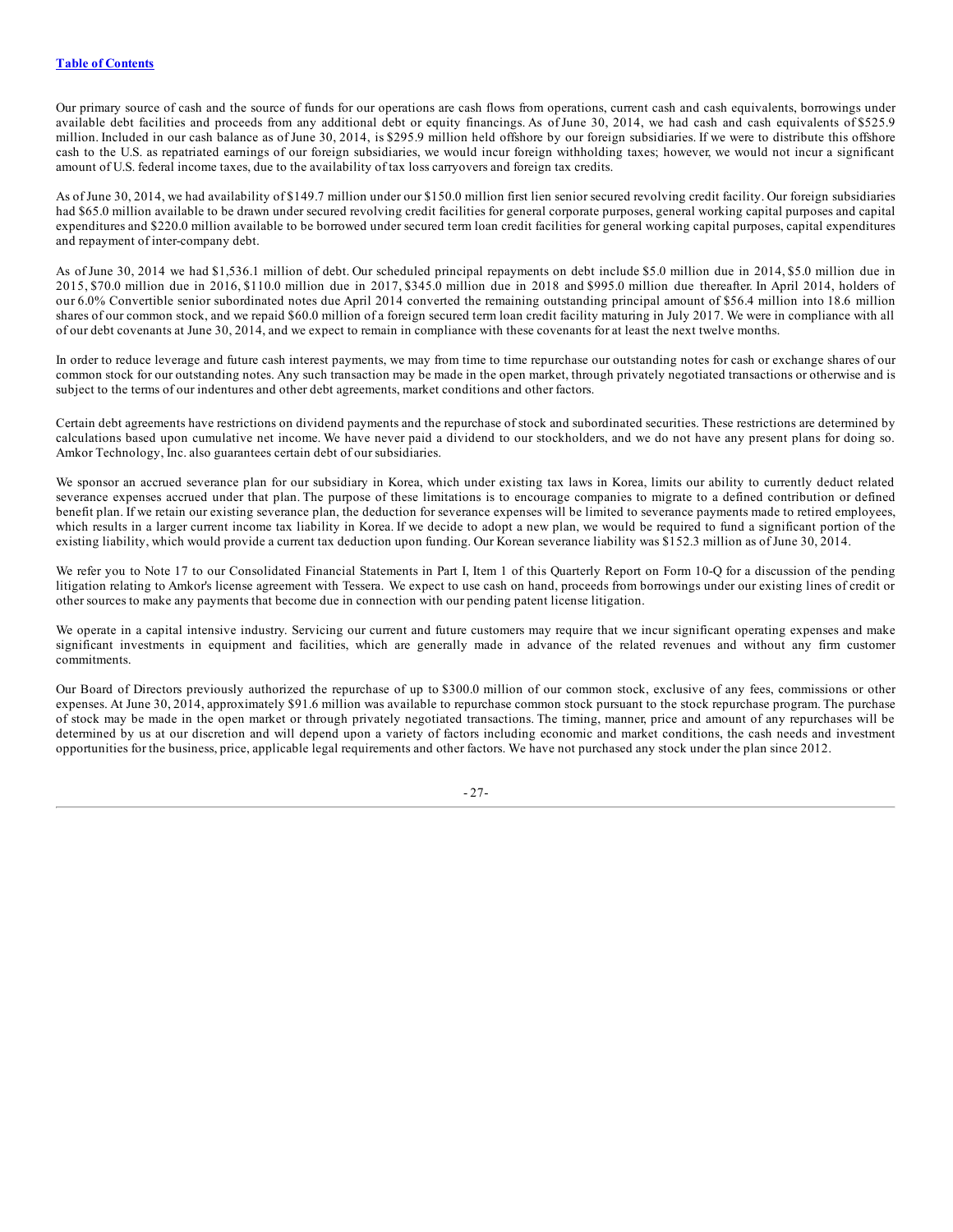#### **Investments**

We make significant capital expenditures in order to service the demand of our customers. During the six months ended June 30, 2014, our capital expenditures totaled \$230.4 million. Our spending was primarily focused on investments in packaging and test equipment supporting mobile communications products.

We have recently increased our forecast of 2014 capital expenditures to approximately \$675 million in response to increased market demand and to capture certain growth opportunities related to mobile communications. Ultimately, the amount of our 2014 capital expenditures will depend on several factors including, among others, the timing and implementation of any capital projects under review, the performance of our business, economic and market conditions, the cash needs and investment opportunities for the business, the need for additional capacity to service anticipated customer demand and the availability of cash flows from operations or financing.

During 2013, we purchased land in anticipation of building a new factory and research and development center in Korea. The agreement to purchase the land for the facility is subject to our compliance with various construction, investment, hiring, regulatory and other requirements. Over the next several years, we expect to spend around \$300 million to \$350 million for the construction of the facility. We anticipate beginning construction of our new factory and research and development center in the second half of 2014. Construction work is planned to continue through 2015 and into 2016. There can be no assurance that the new facility will proceed at all, or that the actual scope, costs, timeline or benefits of the project will be consistent with our current expectations.

In October 2014, we expect to exercise our option to increase our 60% ownership in J-Devices to 66%, and in 2015, we expect to exercise our option to increase our ownership to 80%, subject to market and other conditions at the time of exercise. If we exercise our 80% option as planned, certain governance restrictions will lapse, and we will then begin consolidating J-Devices' results. The exercise price for all options is payable in cash and is determined using a formula based upon the net book value and a multiple of earnings before interest, taxes, depreciation and amortization of J-Devices.

In addition, we are subject to risks associated with our capital expenditures, including those discussed in Part II, Item 1Aof this Quarterly Report on Form 10- Q under the caption "Capital Expenditures - We Make Substantial Investments in Equipment and Facilities To Support the Demand Of Our Customers, Which May Adversely Affect Our Business If the Demand Of Our Customers Does Not Develop As We Expect or Is Adversely Affected."

#### **Contractual Obligations**

The following table summarizes our contractual obligations at June 30, 2014, and the effect such obligations are expected to have on our liquidity and cash flow in future periods:

|                                            | Payments Due for Year Ending December 31, |     |                       |  |         |    |                |  |         |   |         |                   |
|--------------------------------------------|-------------------------------------------|-----|-----------------------|--|---------|----|----------------|--|---------|---|---------|-------------------|
|                                            | Total                                     |     | $2014 -$<br>Remaining |  | 2015    |    | 2016           |  | 2017    |   | 2018    | <b>Thereafter</b> |
|                                            |                                           |     |                       |  |         |    | (In thousands) |  |         |   |         |                   |
| Total debt                                 | 1,530,000                                 | \$. | 5.000                 |  | 5.000   | S. | 70,000         |  | 110,000 | S | 345,000 | 995,000           |
| Scheduled interest payment obligations (1) | 604,136                                   |     | 47,752                |  | 95,066  |    | 93,647         |  | 89.423  |   | 75,445  | 202,803           |
| Purchase obligations (2)                   | 227,789                                   |     | 207,582               |  | 4,051   |    | 2,479          |  | 2,479   |   | 4,916   | 6,282             |
| Operating lease obligations                | 61.286                                    |     | 8,976                 |  | 15,386  |    | 6,409          |  | 6,322   |   | 5,955   | 18,238            |
| Severance obligations (3)                  | 152,278                                   |     | 5,897                 |  | 10.680  |    | 9,843          |  | 9,079   |   | 8,386   | 108,393           |
| Total contractual obligations              | 2,575,489                                 |     | 275.207               |  | 130.183 |    | 182,378        |  | 217,303 |   | 439.702 | 1,330,716         |

(1) Scheduled interest payment obligations were calculated using stated coupon rates for fixed rate debt and interest rates applicable at June 30, 2014, for variable rate debt.

(2) Represents purchase obligations for capital expenditures and long-term supply contracts outstanding at June 30, 2014.

(3) Represents estimated benefit payments for our Korean subsidiary severance plan.

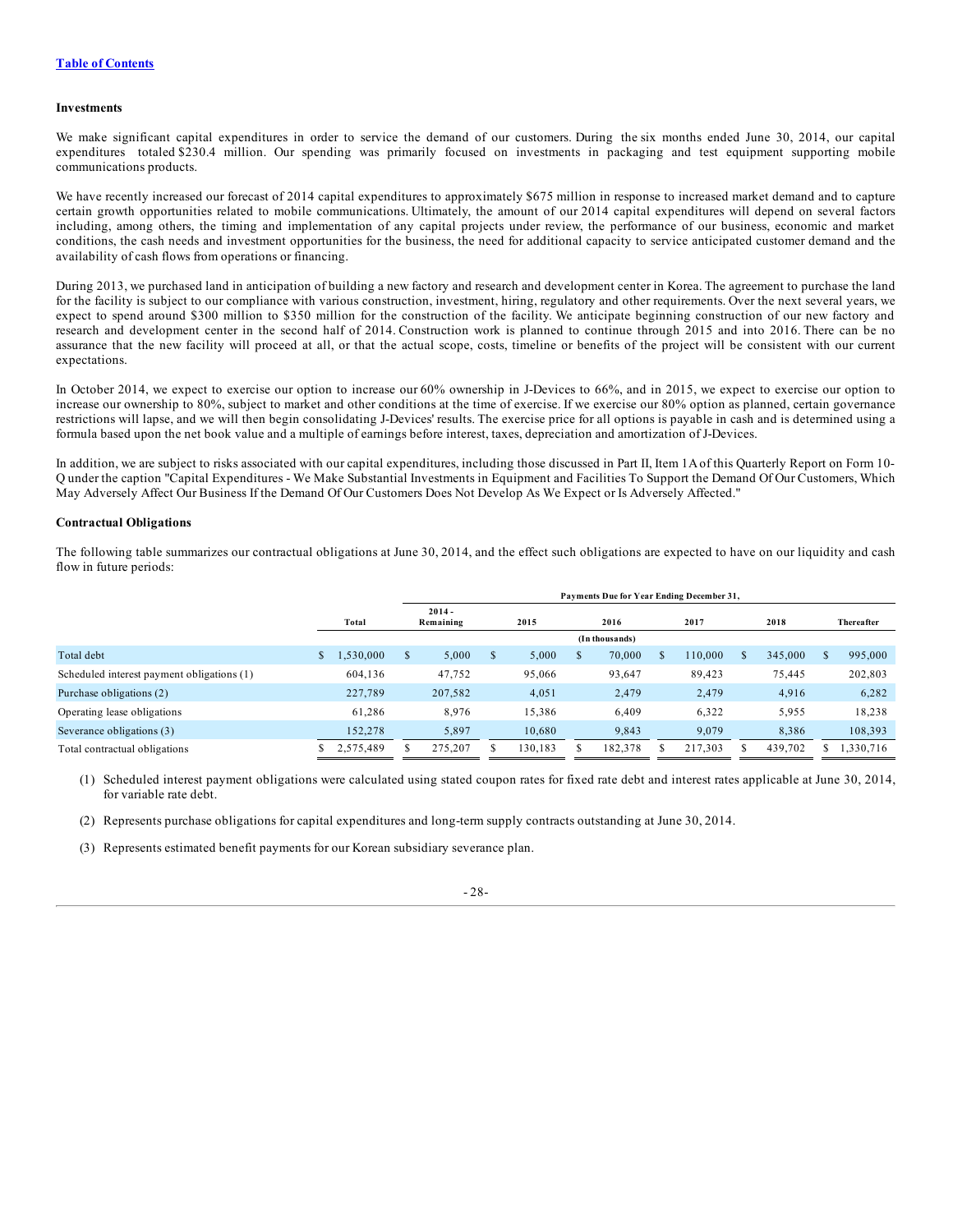In addition to the obligations identified in the table above, other non-current liabilities recorded in our Consolidated Balance Sheets at June 30, 2014, include:

- \$19.3 million of net foreign pension plan obligations and \$1.8 million for employee-related liabilities, for which the timing and actual amount of our future cash flow is uncertain.
- \$6.4 million net liability associated with unrecognized tax benefits. Due to the uncertainty regarding the amount and the timing of any future cash outflows associated with our unrecognized tax benefits, we are unable to reasonably estimate the amount and period of ultimate settlement, if any, with the various taxing authorities.

# **Off-Balance Sheet Arrangements**

As of June 30, 2014, we had no off-balance sheet guarantees or other off-balance sheet arrangements as defined in Item 303(a)(4)(ii) of SEC Regulation S-K, other than our operating lease obligations described above in "Contractual Obligations."

#### **Contingencies, Indemnifications and Guarantees**

We refer you to Note 17 to our Consolidated Financial Statements in Part I, Item 1 of this Quarterly Report on Form 10-Q for a discussion of our contingencies related to litigation and other legal matters. If an unfavorable ruling were to occur in these matters, there exists the possibility of a material adverse impact on our business, liquidity, results of operations, financial position and cash flows in the period in which the ruling occurs. The potential impact from legal proceedings on our business, liquidity, results of operations, financial position and cash flows could change in the future.

# **Critical Accounting Policies**

Our critical accounting policies are disclosed in our Annual Report on Form 10-K for the year ended December 31, 2013. During the three months ended June 30, 2014, there have been no significant changes in our critical accounting policies as reported in our 2013 Annual Report on Form 10-K.

# **New Accounting Pronouncements**

For information regarding recent accounting pronouncements, we refer you to Note 2 to our Consolidated Financial Statements in Part I, Item 1 of this Quarterly Report on Form 10-Q.

# **Cash Flows**

Net cash provided by (used in) operating, investing and financing activities for the six months ended June 30, 2014 and 2013, were as follows:

|                      |               | For the Six Months Ended<br><b>June 30,</b> |               |            |  |  |  |
|----------------------|---------------|---------------------------------------------|---------------|------------|--|--|--|
|                      |               | 2013<br>2014                                |               |            |  |  |  |
|                      |               | (In thousands)                              |               |            |  |  |  |
| Operating activities | $\mathbf{\$}$ | 235,253                                     | <sup>\$</sup> | 200,850    |  |  |  |
| Investing activities |               | (244, 885)                                  |               | (258, 142) |  |  |  |
| Financing activities |               | (74, 943)                                   |               | 277,852    |  |  |  |

*Operating activities:* Our cash flow provided by operating activities for the six months ended June 30, 2014, increased by \$34.4 million compared to the six months ended June 30, 2013. The increase is primarily attributable to improved profitability.

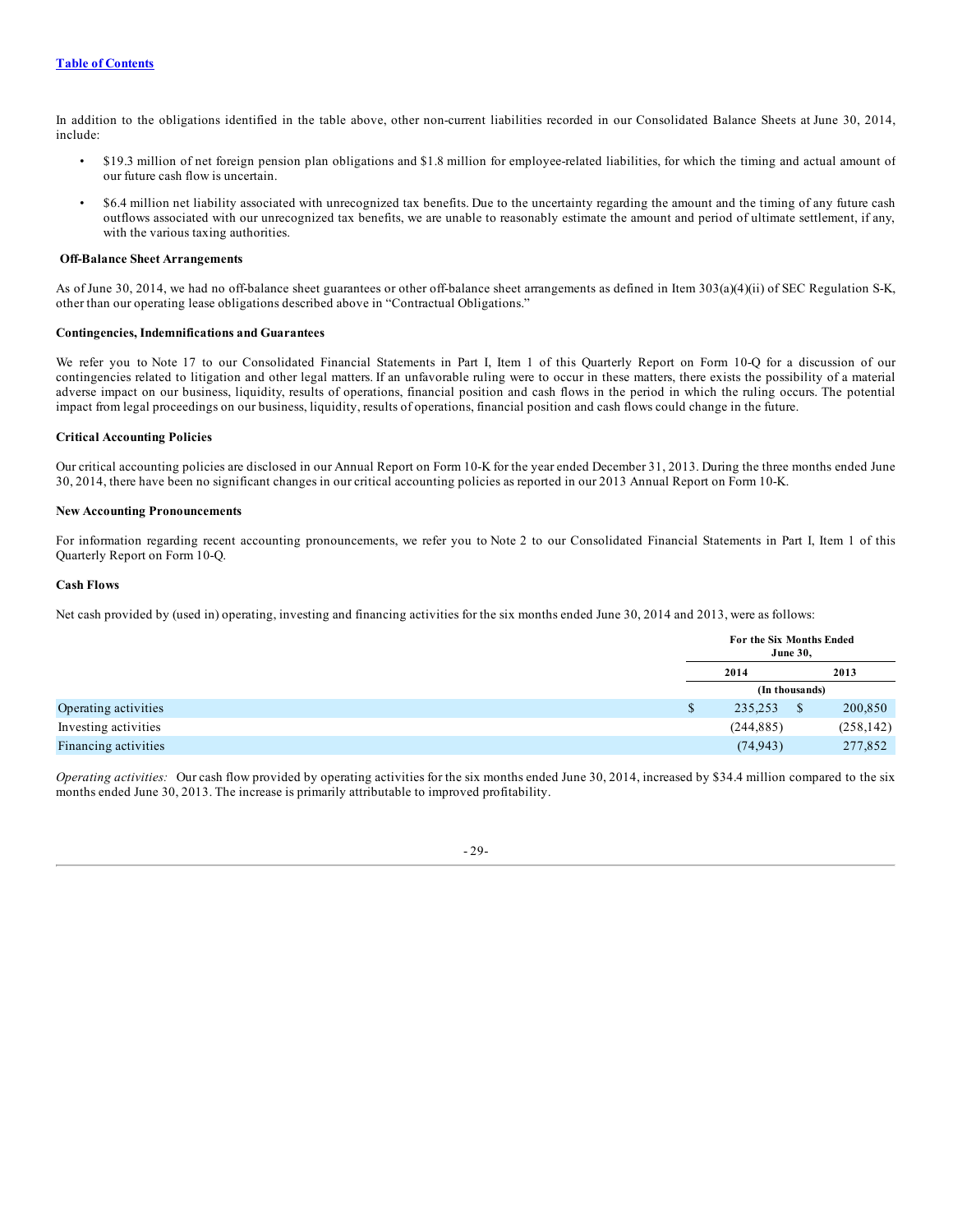<span id="page-30-0"></span>*Investing activities:* Our cash flows used in investing activities for the six months ended June 30, 2014, decreased by \$13.3 million compared to the six months ended June 30, 2013. The net cash used in investing activities for the six months ended June 30, 2014, reflected purchases of property, plant and equipment and cash transferred on the sale of our subsidiary to J-Devices, net of proceeds. The net cash used in investing activities for the six months ended June 30, 2013, reflected purchases of property, plant and equipment and a payment for an investment in J-Devices, offset by proceeds from the January 2013 sale of office space and land located in Chandler, Arizona.

*Financing activities:* The net cash used in financing activities for the six months ended June 30, 2014, was driven by our repayment of borrowings at our subsidiary in Korea and the final payment for our newly acquired power discrete business in Malaysia. The net cash provided by financing activities for the six months ended June 30, 2013, primarily resulted from the issuance of senior notes and borrowings at our subsidiary in Korea.

We provide the following supplemental data to assist our investors and analysts in understanding our liquidity and capital resources. We define free cash flow as net cash provided by operating activities less purchases of property, plant and equipment. Free cash flow is not defined by U.S. GAAP. We believe free cash flow to be relevant and useful information to our investors because it provides them with additional information in assessing our liquidity, capital resources and financial operating results. Our management uses free cash flow in evaluating our liquidity, our ability to service debt and our ability to fund capital additions. However, free cash flow has certain limitations, including that it does not represent the residual cash flow available for discretionary expenditures since other, non-discretionary expenditures, such as mandatory debt service, are not deducted from the measure. The amount of mandatory versus discretionary expenditures can vary significantly between periods. This measure should be considered in addition to, and not as a substitute for, or superior to, other measures of liquidity or financial performance prepared in accordance with U.S. GAAP, such as net cash provided by operating activities. Furthermore, our definition of free cash flow may not be comparable to similarly titled measures reported by other companies. Our free cash flow was \$4.9 million for the six months ended June 30, 2014, primarily due to improved profitability.

|                                            | For the Six Months Ended<br><b>June 30,</b> |                |               |            |  |
|--------------------------------------------|---------------------------------------------|----------------|---------------|------------|--|
|                                            | 2013<br>2014                                |                |               |            |  |
|                                            |                                             | (In thousands) |               |            |  |
| Net cash provided by operating activities  |                                             | 235,253        | <sup>\$</sup> | 200,850    |  |
| Purchases of property, plant and equipment |                                             | (230,392)      |               | (222, 674) |  |
| Free cash flow                             |                                             | 4.861          |               | (21, 824)  |  |

#### **Item 3.** *Quantitative and Qualitative Disclosures about Market Risk*

#### **Market Risk Sensitivity**

We are exposed to market risks, primarily related to foreign currency and interest rate fluctuations. In the normal course of business, we employ established policies and procedures to manage the exposure to fluctuations in foreign currency values and changes in interest rates. Our use of derivative instruments, including forward exchange contracts, has been historically insignificant; however, we continue to evaluate the use of hedging instruments to manage currency and other risks.

#### *Foreign Currency Risk*

In order to reduce our exposure to foreign currency gains and losses, we generally use natural hedging techniques to reduce foreign currency rate risk. The U.S. dollar is our reporting currency and the functional currency for our foreign subsidiaries.

We have foreign currency exchange rate risk associated with the remeasurement of monetary assets and liabilities on our Consolidated Balance Sheets that are denominated in currencies other than the functional currency. We performed a sensitivity analysis of our foreign currency exposure as of June 30, 2014, to assess the potential impact of fluctuations in exchange rates for all foreign denominated assets and liabilities. Assuming a 10% adverse movement for all currencies against the U.S. dollar as of June 30, 2014, our income before taxes and equity in earnings of unconsolidated affiliate would have been approximately \$18 million lower.

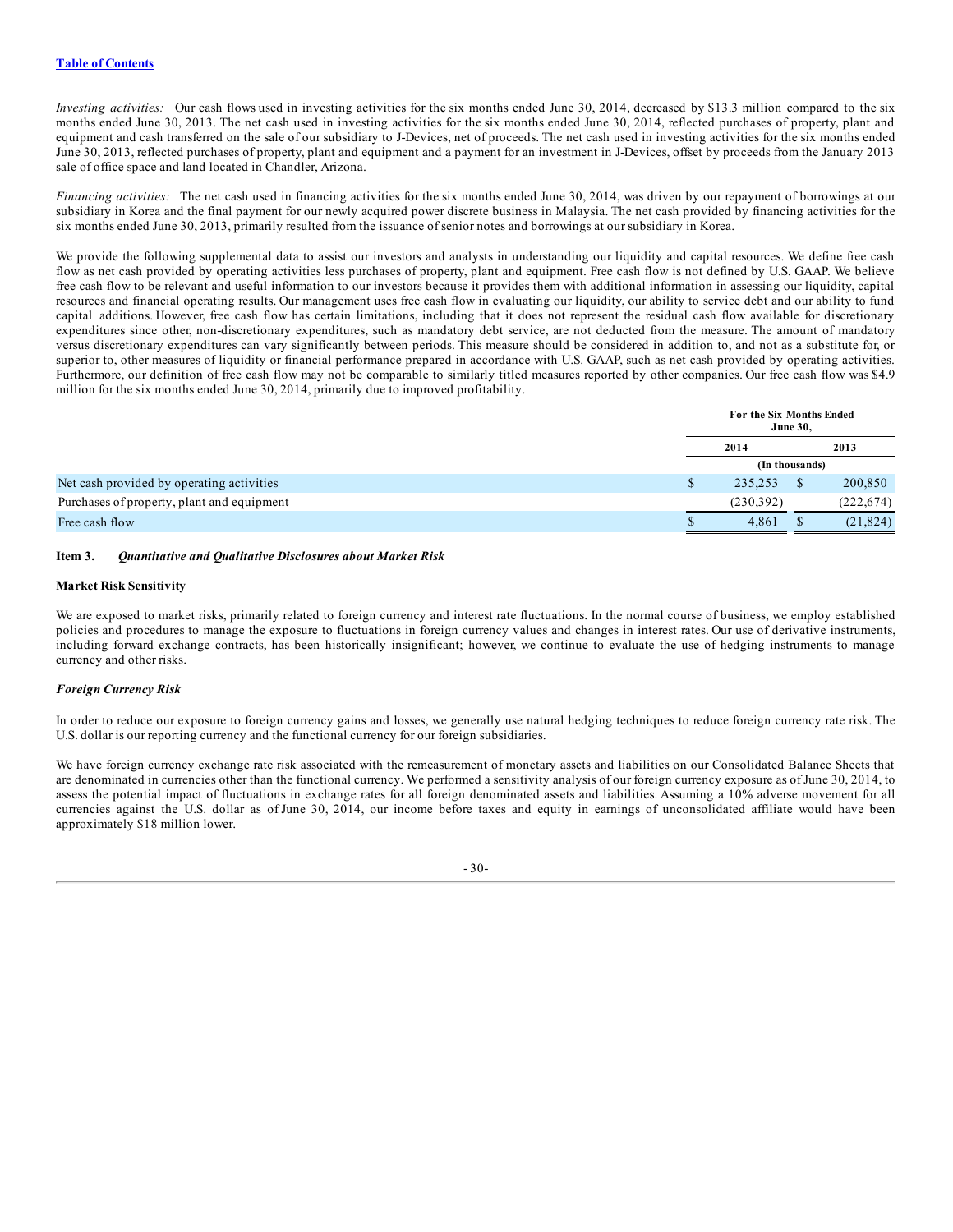In addition, we have foreign currency exchange rate exposure on our results of operations. For the six months ended June 30, 2014, approximately 93% of our net sales were denominated in U.S. dollars. Our remaining net sales were principally denominated in Korean won and Japanese yen for local country sales. For the six months ended June 30, 2014, approximately 60% of our cost of sales and operating expenses were denominated in U.S. dollars and were largely for raw materials and depreciation. The remaining portion of our cost of sales and operating expenses was principally denominated in the Asian currencies where our production facilities are located and largely consisted of labor and utilities. To the extent that the U.S. dollar weakens against these Asian-based currencies, similar foreign currency denominated transactions in the future will result in higher sales, higher cost of sales and operating expenses, with cost of sales and operating expenses having the greater impact on our financial results. Similarly, our sales, cost of sales and operating expenses will decrease if the U.S. dollar strengthens against these foreign currencies. We performed a sensitivity analysis of our foreign currency exposure as of June 30, 2014, to assess the potential impact of fluctuations in exchange rates for all foreign denominated sales and expenses. Assuming a 10% adverse movement from the six months ended June 30, 2014, exchange rates of the U.S. dollar compared to all of these Asian-based currencies as of June 30, 2014, our operating income would have been approximately \$46 million lower.

There are inherent limitations in the sensitivity analysis presented, primarily due to the assumption that foreign exchange rate movements across multiple jurisdictions are similar and would be linear and instantaneous. As a result, the analysis is unable to reflect the potential effects of more complex market or other changes that could arise which may positively or negatively affect our results of operations.

We have foreign currency exchange rate exposure on our stockholders' equity as a result of the translation of J-Devices in Japan where the local currency is the functional currency. To the extent the U.S. dollar strengthens against the local currency, the translation of these foreign currency denominated balances will result in reduced sales, operating expenses, assets and liabilities. Similarly, our net sales, operating expenses, assets and liabilities will increase if the U.S. dollar weakens against the local currencies. The effect of foreign exchange rate translation on our Consolidated Balance Sheets for the six months ended June 30, 2014 and 2013, was a net foreign translation gain of \$0.8 million and a loss of \$3.1 million, respectively, and was recognized as an adjustment to equity through other comprehensive loss.

#### *Interest Rate Risk*

We have interest rate risk with respect to our long-term debt. As of June 30, 2014, we had a total of \$1,530.0 million of debt of which 83.0% was fixed rate debt and 17.0% was variable rate debt. The fixed rate debt consists of senior notes. Our variable rate debt principally relates to our foreign borrowings and revolving lines of credit and any amounts outstanding under our \$150.0 million senior secured revolving credit facility under which no amounts were drawn as of June 30, 2014. As of December 31, 2013, we had a total of \$1,646.4 million of debt of which 80.6% was fixed rate debt and 19.4% was variable rate debt. Changes in interest rates have different impacts on the fixed and variable rate portions of our debt portfolio. A change in interest rates on the fixed portion of the debt portfolio impacts the fair value of the debt instrument but has no impact on interest expense or cash flows. A change in interest rates on the variable portion of the debt portfolio impacts the interest incurred and cash flows but does not generally impact the fair value of the instrument.

The table below presents the interest rates, maturities and fair value of our fixed and variable rate debt as of June 30, 2014:

|                                   | $2014 -$<br>Remaining | 2015                     | 2016                     | 2017                     | 2018                     | <b>Thereafter</b> | Total    | <b>Fair Value</b> |
|-----------------------------------|-----------------------|--------------------------|--------------------------|--------------------------|--------------------------|-------------------|----------|-------------------|
| Long term debt:                   |                       |                          |                          |                          |                          |                   |          |                   |
| Fixed rate debt (in thousands)    | $\sim$                | $\overline{\phantom{a}}$ | $\overline{\phantom{a}}$ | $\overline{\phantom{a}}$ | 345,000                  | 925,000           | ,270,000 | 1,350,374         |
| Average interest rate             | $-$ %                 | $-$ %                    | $-$ %                    | $-$ %                    | 7.4%                     | 6.5%              | 6.7%     |                   |
| Variable rate debt (in thousands) | 5,000                 | 5,000                    | 70,000                   | 110,000                  | $\overline{\phantom{a}}$ | 70,000            | 260,000  | 260,000           |
| Average interest rate             | 3.4%                  | 3.4%                     | 3.9%                     | 3.7%                     | $-$ %                    | 3.9%              | 3.8%     |                   |

For information regarding the fair value of our long-term debt, see Note 16 to our Consolidated Financial Statements in Part I, Item 1 of this Quarterly Report on Form 10-Q.

- 31-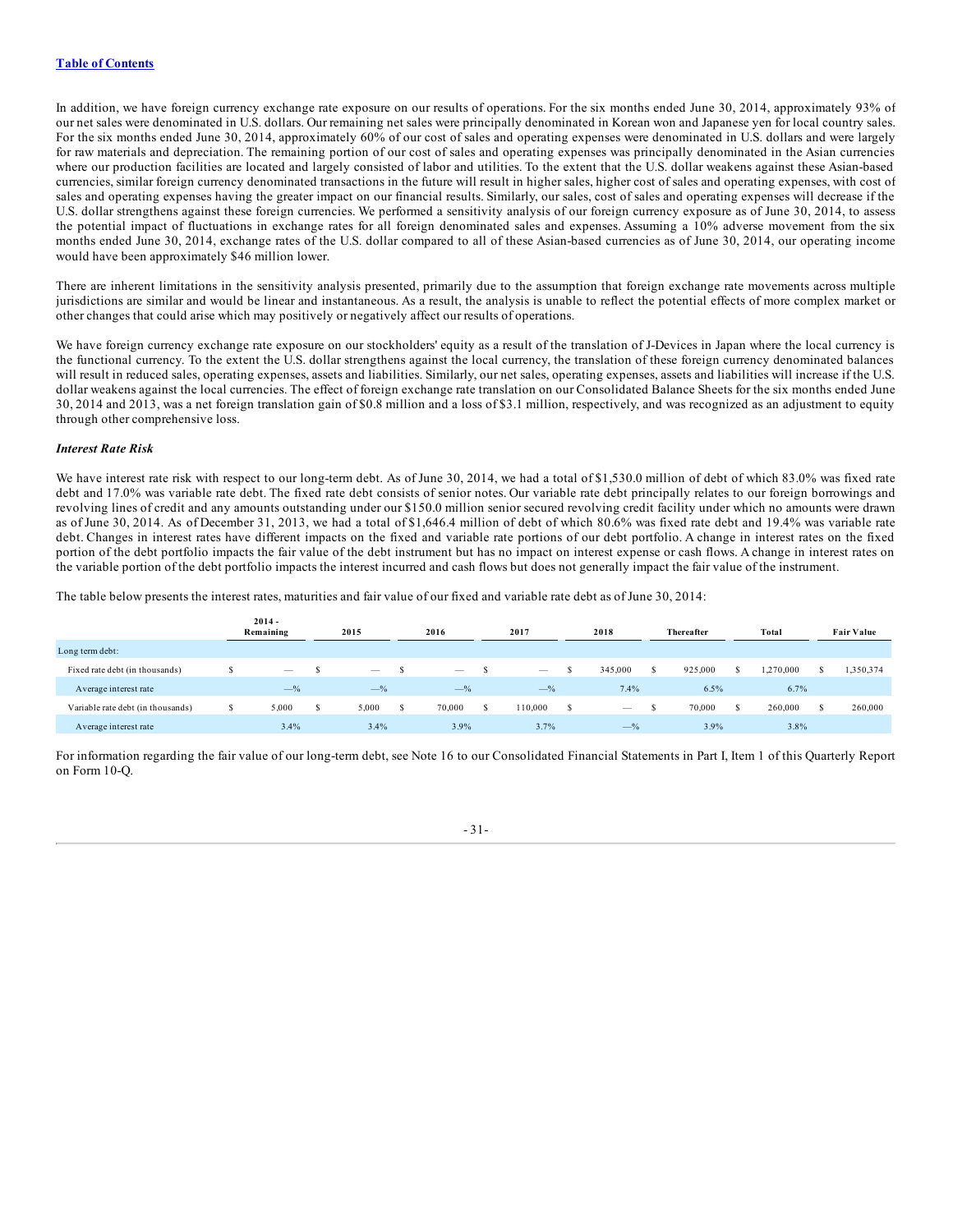# <span id="page-32-0"></span>*Equity Price Risk*

The trading price of our common stock has been and is likely to continue to be highly volatile and could be subject to wide fluctuations. Such fluctuations could impact our decision or ability to utilize the equity markets as a potential source of our funding needs in the future.

# **Item 4.** *Controls and Procedures*

# **Evaluation of Disclosure Controls and Procedures**

We maintain disclosure controls and procedures that are designed to ensure that information required to be disclosed in our periodic reports to the Securities and Exchange Commission ("SEC") is recorded, processed, summarized and reported within the time periods specified in the SEC's rules and forms, and that such information is accumulated and communicated to our management, including the Chief Executive Officer and the Chief Financial Officer, as appropriate, to allow timely decisions regarding required disclosure, based on the definition of "disclosure controls and procedures" in Rule 13a-15(e) and Rule 15d-15(e) under the Securities Exchange Act of 1934, as amended. In designing and evaluating the disclosure controls and procedures, management recognizes that any disclosure controls and procedures, no matter how well designed and operated, can provide only reasonable assurance of achieving the desired control objectives, and management necessarily is required to apply its judgment in evaluating the cost-benefit relationship of possible disclosure controls and procedures.

We carried out an evaluation, under the supervision and with the participation of management, including our Chief Executive Officer and our Chief Financial Officer, of the effectiveness of the design and operation of our disclosure controls and procedures as of June 30, 2014, and concluded those disclosure controls and procedures were effective as of that date.

# **Changes in Internal Control Over Financial Reporting**

During the three months ended June 30, 2014, we implemented a new shop floor management system in certain of our factories. The implementation of the shop floor management system represents a change in our internal control over financial reporting. We have taken steps to implement appropriate internal control over financial reporting during this period of change and will continue to evaluate the design and operating effectiveness of our internal controls during subsequent periods.

Other than internal controls affected by the implementation of the new shop floor management system, there have not been any other changes in our internal control over financial reporting that have materially affected, or are reasonably likely to materially affect, our internal control over financial reporting. We will complete our evaluation and testing of the internal control changes as of December 31, 2014. As previously reported, we continue to implement an enterprise resource planning ("ERP") system over a multi-year program on a company-wide basis.

# **PART II. OTHER INFORMATION**

#### **Item 1.** *Legal Proceedings*

Information about legal proceedings is set forth in Note 17 to our Consolidated Financial Statements in Part I, Item 1 of this Quarterly Report on Form 10-Q.

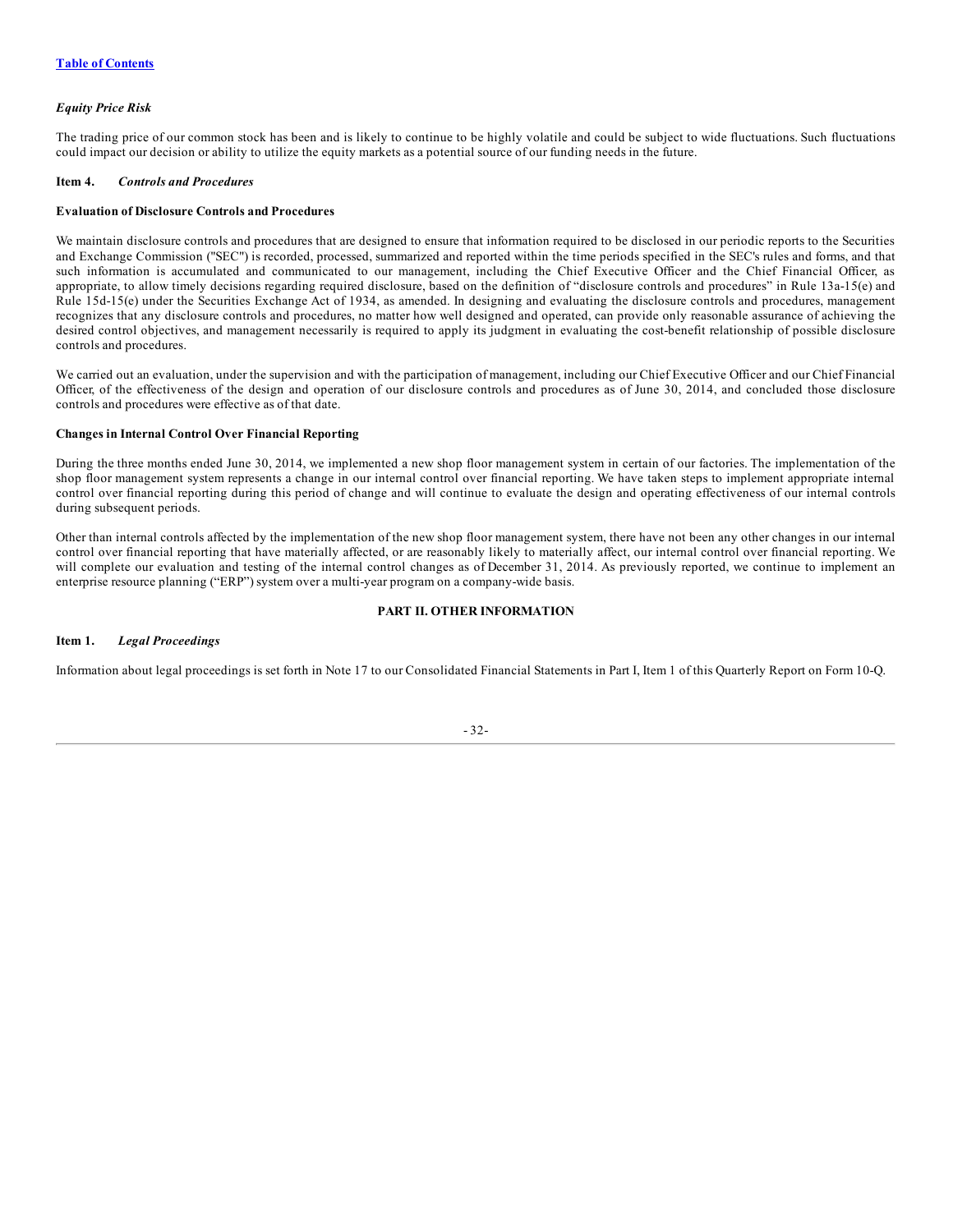# **Item 1A.** *Risk Factors*

The factors discussed below are cautionary statements that identify important factors and risks that could cause actual results to differ materially from those anticipated by the forward-looking statements contained in this report. For more information regarding the forward-looking statements contained in this report, see the Table of Contents of this Quarterly Report on Form 10-Q. You should carefully consider the risks and uncertainties described below, together with all of the other information included in this report, in considering our business and prospects. The risks and uncertainties described below are not the only ones facing Amkor. Additional risks and uncertainties not presently known to us may also impair our business operations. The occurrence of any of the following risks could affect our business, liquidity, results of operations, financial condition or cash flows.

# Dependence on the Highly Cyclical Semiconductor Industry - We Operate in Volatile Industries and Industry Downturns and Declines in Global *Economic and Financial Conditions Could Harm Our Performance.*

Our business is impacted by market conditions in the semiconductor industry, which is cyclical by nature and impacted by broad economic factors, such as world-wide gross domestic product and consumer spending. The semiconductor industry has experienced significant and sometimes sudden and prolonged downturns in the past. For example, the financial crisis and global recession in 2008 and 2009 resulted in a downturn in the semiconductor industry that adversely affected our business and results of operations during those periods. The economic recovery since that time has been slow and uneven.

Since our business is, and will continue to be, dependent on the requirements of semiconductor companies for outsourced packaging and test services, any downturn in the semiconductor industry or any other industry that uses a significant number of semiconductor devices, such as telecommunications, consumer electronics, or computing, could have a material adverse effect on our business and operating results. During downturns we have experienced, among other things, reduced demand, excess capacity and reduced sales. It is difficult to predict the timing, strength or duration of any economic slowdown or subsequent economic recovery, which, in turn, makes it more challenging for us to forecast our operating results, make business decisions and identify risks that may affect our business, sources and uses of cash, financial condition and results of operations. Additionally, if industry conditions deteriorate, we could suffer significant losses, as we have in the past, which could materially impact our business, liquidity, results of operations, financial condition and cash flows.

Also, the action or inaction of the U.S. government relating to federal income tax increases for individuals or corporations, the federal debt ceiling, the federal deficit and government spending restrictions or shutdowns, may adversely affect consumer demand and economic growth in the U.S. and globally, which may harm the semiconductor industry and our business.

# Fluctuations in Operating Results and Cash Flows - Our Operating Results and Cash Flows Have Varied and May Vary Significantly as a Result of *Factors That We Cannot Control.*

Many factors, including the impact of adverse economic conditions, could have a material adverse effect on our net sales, gross profit, operating results and cash flows, or lead to significant variability of quarterly or annual operating results. Our profitability and ability to generate cash from operations is principally dependent upon demand for semiconductors, the utilization of our capacity, semiconductor package mix, the average selling price of our services, our ability to manage our capital expenditures and our ability to control our costs including labor, material, overhead and financing costs.

Our net sales, gross profit, operating income and cash flows have historically fluctuated significantly from quarter to quarter as a result of many of the following factors, over which we have little or no control and which we expect to continue to impact our business:

- fluctuation in demand for semiconductors and conditions in the semiconductor industry generally, as well as by specific customers, such as inventory reductions by our customers impacting demand in key markets;
- changes in our capacity and capacity utilization rates;
- changes in average selling prices which can occur quickly due to the absence of long term agreements on price;
- changes in the mix of the semiconductor packaging and test services that we sell;

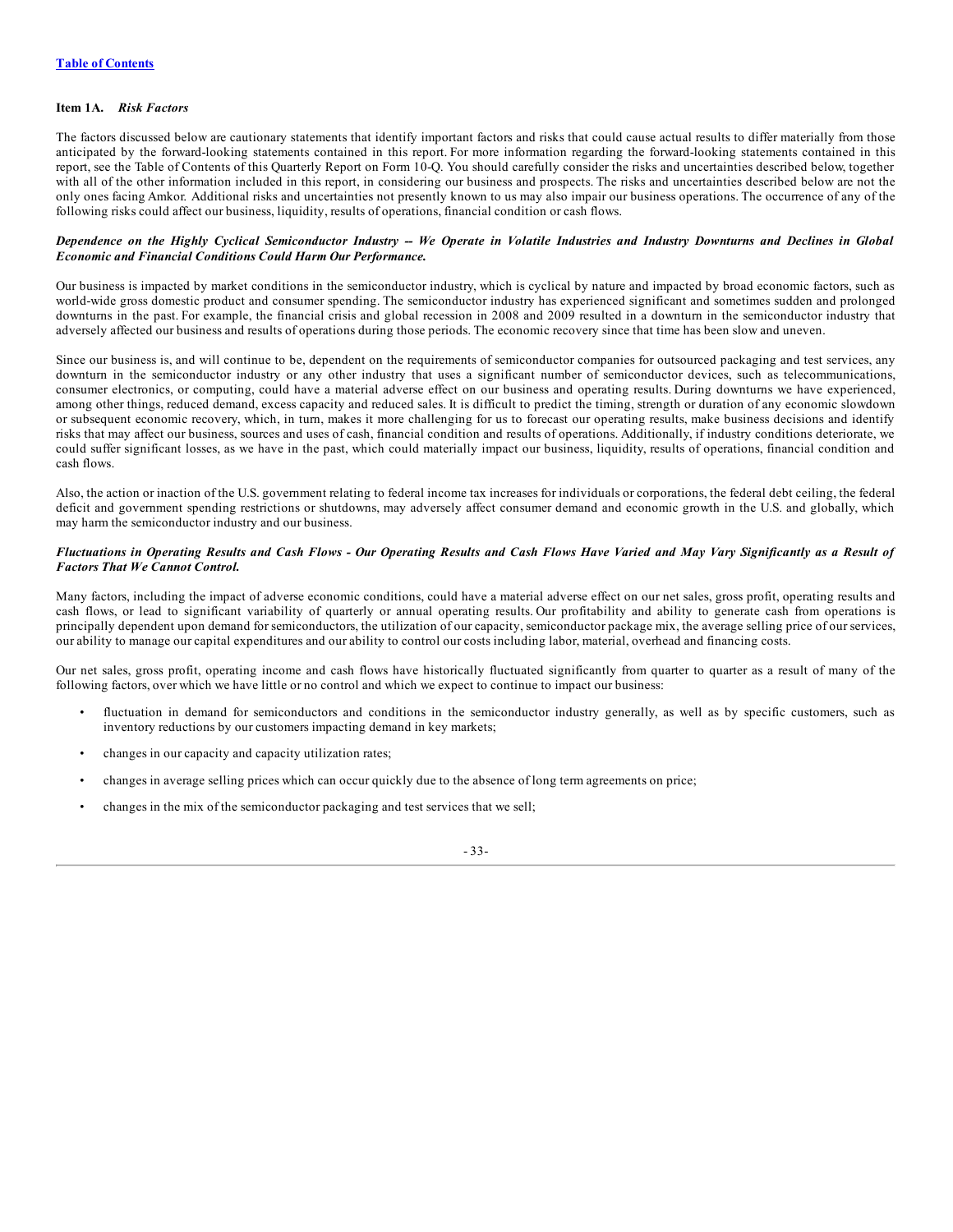- evolving packaging and test technology and potential difficulties in developing and transitioning to new technologies such as delays, lower manufacturing yields or supply constraints relating to wafers, including the ramp to high volume manufacturing of 20 nanometer wafers and other nodes and technologies;
- absence of backlog, the short-term nature of our customers' commitments, double bookings by customers and deterioration in customer forecasts and the impact of these factors, including the possible delay, rescheduling and cancellation of large orders, or the timing and volume of orders relative to our production capacity;
- changes in costs, quality, availability and delivery times of raw materials, components and equipment;
- changes in labor costs to perform our services;
- wage inflation and fluctuations in commodity prices, including gold, copper and other precious metals;
- the timing of expenditures in anticipation of future orders;
- changes in effective tax rates;
- the availability and cost of financing;
- intellectual property transactions and disputes;
- high leverage and restrictive covenants;
- warranty and product liability claims and the impact of quality excursions and customer disputes and returns;
- costs associated with legal claims, indemnification obligations, judgments and settlements;
- international events, political instability, civil disturbances or environmental or natural events, such as earthquakes, that impact our operations;
- pandemic illnesses that may impact our labor force and our ability to travel;
- costs of acquisitions and divestitures, difficulties integrating acquisitions, the failure of our joint ventures to operate in accordance with business plans and fluctuations in the results of investments accounted for using the equity method;
- our ability to attract and retain qualified personnel to support our global operations;
- fluctuations in foreign exchange rates;
- fluctuations in our manufacturing yields;
- our ability to penetrate various market segments, such as power discrete and the mid-tier and entry-level segments of the mobile device market;
- dependence on key customers or concentration of customers in certain market segments, such as mobile communications and
- restructuring charges, asset write-offs and impairments.

It is often difficult to predict the impact of these factors upon our results for a particular period. The downturn in the global economy and the semiconductor industry in 2009 increased the risks associated with the foregoing factors as customer forecasts became more volatile, and there was less visibility regarding future demand and significantly increased uncertainty regarding the economy, credit markets and consumer demand. The slow rate of economic growth in the U.S. and elsewhere and economic uncertainty worldwide could continue to cause volatility in customer forecasts and reduce our visibility regarding future demand in the semiconductor industry. These factors may have a material and adverse effect on our business, liquidity, results of operations, financial condition and cash flows or lead to significant variability of quarterly or annual operating results. In addition, these factors may adversely affect our credit ratings which could make it more difficult and expensive for us to raise capital and could adversely affect the price of our securities.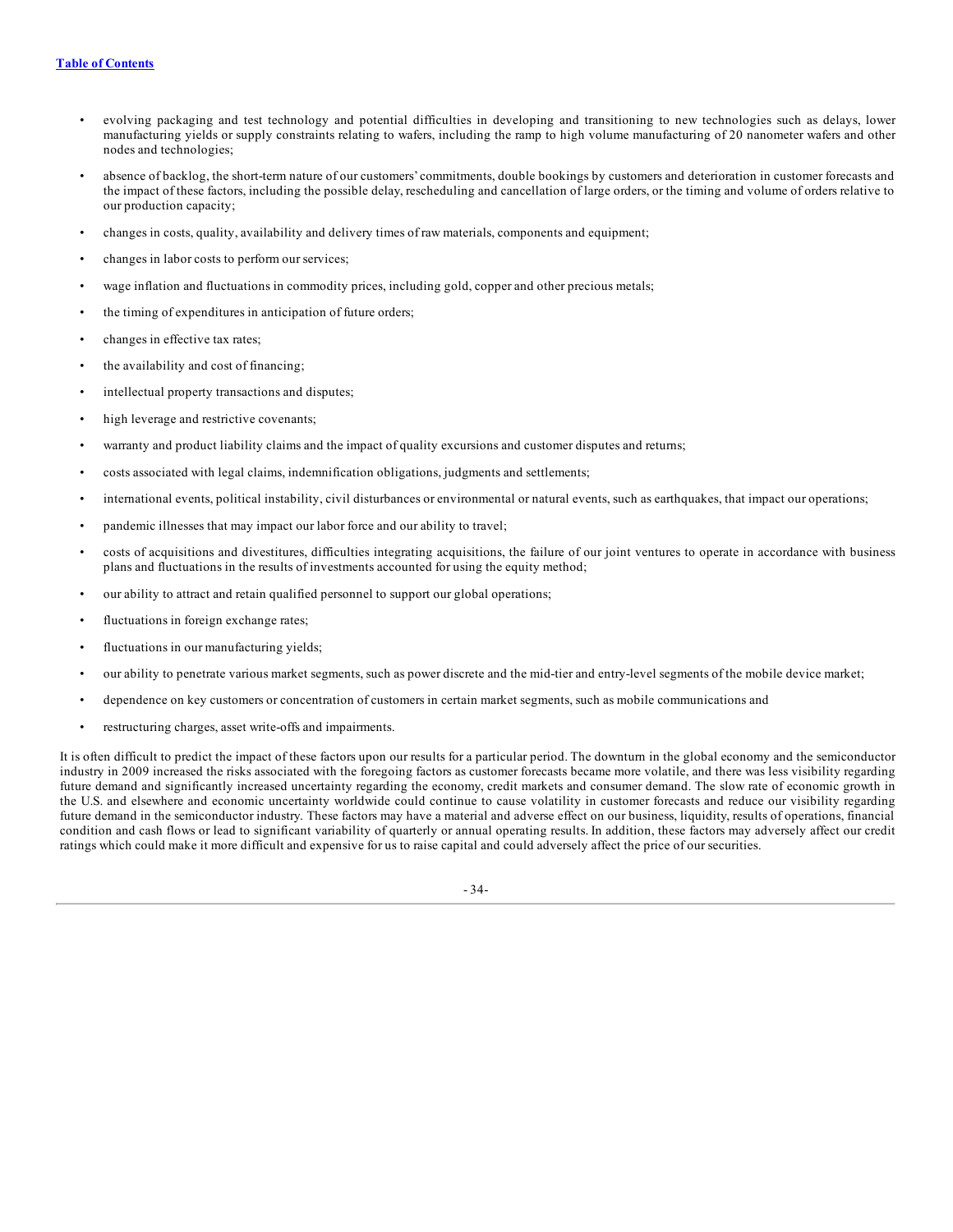# *Absence of Backlog - The Lack of Contractually Committed Customer Demand May Adversely Af ect Our Sales.*

Our packaging and test business does not typically operate with any material backlog. Our quarterly net sales from packaging and test services are substantially dependent upon our customers' demand in that quarter. None of our customers have committed to purchase any significant amount of packaging or test services or to provide us with binding forecasts of demand for packaging and test services for any future period, in any material amount. In addition, we sometimes experience double booking by customers and our customers often reduce, cancel or delay their purchases of packaging and test services for a variety of reasons including industry-wide, customer-specific and Amkor-specific reasons. This makes it difficult for us to forecast our capacity utilization and net sales in future periods. Since a large portion of our costs is fixed and our expense levels are based in part on our expectations of future sales, we may not be able to adjust costs in a timely manner to compensate for any sales shortfall. If we are unable to adjust costs in a timely manner, our margins, operating results, financial condition and cash flows would be adversely affected.

## High Fixed Costs - Due to Our High Percentage of Fixed Costs, We Will Be Unable to Maintain Our Gross Margin at Past Levels if We Are Unable to *Achieve Relatively High Capacity Utilization Rates.*

Our operations are characterized by relatively high fixed costs. Our profitability depends in part not only on pricing levels for our packaging and test services, but also on the efficient utilization of our human resources and packaging and test equipment. Increases or decreases in our capacity utilization can significantly affect gross margins. In periods of low demand, we experience relatively low capacity utilization in our operations, which leads to reduced margins during that period. For example, we experienced lower than optimum utilization in late 2008 and in 2009 due to a decline in world-wide demand for our packaging and test services which impacted our gross margin. Transitions between different packaging technologies, such as the transition from gold wirebond to flip chip and copper wirebond packages, can also impact our capacity utilization if we do not efficiently redeploy our equipment for other packaging and test opportunities. For example, in 2011 the migration of some customer demand from wirebond to flip chip packages resulted in underutilized wirebond assets which negatively impacted our capacity utilization and gross margin. We cannot assure you that we will be able to achieve consistently high capacity utilization, and if we fail to do so, our gross margins may decrease. If our gross margins decrease, our business, liquidity, results of operations, financial condition and cash flows could be materially adversely affected.

In addition, our fixed operating costs have increased in recent years in part as a result of our efforts to expand our capacity through significant capital expenditures. Forecasted customer demand for which we have made capital investments may not materialize, especially if industry conditions deteriorate. As a result, our sales may not adequately cover fixed costs resulting in reduced profit levels or causing significant losses, both of which may adversely impact our business, liquidity, results of operations, financial condition and cash flows.

#### Guidance - Our Failure to Meet Our Guidance or Analyst Projections Could Adversely Impact the Trading Prices of Our Securities.

We periodically provide guidance to investors with respect to certain financial information for future periods. Securities analysts also periodically publish their own projections with respect to our future operating results. As discussed above under "Fluctuations in Operating Results and Cash Flows - Our Operating Results and Cash Flows Have Varied and May Vary Significantly as a Result of Factors That We Cannot Control ," our operating results and cash flows vary significantly and are difficult to accurately predict. Volatility in customer forecasts and fluctuations in global consumer demand make it particularly difficult to predict future results. To the extent we fail to meet or exceed our own guidance or the analyst projections for any reason, the trading prices of our securities may be adversely impacted. Moreover, even if we do meet or exceed that guidance or those projections, if analysts and investors do not react favorably, or if analysts were to discontinue providing coverage of our company, the trading prices of our securities may be adversely impacted.

# Declining Average Selling Prices - Historically There Has Been Downward Pressure on the Prices of Our Packaging and Test Services.

Prices for packaging and test services have generally declined over time, and sometimes prices can change significantly in relatively short periods of time. We expect downward pressure on average selling prices for our packaging and test services to continue in the future. If we are unable to offset a decline in average selling prices by developing and marketing new

- 35-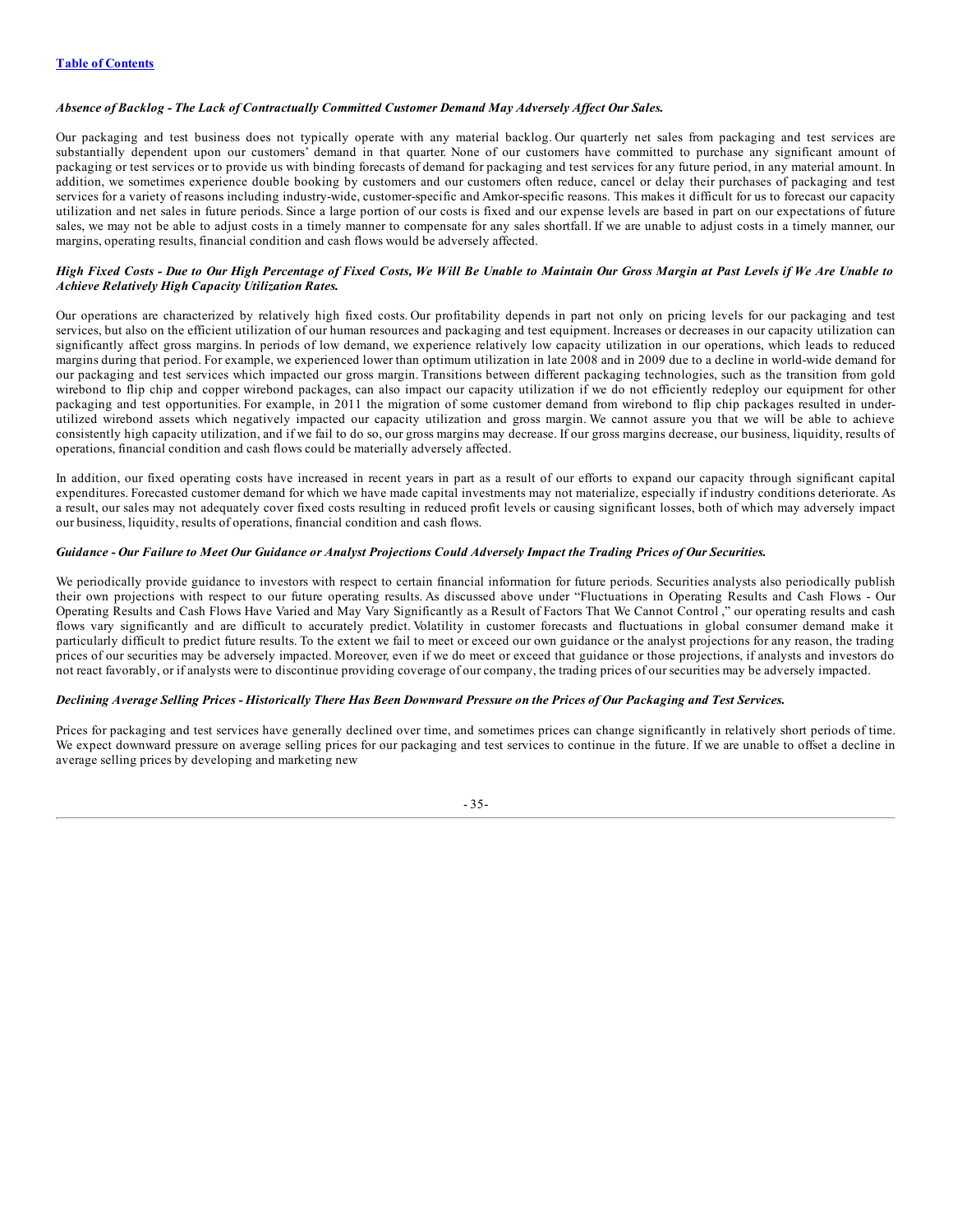packages with higher prices, reducing our purchasing costs, recovering more of our material cost increases from our customers and reducing our manufacturing costs, our business, liquidity, results of operations, financial condition and cash flows could be materially adversely affected.

# Decisions by Our Integrated Device Manufacturer Customers to Curtail Outsourcing May Adversely Affect Our Business.

Historically, we have been dependent on the trend in outsourcing of packaging and test services by integrated device manufacturers ("IDM"). Our IDM customers continually evaluate the need for outsourced services against their own in-house packaging and test services. As a result, at any time and for a variety of reasons, IDMs may decide to shift some or all of their outsourced packaging and test services to internally sourced capacity.

The reasons IDMs may shift their outsourced business to internal capacity include:

- their desire to realize higher utilization of their existing packaging and test capacity, especially during downturns in the semiconductor industry;
- their unwillingness to disclose proprietary technology;
- their possession of more advanced packaging and test technologies and
- the guaranteed availability of their own packaging and test capacity.

In addition, to the extent we limit capacity commitments for certain customers, these customers may increase their level of in-house packaging and test capabilities, which could make it more difficult for us to regain their business when we have available capacity.

In a downturn in the semiconductor industry, IDMs could respond by shifting some or all outsourced packaging and test services to internally serviced capacity on a short term basis. Also, the IDMs could curtail or reverse the trend of outsourcing packaging and test services. If we experience a significant loss of IDM business, it could have a material adverse effect on our business, liquidity, results of operations, financial condition and cash flows, especially during a prolonged industry downturn.

#### Our Substantial Indebtedness Could Adversely Affect Our Financial Condition and Prevent Us from Fulfilling Our Obligations.

We have a significant amount of indebtedness, and the terms of the agreements governing our indebtedness allow us and our subsidiaries to incur more debt, subject to certain limitations. As of June 30, 2014, our total debt balance was \$1,536.1 million, of which \$10.0 million was classified as a current liability and \$260.0 million was collateralized indebtedness at our subsidiaries. We may consider investments in joint ventures, increased capital expenditures or acquisitions which may increase our indebtedness. If new debt is added to our consolidated debt level, the related risks that we face could intensify.

Our substantial indebtedness could:

- make it more difficult for us to satisfy our obligations with respect to our indebtedness, including our obligations under our indentures to purchase notes tendered as a result of a change in control of Amkor;
- increase our vulnerability to general adverse economic and industry conditions;
- limit our ability to fund future working capital, capital expenditures, research and development and other business opportunities, including joint ventures and acquisitions;
- require us to dedicate a substantial portion of our cash flow from operations to service payments of interest and principal on our debt thereby reducing the availability of our cash flow to fund future working capital, capital expenditures, research and development expenditures and other general corporate requirements;
- increase the volatility of the price of our common stock;
- limit our flexibility to react to changes in our business and the industry in which we operate;

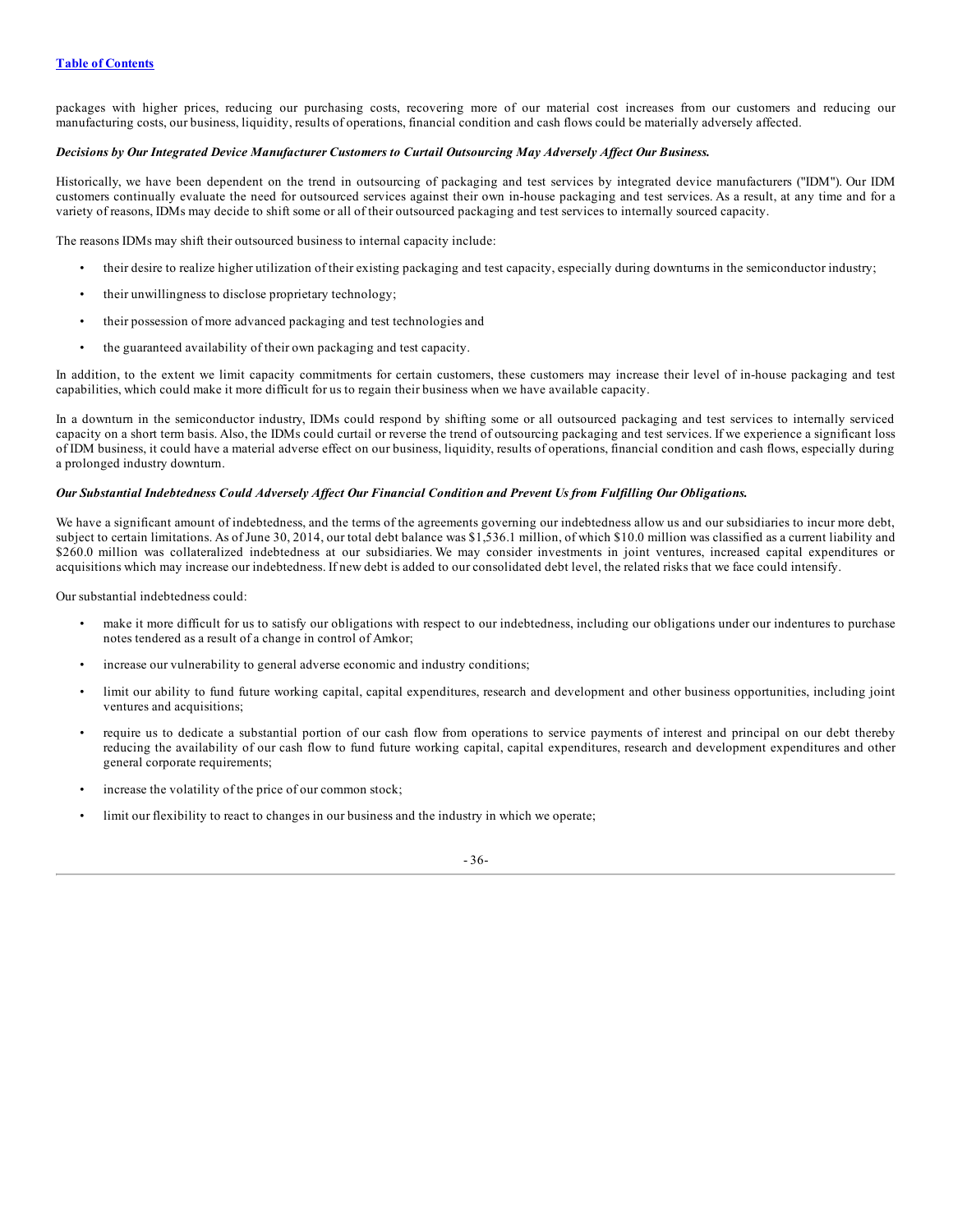- place us at a competitive disadvantage to any of our competitors that have less debt;
- limit, along with the financial and other restrictive covenants in our indebtedness, among other things, our ability to borrow additional funds;
- limit our ability to refinance our existing indebtedness, particularly during periods of adverse credit market conditions when refinancing indebtedness may not be available under interest rates and other terms acceptable to us or at all and
- increase our cost of borrowing.

#### *We May Have Dif iculty Funding Liquidity Needs.*

We assess our liquidity based on our current expectations regarding sales, operating expenses, capital spending and debt service requirements. Our liquidity is affected by, among other things, the performance of our business, our capital expenditure and other investment levels and our ability to repay debt out of our operating cash flows or with the proceeds of debt or equity financings.

We operate in a capital intensive industry. During the six months ended June 30, 2014, we had capital expenditures of \$230.4 million. Servicing our current and future customers requires that we incur significant operating expenses and continue to make significant capital expenditures and other investments, which are generally made in advance of the related revenues and without any firm customer commitments. Ultimately the actual amount of our capital expenditures for 2014 and thereafter may vary materially and will depend on several factors. These factors include, among others, the amount, timing and implementation of our capital projects, including those under review and not yet planned, the performance of our business, economic and market conditions, the cash needs and investment opportunities for the business, the need for additional capacity and facilities and the availability of cash flows from operations or financing.

In addition, we have a significant level of debt, which requires significant scheduled principal and interest payments in the coming years. The sources funding our operations, including making capital expenditures and other investments and servicing principal and interest obligations with respect to our debt, are cash flows from our operations, existing cash and cash equivalents, borrowings under available debt facilities or proceeds from any additional debt or equity financing.

The health of the worldwide banking system and capital markets affects our liquidity. If financial institutions that have extended credit commitments to us are adversely affected by the conditions of the U.S. and international banking system and capital markets, they may refuse or be unable to fund borrowings under their credit commitments to us. Volatility in the banking system and capital markets could also make it difficult or more expensive for us to maintain our existing credit facilities or refinance our debt.

In addition, there is a risk that we could fail to generate the necessary net income or operating cash flows to meet the funding needs of our business due to a variety of factors, including the other factors discussed in this "Risk Factors" section. If we fail to generate the necessary cash flows or we are unable to access the capital markets when needed, our liquidity may be adversely impacted.

# Restrictive Covenants in the Indentures and Agreements Governing Our Current and Future Indebtedness and Our Joint Venture Agreements Could *Restrict Our Operating Flexibility.*

The indentures and agreements governing our existing debt, and debt we may incur in the future, contain, or may contain, affirmative and negative covenants that materially limit our ability to take certain actions, including our ability to incur debt, pay dividends and repurchase stock, make certain investments and other payments, enter into certain mergers and consolidations, engage in sale leaseback transactions and encumber and dispose of assets. In addition, our future debt agreements may contain financial covenants and ratios.

The breach of any of these covenants by us or the failure by us to meet any of the financial ratios or conditions could result in a default under any or all of such indebtedness. If a default occurs under any such indebtedness, all of the outstanding obligations thereunder could become immediately due and payable, which could result in a default under our other outstanding debt and could lead to an acceleration of obligations related to other outstanding debt. The existence of such a default or event of default could also preclude us from borrowing funds under our revolving credit facilities. Our ability

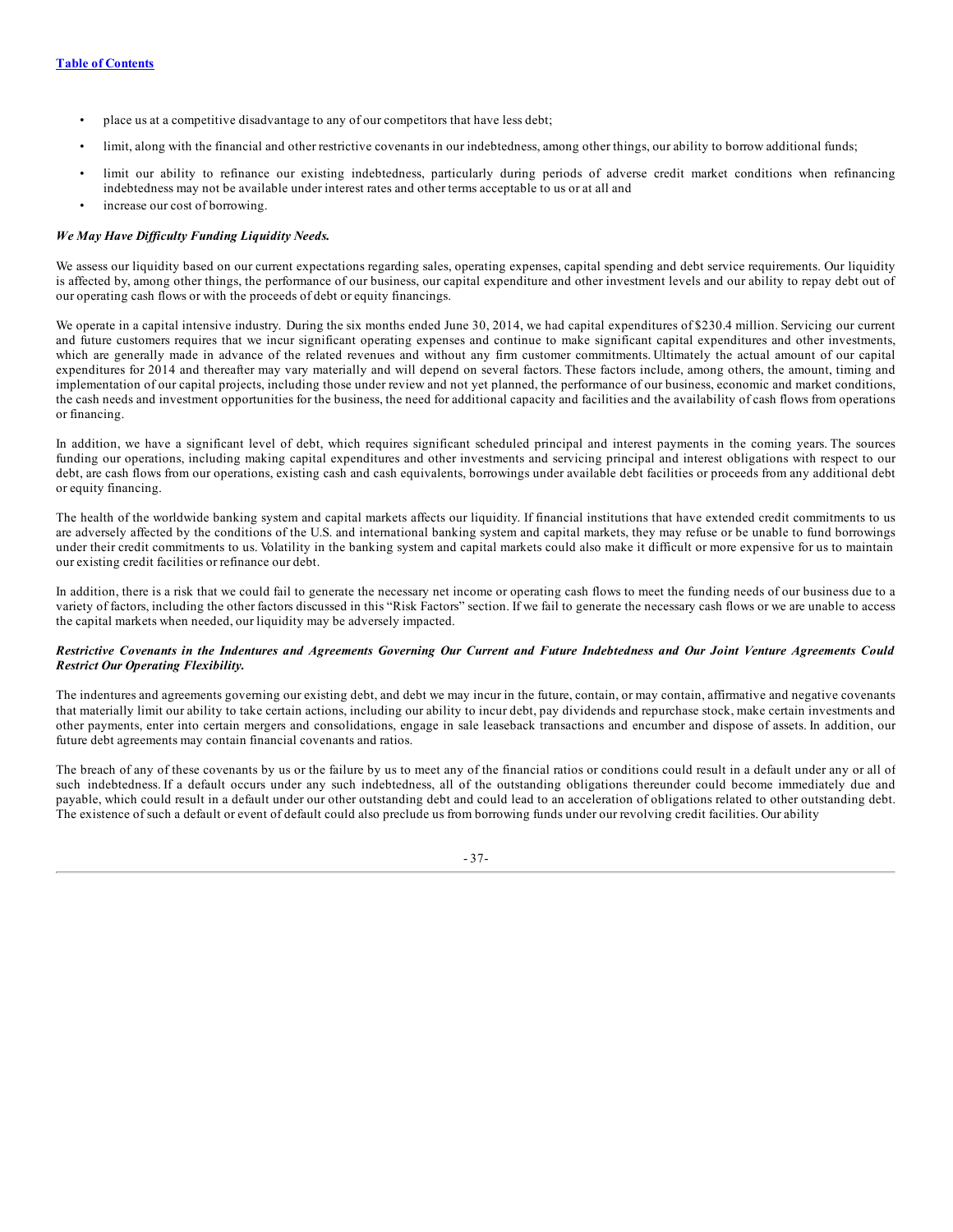to comply with the provisions of the indentures, credit facilities and other agreements governing our outstanding debt and indebtedness we may incur in the future can be affected by events beyond our control and a default under any debt instrument, if not cured or waived, could have a material adverse effect on us.

Also, our ability to sell our joint venture investments or for our joint ventures to pay dividends, make distributions, provide loans or make other payments to us may be restricted by our joint venture agreements. As a result, we may not be able to access the cash flow of our joint ventures or realize a cash return on our joint venture investment. For example, the governance provisions of our joint venture with J-Devices require the consent of the joint venture partners to pay dividends or for us to sell our investment.

# We Have Significant Severance Plan Obligations Associated With Our Manufacturing Operations in Korea Which Could Reduce Our Cash Flow and *Negatively Impact Our Financial Condition.*

We sponsor an accrued severance plan for our Korean subsidiary, under which we have an accrued liability of \$152.3 million as of June 30, 2014. Existing tax laws in Korea limit our ability to deduct severance expenses associated with the current plan. These limitations are designed to encourage companies to migrate to a defined contribution or defined benefit plan. If we adopt a new plan, we may fund a significant portion of the existing liability, which could have a material adverse effect on our liquidity, financial condition and cash flows. If we do not adopt a new plan, our ability to deduct accrued severance will continue to be limited, and as a result we will have to pay higher taxes, which could adversely affect our liquidity, financial condition and cash flows.

Under the existing Korean plan, to the extent eligible employees are terminated, our Korean subsidiary would be required to make lump-sum severance payments on behalf of these eligible employees based on their length of service, seniority and rate of pay at the time of termination. Since our severance plan obligation is significant, in the event of a significant layoff or other reduction in our labor force in Korea, payments under the plan could have a material adverse effect on our liquidity, financial condition and cash flows. See Note 15 to our Consolidated Financial Statements in Part I, Item 1 to this Quarterly Report on Form 10-Q.

# If We Fail to Maintain an Effective System of Internal Controls, We May Not be Able to Accurately Report Financial Results or Prevent Fraud.

Effective internal controls are necessary to provide reliable financial reports and to assist in the effective prevention of fraud. We must annually evaluate our internal procedures to satisfy the requirements of Section 404 of the Sarbanes-Oxley Act of 2002, which requires management and our independent registered public accounting firm to assess the effectiveness of internal control over financial reporting.

Internal controls may not prevent or detect misstatements because of their inherent limitations, including the possibility of human error, the circumvention or overriding of controls, fraud or corruption. Therefore, even effective internal controls can provide only reasonable assurance with respect to the preparation and fair presentation of financial statements. In addition, projections of any evaluation of effectiveness of internal controls to future periods are subject to the risk that the internal controls may become inadequate because of changes in conditions, or that the degree of compliance with the policies or procedures may deteriorate.

As previously reported, we are implementing a new enterprise resource planning ("ERP") system in a multi-year program on a world-wide basis. We have recently implemented several significant ERP modules and expect to implement additional ERP modules in the future. In addition, we are implementing a new shop floor management system in certain of our factories. The implementation of the ERP and shop floor systems represents a change in our internal control over financial reporting. Although we continue to monitor and assess our internal controls in the new ERP system environment and the shop floor system as changes are made and new modules are implemented, there is a risk that deficiencies may occur that could constitute significant deficiencies or in the aggregate a material weakness.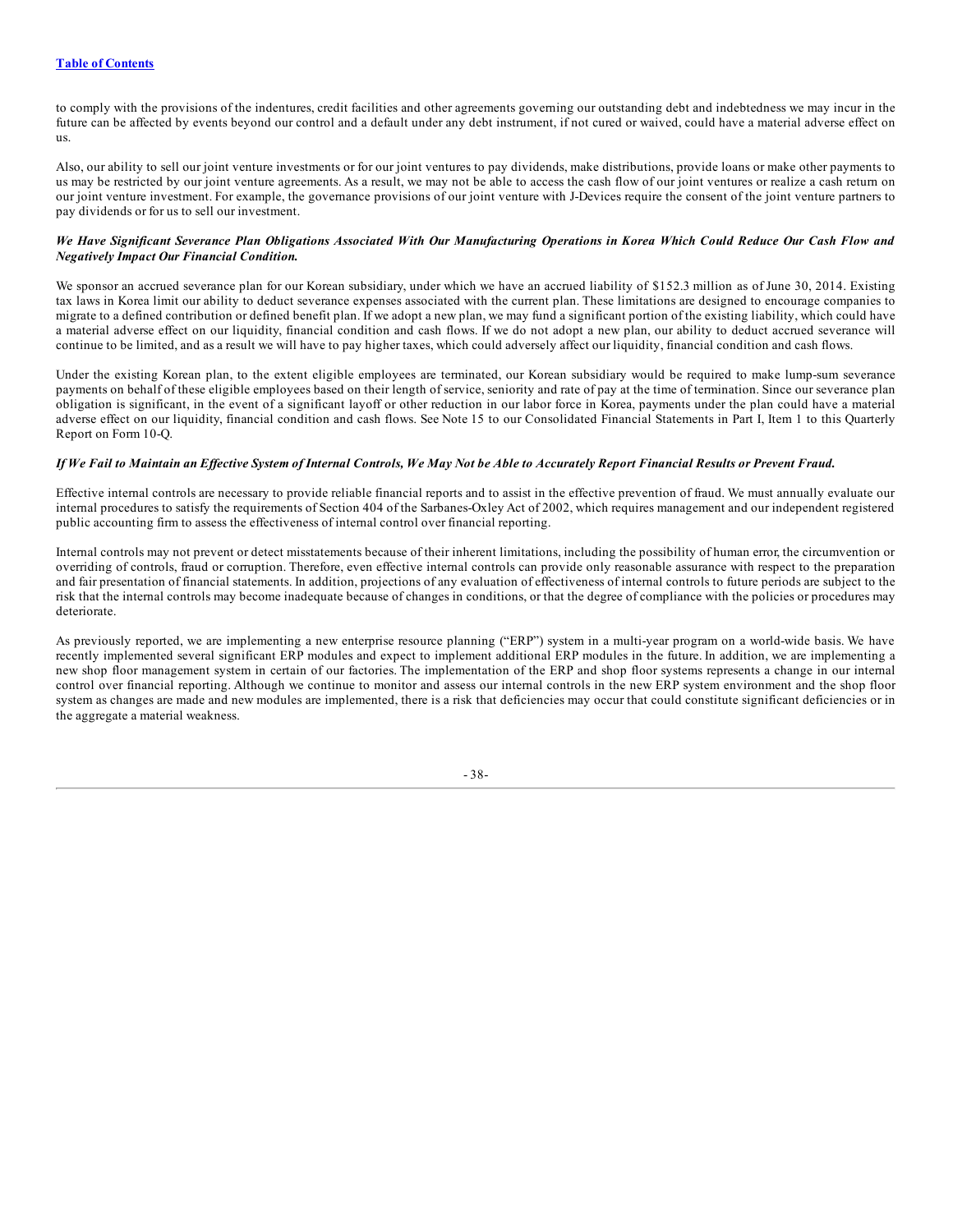In addition, on July 31, 2013, we completed our acquisition of Amkor Technology Malaysia Sdn. Bhd. We are continuing to integrate the acquired operations into our overall internal control over financial reporting. Although we have extended our oversight and monitoring processes that support internal control over financial reporting to include the acquired operations, there is a risk that deficiencies may occur that could constitute significant deficiencies or in the aggregate a material weakness.

If we fail to remedy any deficiencies or maintain the adequacy of our internal controls, we could be subject to regulatory scrutiny, civil or criminal penalties or shareholder litigation. In addition, failure to maintain adequate internal controls could result in financial statements that do not accurately reflect our operating results or financial condition.

# We Face Warranty Claims, Product Return and Liability Risks, the Risk of Economic Damage Claims and the Risk of Negative Publicity if Our Packages *Fail*.

Our packages are incorporated into a number of end products, and our business is exposed to warranty claims, product return and liability risks, the risk of economic damage claims and the risk of negative publicity if our packages fail.

We receive warranty claims from our customers which occur from time to time in the ordinary course of our business. If we were to experience an unusually high incidence of warranty claims, we could incur significant costs and our business could be adversely affected. In addition, we are exposed to the product and economic liability risks and the risk of negative publicity affecting our customers. Our sales may decline if any of our customers are sued on a product liability claim. We also may suffer a decline in sales from the negative publicity associated with such a lawsuit or with adverse public perceptions in general regarding our customers' products. Further, if our packages are delivered with impurities or defects, we could incur additional development, repair or replacement costs or suffer other economic losses, and our credibility and the market's acceptance of our packages could be harmed.

#### Risks Associated With International Operations - We Depend on Our Factories and Operations in China, Japan, Korea, Malaysia, the Philippines and *Taiwan. Many of Our Customers' and Vendors' Operations Are Also Located Outside of the U.S.*

We provide packaging and test services through our factories and other operations located in China, Japan, Korea, Malaysia, the Philippines and Taiwan. Substantially all of our property, plant and equipment is located outside of the United States. Moreover, many of our customers and the vendors in our supply chain are located outside the U.S. The following are some of the risks we face in doing business internationally:

- changes in consumer demand resulting from deteriorating conditions in local economies;
- regulations and policies imposed by U.S. or foreign governments, such as tariffs, customs, duties and other restrictive trade barriers, antitrust and competition, tax, currency and banking, privacy, labor, environmental, health and safety;
- the payment of dividends and other payments by non-U.S. subsidiaries may be subject to prohibitions, limitations or taxes in local jurisdictions;
- fluctuations in currency exchange rates;
- political and social conditions, such as civil unrest and terrorism;
- disruptions or delays in shipments caused by customs brokers or government agencies;
- difficulties in attracting and retaining qualified personnel and managing foreign operations, including foreign labor disruptions;
- difficulty in enforcing contractual rights and protecting our intellectual property rights;
- potentially adverse tax consequences resulting from tax laws in the U.S. and in foreign jurisdictions in which we operate and

- 39-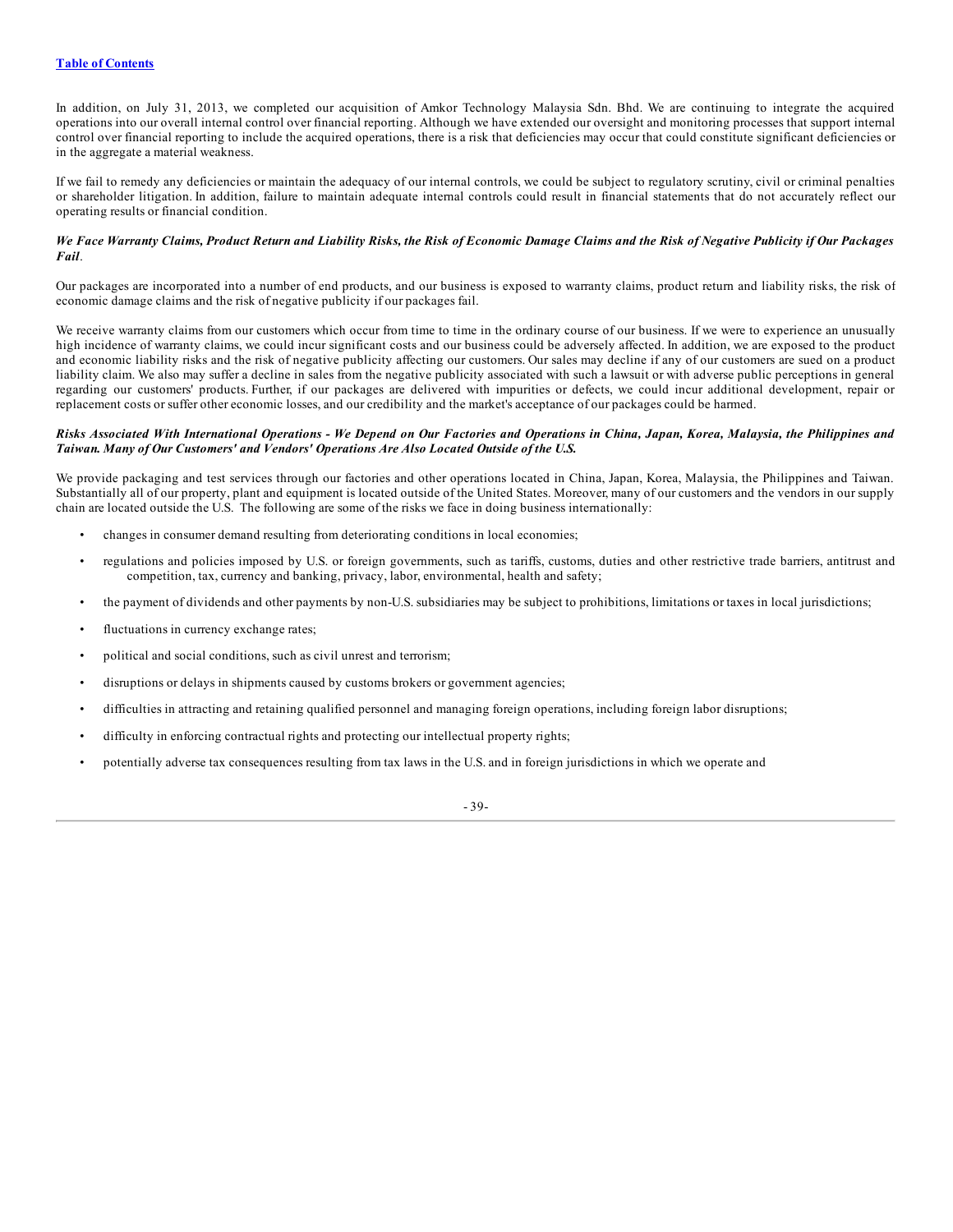• local business and cultural factors that differ from our normal standards and practices, including business practices that we are prohibited from engaging in by the Foreign Corrupt Practices Act (FCPA) and other anti-corruption laws and regulations.

In particular, we have significant facilities and other investments in South Korea, and there have been heightened security concerns in recent years stemming from North Korea's nuclear weapon and long-range missile programs as well as its military actions in the region. Furthermore, there has been a history of conflict and a recent rise in tensions among other countries in the region.

#### We Face Risks in Connection with the Continuing Development and Implementation of Changes to, and Maintenance and Security of, Our Management *Information Systems.*

We depend on our management information systems for many aspects of our business. Some of our key software has been developed by our own programmers, and this software may not be easily integrated with other software and systems. Our systems may be susceptible to damage, disruptions or shutdowns due to failures during the process of upgrading, replacing or maintaining software, databases or components thereof, power outages, hardware failures, computer viruses, attacks by computer hackers, telecommunication failures, user errors, malfeasance or catastrophic events. In addition, security breaches could result in unauthorized disclosure of confidential information. We have made and continue to make significant investments to implement and evolve our management information systems. In addition, we are implementing a new shop floor system in certain of our factories. In July 2013, we acquired a factory in Malaysia, and have begun to integrate its management information systems into our existing systems and processes. We face risks in connection with current and future projects to install or integrate new management information systems or upgrade our existing systems. These risks include:

- we may face delays in the design and implementation of the system;
- the cost of the systems may exceed our plans and expectations and
- disruptions resulting from the implementation or integration of the systems may impact our ability to process transactions and delay shipments to customers, impact our results of operations or financial condition or harm our control environment.

Our business could be materially and adversely affected if our management information systems are disrupted or if we are unable to successfully install new systems or improve, upgrade, integrate or expand upon our existing systems.

# *We Face Risks Trying to Attract and Retain Qualified Employees to Support Our Operations.*

Our success depends to a significant extent upon the continued service of our key senior management, sales and technical personnel, any of whom may be difficult to replace. Competition for qualified employees is intense, and our business could be adversely affected by the loss of the services of any of our existing key personnel, including senior management, as a result of competition or for any other reason. We do not have employment agreements with our key employees, including senior management or other contracts that would prevent our key employees from working for our competitors in the event they cease working for us. We cannot assure you that we will be successful in our efforts to retain key employees or in hiring and properly training sufficient numbers of qualified personnel and in effectively managing our growth. Our inability to attract, retain, motivate and train qualified new personnel could have a material adverse effect on our business.

# Difficulties Consolidating and Integrating Our Operations - We Face Challenges as We Integrate Diverse Operations.

We have experienced, and expect to continue to experience, change in the scope and complexity of our operations resulting primarily from existing and future facility consolidations, strategic acquisitions, joint ventures and other partnering arrangements. Some of the risks from these activities include those associated with the following:

- increasing the scope, geographic diversity and complexity of our operations;
- conforming an acquired company's standards, practices, systems and controls with our operations;
- increasing complexity from combining recent acquisitions of an acquired business;

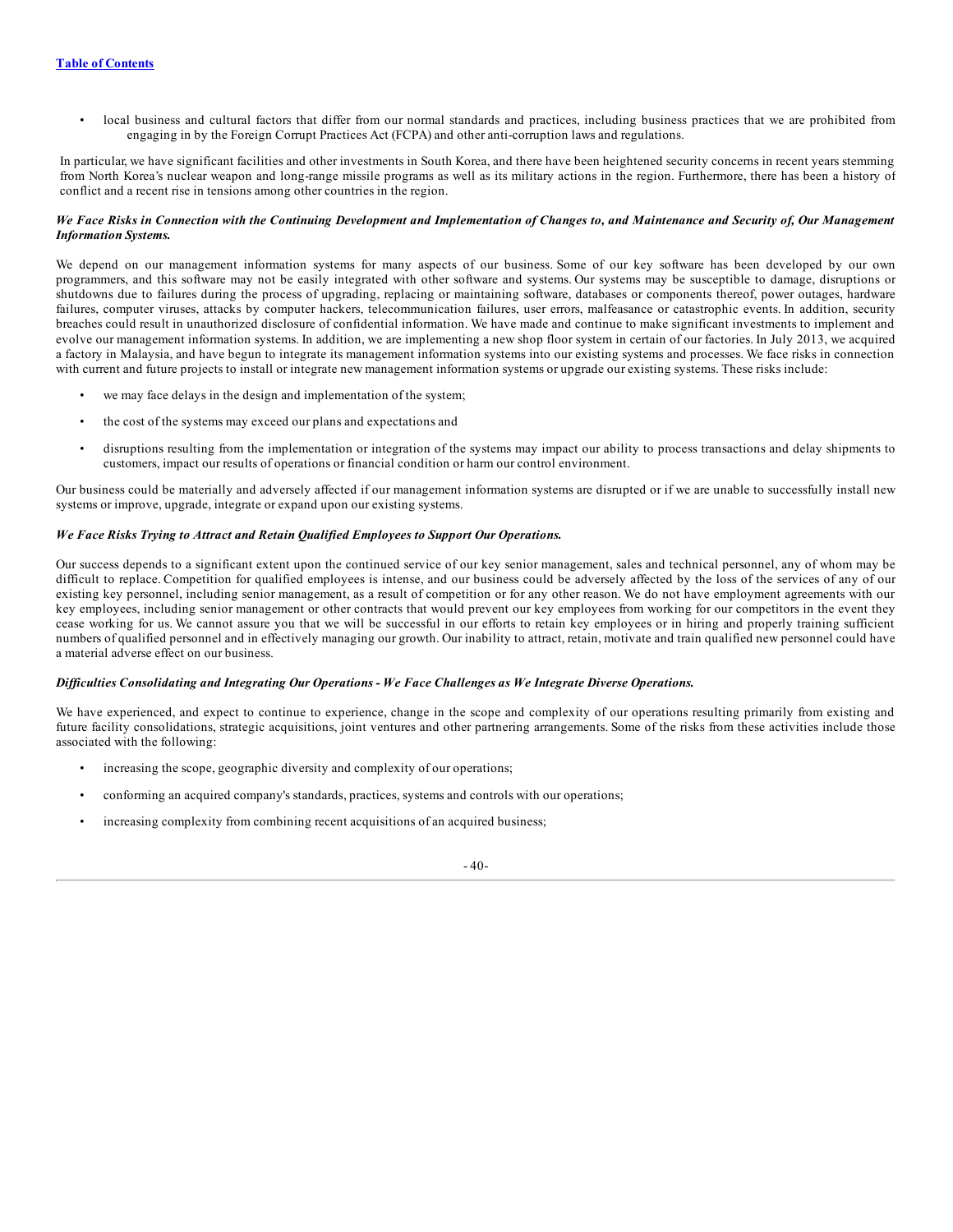- unexpected losses of key employees or customers of an acquired business; other difficulties in the assimilation of acquired operations, technologies or products and
- diversion of management and other resources from other parts of our operations and adverse effects on existing business relationships with customers.

In connection with these activities, we may:

- use a significant portion of our available cash;
- issue equity securities, which may dilute the ownership of current stockholders;
- incur substantial debt;
- incur or assume known or unknown contingent liabilities and
- incur large, immediate accounting write offs and face antitrust or other regulatory inquiries or actions.

For example, the businesses we have acquired had, at the time of acquisition, multiple systems for managing their own production, sales, inventory and other operations. Migrating these businesses to our systems typically is a slow, expensive process requiring us to divert significant resources from other parts of our operations. We may continue to face these challenges in the future. For example, on July 31, 2013, we completed the purchase of Amkor Technology Malaysia Sdn. Bhd. We have also exercised our option to increase our ownership interest in J-Devices from 30% to 60%, which we completed in April 2013, and we have additional options to increase our ownership over time to as much as 80%. We have begun integration of the recently acquired operation in Malaysia, and we anticipate that in the future we will need to integrate J-Devices with our existing operations. In addition, J-Devices will need to integrate with its operations the acquisitions it has recently completed. Furthermore, the governance provisions applicable to J-Devices restrict our ability to cause J-Devices to take certain actions without the consent of the other investors. As a result of the risks discussed above, the anticipated benefits of the increase in our investment in J-Devices or other future acquisitions, consolidations and partnering arrangements may not be fully realized, if at all, and these activities could have a material adverse effect on our business, financial condition and results of operations.

# Dependence on Materials and Equipment Suppliers - Our Business May Suffer If the Cost, Quality or Supply of Materials or Equipment Changes Adversely, Including Any Disruption that May Occur in the Supply of Certain Metals due to New Regulations Regarding the Supply of Minerals from *Conflict Zones.*

We obtain from various vendors the materials and equipment required for the packaging and test services performed by our factories. We source most of our materials, including critical materials such as leadframes, laminate substrates and gold wire, from a limited group of suppliers. A disruption to the operations of one or more of our suppliers could have a negative impact on our business. For example, the severe earthquake and tsunami in Japan in 2011 had a significant adverse effect on the electronics industry supply chain impacting the supply of specialty chemicals, substrates, silicon wafers, equipment and other supplies to the electronics industry. In addition, we purchase the majority of our materials on a purchase order basis. Our business may be harmed if we cannot obtain materials and other supplies from our vendors in a timely manner, in sufficient quantities, at acceptable quality or at competitive prices. Some of our customers are also dependent on a limited number of suppliers for certain materials and silicon wafers. Shortages or disruptions in our customers' supply channels could have a material adverse effect on our business, financial condition, results of operations and cash flows. For example, the shortage in the supply of 28 nanometer wafers to some of our customers in 2012 delayed or otherwise adversely impacted the demand for certain of our advanced packaging and test services.

Rules adopted by the Securities and Exchange Commission implementing the Dodd-Frank Wall Street Reform and Consumer Protection Act impose diligence and disclosure requirements regarding the use of certain minerals originating from the conflict zones of the Democratic Republic of Congo and adjoining countries in our products. Industry associations and some of our customers are also implementing initiatives to improve transparency and accountability concerning the supply of these materials and, in some cases, requiring us to certify that the covered materials we use in our packages do not come from the conflict areas. We may incur additional costs associated with complying with the new requirements and customer initiatives. These new requirements and customer initiatives could affect the pricing, sourcing and availability of metals used in the manufacture of semiconductor devices, and we cannot assure you that we will be able to obtain conflict-free

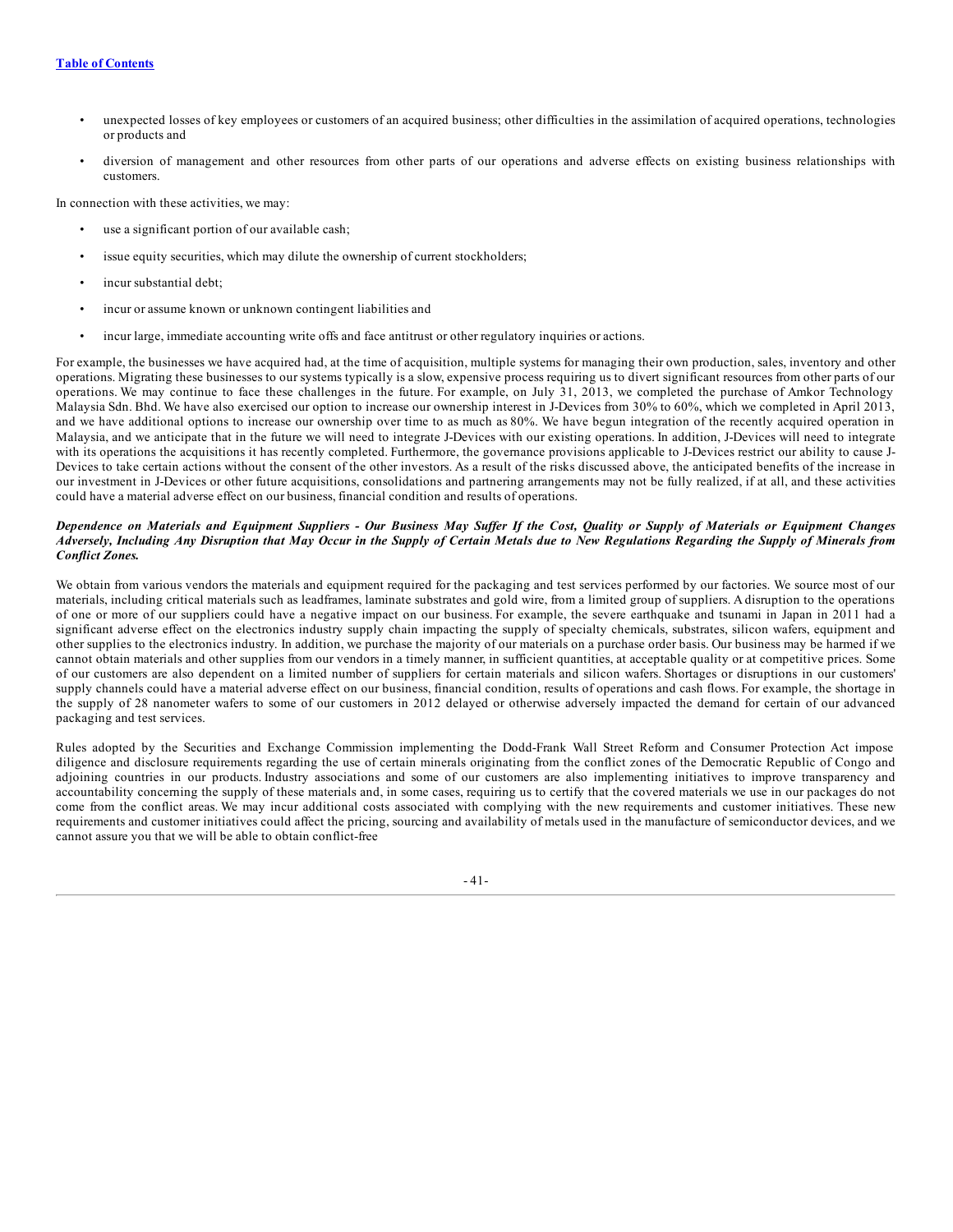materials in sufficient quantities and at competitive prices or that we will be able to verify the origin of all of the metals we use in our manufacturing process. If we are unable to certify that the metals we use in our packages are conflict-free, it could adversely affect our business as some customers may move their business to other suppliers. Our reputation could also be adversely affected.

We purchase new packaging and test equipment to maintain and expand our operations. From time to time, increased demand for new equipment may cause lead times to extend beyond those normally required by equipment vendors. For example, in the past, increased demand for equipment caused some equipment suppliers to only partially satisfy our equipment orders in the normal time frame or to increase prices during market upturns for the semiconductor industry. The unavailability of equipment or failures to deliver equipment on a timely basis could delay or impair our ability to meet customer orders. If we are unable to meet customer orders, we could lose potential and existing customers. Generally, we acquire our equipment on a purchase order basis and do not enter into long-term equipment agreements. As a result, we could experience adverse changes in pricing, currency risk and potential shortages in equipment in a strong market, which could have a material adverse effect on our results of operations.

We are a large buyer of gold and other commodity materials including substrates and copper. The prices of gold and other commodities used in our business fluctuate. Historically, we have been able to partially offset the effect of commodity price increases through price adjustments to some customers and changes in our product designs that reduce the material content and cost, such as the use of shorter, thinner, gold wire and migration to copper wire. However, we typically do not have long-term contracts that permit us to impose price adjustments, and market conditions may limit our ability to do so. Significant price increases may adversely impact our gross margin in future periods to the extent we are unable to pass along past or future commodity price increases to our customers.

# Customer Concentration and Loss of Customers - The Loss of Certain Customers or Reduced Pricing or Orders from Existing Customers May Have a *Significant Adverse Ef ect on Our Operations and Financial Results.*

We have derived and expect to continue to derive a large portion of our revenues from a small group of customers during any particular period due in part to the concentration of market share in the semiconductor industry. Our ten largest customers together accounted for 62.9% of our net sales for the year ended December 31, 2013, and two of those customers each accounted for more than 10% of our consolidated net sales during the period. The loss of a significant customer, a reduction in orders or decrease in price from a significant customer or disruption in any of our significant strategic partnerships or other commercial arrangements may result in a decline in our sales and profitability and could have a material adverse effect on our business, liquidity, results of operations, financial condition and cash flows.

The demand for our services from each customer is directly dependent upon that customer's level of business activity, the quality and price of our services, our cycle time and delivery performance, the customer's qualification of additional competitors on products we package or test and a number of other factors. Each of these factors could vary significantly from year to year resulting in the loss or reduction of customer orders. Our business is likely to remain subject to this variability in order levels, and we cannot assure you that our key customers or any other customers will continue to place orders with us in the future at the same levels as in past periods.

From time to time we may acquire or build new facilities, such as our new factory and research and development center in Korea or migrate existing business among our facilities. In connection with these facility changes, our customers require us to re-qualify the new facilities even though we have already qualified to perform the services at our other facilities. We cannot assure that we will successfully re-qualify or that our customers will not qualify our competitors and move the business for such services.

# Capital Expenditures - We Make Substantial Investments in Equipment and Facilities To Support the Demand Of Our Customers, Which May Adversely Affect Our Business If the Demand Of Our Customers Does Not Develop As We Expect or Is Adversely Affected.

We make significant investments in equipment and facilities in order to service the demand of our customers. For example, we expect that our 2014 capital expenditures will be approximately \$675 million. The amount of our capital expenditures depends on several factors, including the performance of our business, our assessment of future industry and customer demand, our capacity utilization levels and availability, our liquidity position and the availability of financing. Our ongoing

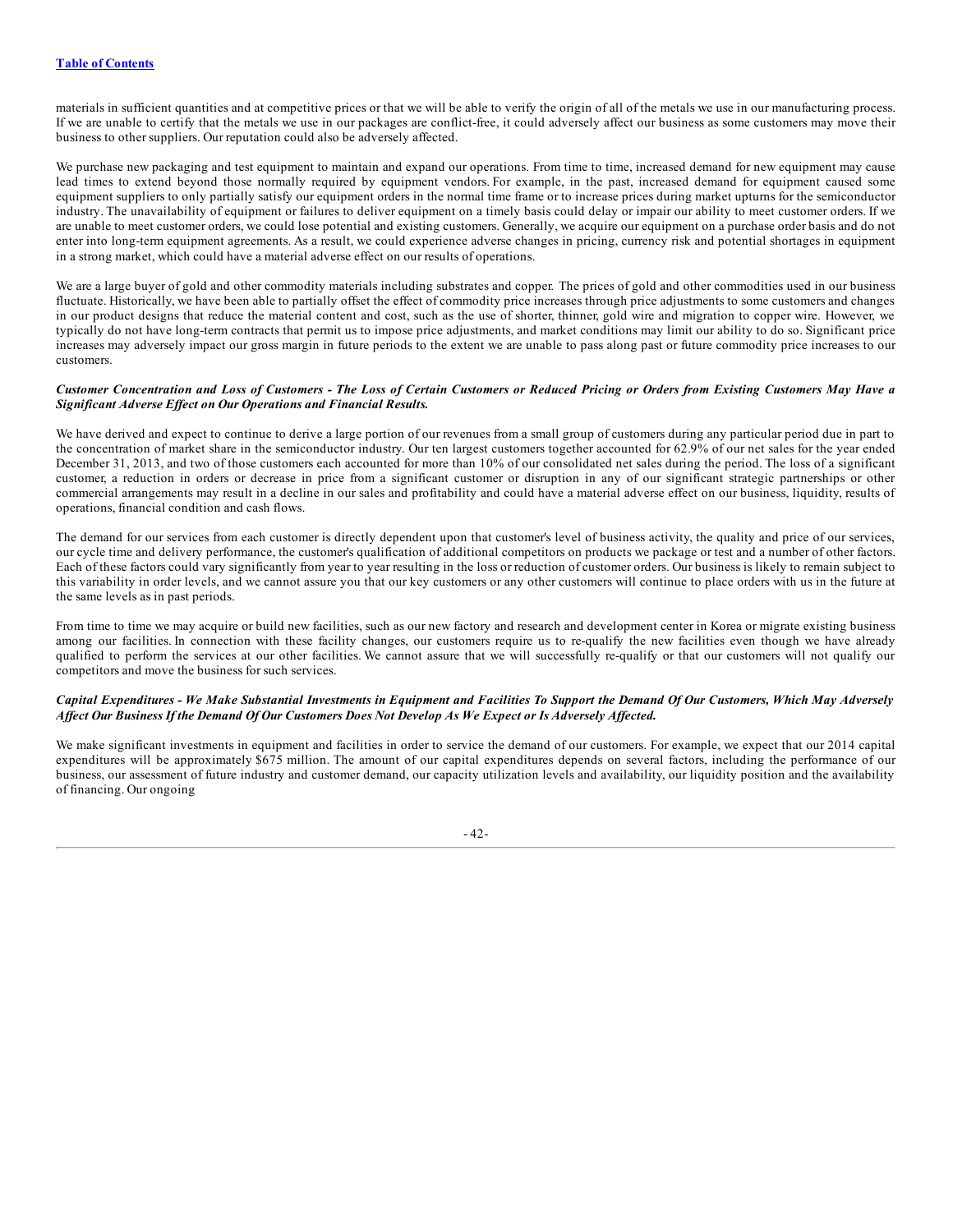capital expenditure requirements may strain our cash and short-term asset balances, and, in periods when we are expanding our capital base, we expect that depreciation expense and factory operating expenses associated with our capital expenditures to increase production capacity will put downward pressure on our gross margin, at least over the near term. From time to time, we also make significant capital expenditures based on specific business opportunities with one or a few key customers, and the additional equipment purchased may not be readily usable to support other customers. If demand is insufficient to fill our capacity, or we are unable to efficiently redeploy such equipment, our capacity utilization and gross margin could be negatively impacted. Our capital expenditures may increase as we transition to new packaging and test technologies because, among other things, new equipment used for these technologies is generally more expensive and often our existing equipment cannot be redeployed in whole or part for these technologies.

Furthermore, if we cannot generate or raise additional funds to pay for capital expenditures, particularly in some of the advanced packaging and bumping areas, as well as research and development activities, our growth and future profitability may be adversely affected. Our ability to obtain external financing in the future is subject to a variety of uncertainties, including:

- our future financial condition, results of operations and cash flows;
- general market conditions for financing;
- volatility in fixed income, credit and equity markets and
- economic, political and other global conditions.

The lead time needed to order, install and put into service various capital investments is often significant, and, as a result, we often need to commit to capital expenditures in advance of our receipt of firm orders or advance deposits based on our view of anticipated future demand with only very limited visibility. Although we seek to limit our exposure in this regard, in the past we have from time to time expended significant capital for additional equipment or facilities for which the anticipated demand did not materialize for a variety of reasons, many of which were outside of our control. To the extent this occurs in the future, our business, liquidity, results of operations, financial condition and cash flows could be materially adversely affected.

In addition, during periods where customer demand exceeds our capacity, customers may transfer some or all of their business to other suppliers who are able to support their needs. To the extent this occurs, our business, liquidity, results of operations, financial condition and cash flows could be materially adversely affected.

# Impairment Charges - Any Impairment Charges Required Under U.S. GAAP May Have a Material Adverse Effect on Our Net Income.

Under U.S. GAAP, we review our long-lived assets including property, plant and equipment, intellectual property and other intangibles for impairment when events or changes in circumstances indicate the carrying value may not be recoverable. Factors we consider include significant under-performance relative to expected historical or projected future operating results, significant negative industry or economic trends and our market capitalization relative to net book value. We may be required in the future to record a significant charge to earnings in our financial statements during the period in which any impairment of our long-lived assets is determined. Such charges have had and could have a significant adverse impact on our results of operations and our operating flexibility under our debt covenants.

#### *Litigation Incident to Our Business Could Adversely Af ect Us.*

We have been a party to various legal proceedings, including those described in Note 17 to our Consolidated Financial Statements in Part I, Item 1 of this Quarterly Report on Form 10-Q, and may be a party to legal proceedings in the future. These proceedings could require significant management time and resources and, if an unfavorable ruling or outcome were to occur in these legal proceedings, there could be a material adverse impact on our business, liquidity, results of operations, financial condition, cash flows and the trading price of our securities.

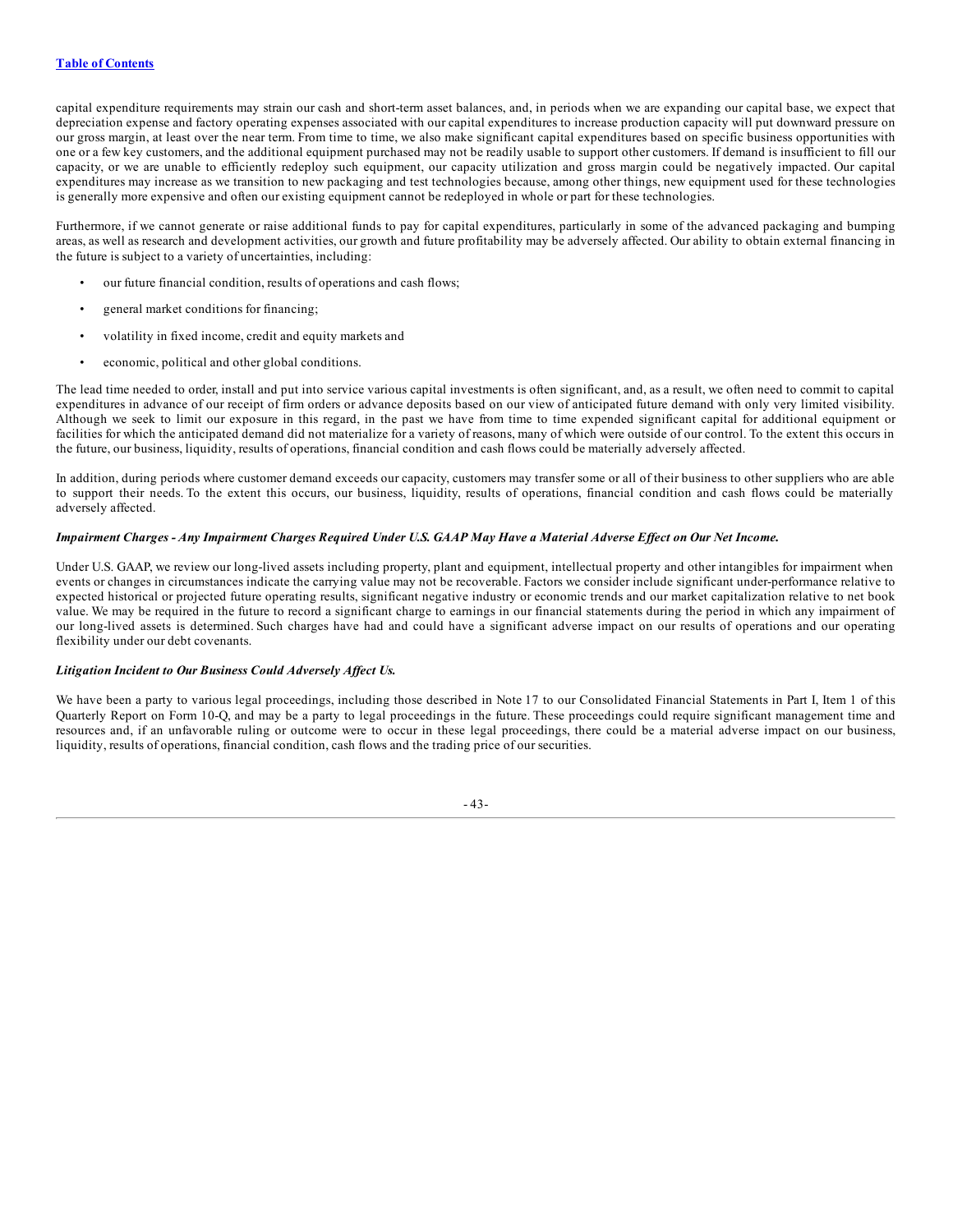# We Could Suffer Adverse Tax and Other Financial Consequences if There Are Changes in Tax Law or Taxing Authorities Do Not Agree with Our *Interpretation of Applicable Tax Laws, Including Whether We Continue to Qualify for Our Tax Holidays.*

Our operations are subject to tax in multiple jurisdictions with complicated and varied tax regimes. Tax laws and income tax rates in these jurisdictions are subject to change due to economic and political conditions. Changes in U.S. or foreign tax laws could have a material adverse impact on our liquidity, results of operations, financial condition and cash flows. For example, there have been proposals to change U.S. tax laws that would significantly impact how U.S. corporations are taxed on foreign earnings. We earn a substantial portion of our income in foreign countries. Although we cannot predict whether or in what form any of these proposals might be enacted into law, if adopted they could have a material adverse impact.

Our corporate structure and operations are based, in part, on interpretations of various U.S. and foreign tax laws, including withholding tax, compliance with tax holiday requirements, application of changes in tax law to our operations and other relevant laws of applicable taxing jurisdictions. From time to time, the taxing authorities of the relevant jurisdictions may conduct examinations of our income tax returns and other regulatory filings. We cannot assure you that the taxing authorities will agree with our interpretations, including whether we continue to qualify for our tax holidays. To the extent they do not agree, we may seek to enter into settlements with the taxing authorities which require significant payments or otherwise adversely affect our results of operations or financial condition. We may also appeal the taxing authorities' determinations to the appropriate governmental authorities, but we cannot be sure we will prevail. If we do not prevail, we may have to make significant payments or otherwise record charges (or reduce tax assets) that adversely affect our results of operations, financial condition and cash flows. Additionally, certain of our subsidiaries operate under tax holidays, which will expire in whole or in part at various dates in the future. As those tax holidays expire, our tax expense will increase as income from those jurisdictions become subject to higher statutory income tax rates, thereby reducing our liquidity and cash flow.

# Intellectual Property - Our Business Will Suffer if We Are Not Able to Develop New Proprietary Technology, Protect Our Proprietary Technology and *Operate Without Infringing the Proprietary Rights of Others.*

The complexity and breadth of semiconductor packaging and test services are rapidly increasing. As a result, we expect that we will need to develop, acquire and implement new manufacturing processes and packaging design technologies and tools in order to respond to competitive industry conditions and customer requirements. Technological advances also typically lead to rapid and significant price erosion and may make our existing packages less competitive or our existing inventories obsolete. If we cannot achieve advances in packaging design or obtain access to advanced packaging designs developed by others, our business could suffer.

The need to develop and maintain advanced packaging capabilities and equipment could require significant research and development, capital expenditures and acquisitions in future years. In addition, converting to new packaging designs or process methodologies could result in delays in producing new package types, which could adversely affect our ability to meet customer orders and adversely impact our business.

The process of seeking patent protection takes a long time and is expensive. There can be no assurance that patents will issue from pending or future applications or that, if patents are issued, the rights granted under the patents will provide us with meaningful protection or any commercial advantage. Any patents we do obtain will eventually expire, may be challenged, invalidated or circumvented and may not provide meaningful protection or other commercial advantage to us.

Some of our technologies are not covered by any patent or patent application. The confidentiality agreements on which we rely to protect these technologies may be breached and may not be adequate to protect our proprietary technologies. There can be no assurance that other countries in which we market our services will protect our intellectual property rights to the same extent as the U.S.

- 44-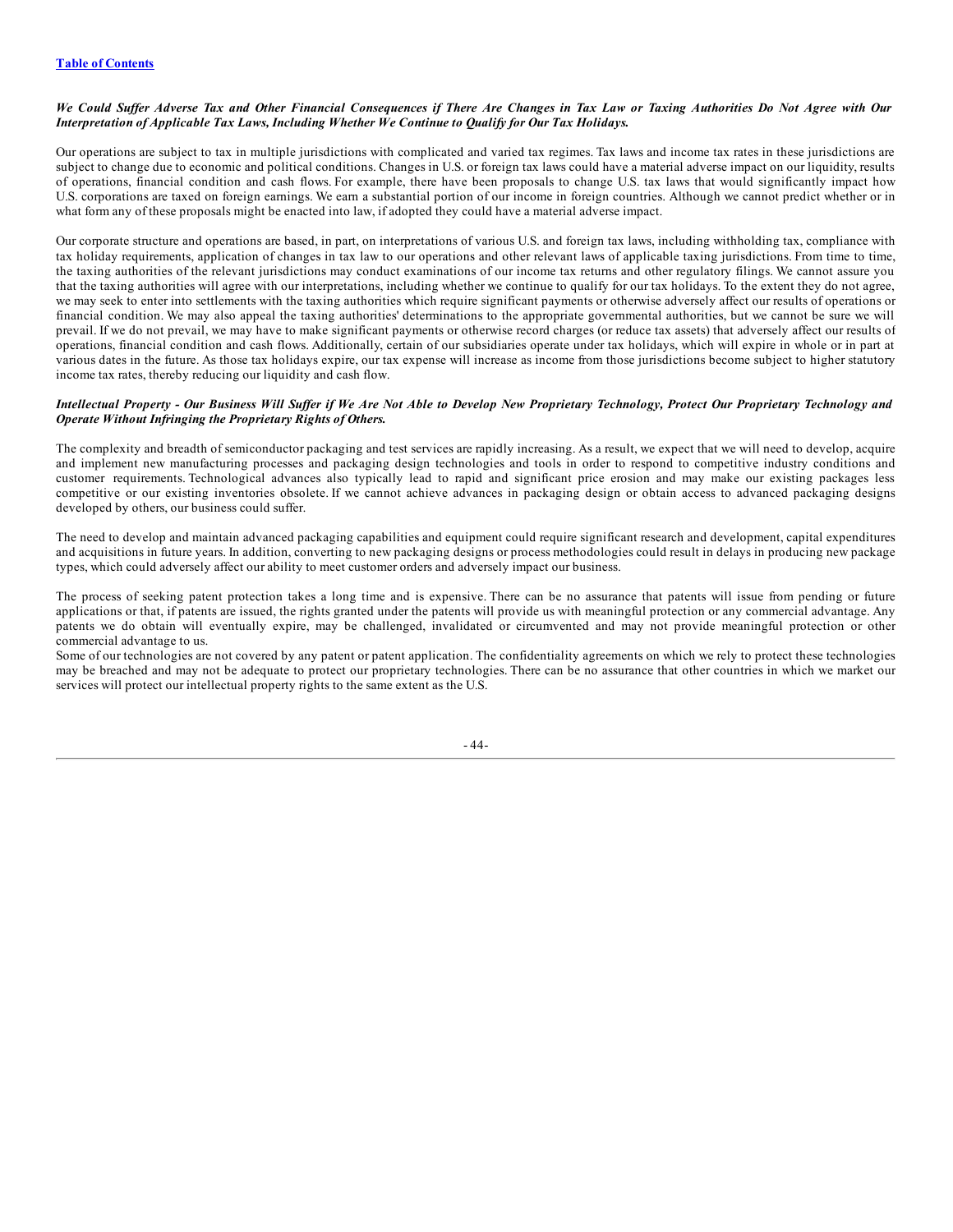Our competitors may develop, patent or gain access to know-how and technology similar or superior to our own. In addition, many of our patents are subject to cross licenses, several of which are with our competitors. The semiconductor industry is characterized by frequent claims regarding the infringement of patent and other intellectual property rights. If any third party makes an enforceable infringement claim against us or our customers, we could be required to:

- discontinue the use of certain processes or cease to provide the services at issue, which could curtail our business;
- pay substantial damages;
- develop non-infringing technologies, which may not be feasible or
- acquire licenses to such technology, which may not be available on commercially reasonable terms or at all.

We may need to enforce our patents or other intellectual property rights, including our rights under patent and intellectual property licenses with third parties, or defend ourselves against claimed infringement of the rights of others through litigation, which could result in substantial cost and diversion of our resources. Furthermore, if we fail to obtain necessary licenses, our business could suffer, and we could be exposed to claims for damages and injunctions from third parties, as well as claims from our customers for indemnification. We have been involved in legal proceedings involving the acquisition and license of intellectual property rights, the enforcement of our existing intellectual property rights or the enforcement of the intellectual property rights of others, including the legal proceeding filed by and against Tessera, Inc. and the proceeding against Carsem (M) Sdn Bhd, Carsem Semiconductor Sdn Bhd, and Carsem Inc., which are described in more detail in Note 17 to our Consolidated Financial Statements in Part I, Item 1 of this Quarterly Report on Form 10-Q. Unfavorable outcomes in any legal proceedings involving intellectual property could result in significant liabilities and could have a material adverse effect on our business, liquidity, results of operations, financial condition and cash flows. The potential impact from the legal proceedings referred to in this Quarterly Report on our results of operations, financial condition and cash flows could change in the future.

#### Packaging and Test Processes Are Complex and Our Production Yields and Customer Relationships May Suffer from Defects in the Services We Provide *or if We do Not Successfully Implement New Technologies.*

Semiconductor packaging and test services are complex processes that require significant technological and process expertise. Defective packages primarily result from:

- contaminants in the manufacturing environment;
- human error;
- equipment malfunction;
- changing processes to address environmental requirements;
- defective raw materials or
- defective plating services.

Test is also complex and involves sophisticated equipment and software. Similar to many software programs, these software programs are complex and may contain programming errors or "bugs." The test equipment is also subject to malfunction. In addition, the test process is subject to operator error.

These and other factors have, from time to time, contributed to lower production yields. They may also do so in the future, particularly as we adjust our capacity, change our processing steps or ramp new technologies. In addition, we must continue to develop and implement new packaging and test technologies, and expand our offering of packages to be competitive. Our production yields on new packages, particularly those packages which are based on new technologies, typically are significantly lower than our production yields on our more established packages.

Our failure to maintain quality standards or acceptable production yields, if significant and prolonged, could result in loss of customers, increased costs of production, delays, substantial amounts of returned goods and claims by customers relating thereto. Any of these problems could have a material adverse effect on our business, liquidity, results of operations, financial condition and cash flows.

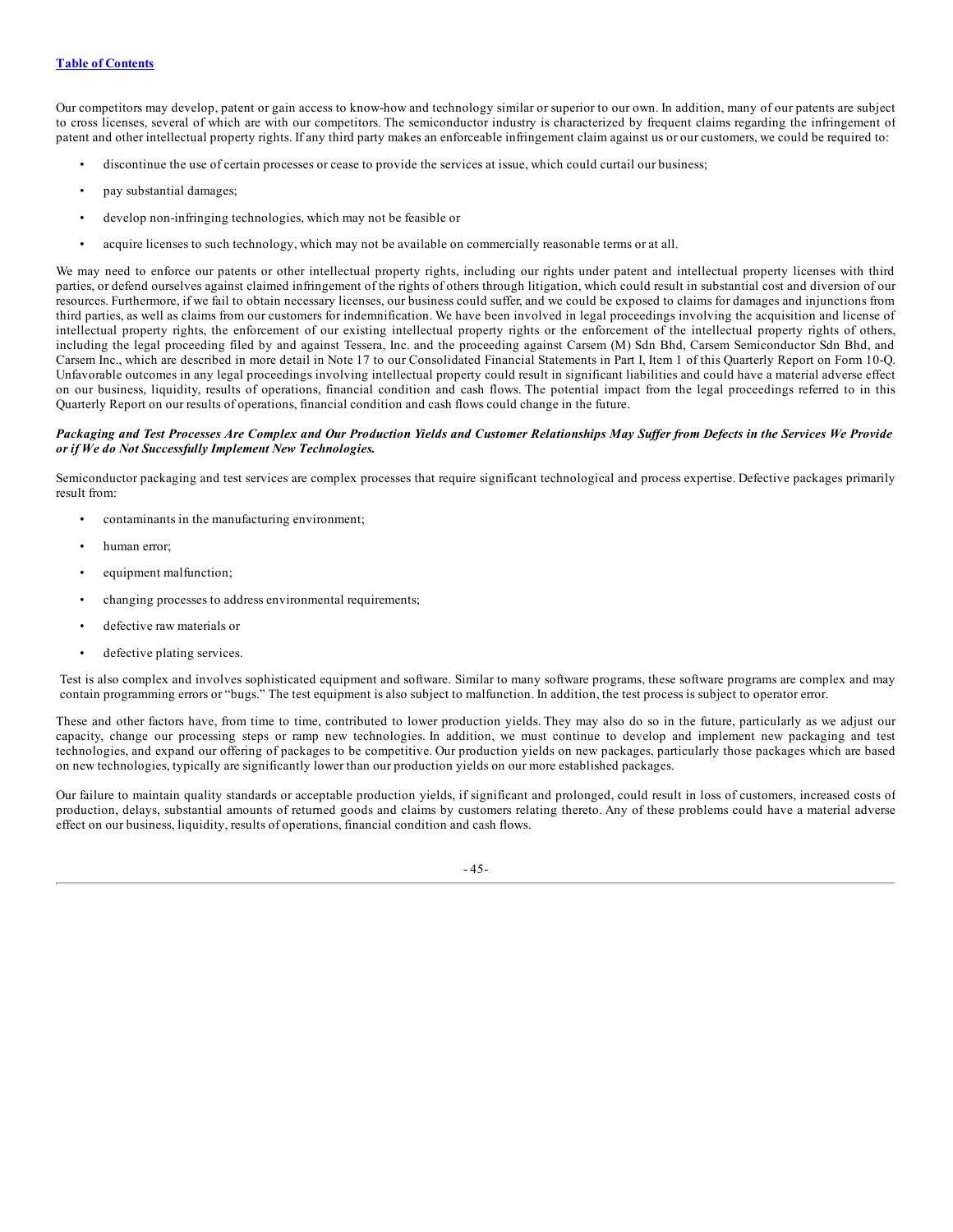In addition, in line with industry practice, new customers usually require us to pass a lengthy and rigorous qualification process that may take several months. If we fail to qualify packages with potential customers or existing customers, such failure could have a material adverse effect on our business, results of operations, financial condition and cash flows.

# Competition - We Compete Against Established Competitors in the Packaging and Test Business as Well as Internal Customer Capabilities and May Face *Competition from New Competitors.*

The outsourced semiconductor packaging and test market is very competitive. We face substantial competition from established and emerging packaging and test service providers primarily located in Asia, including companies with significant processing capacity, financial resources, local presence, research and development operations, marketing, technology and other capabilities. These companies may also have established relationships with many large semiconductor companies that are our current or potential customers. Consolidation among our competitors could also strengthen their competitive position.

We also face competition from the internal capabilities and capacity of many of our current and potential IDM customers. In addition, we compete with companies (including semiconductor foundries) that provide wafer bumping and other advanced packaging solutions that compete with our packaging and test services. For example, one of the major semiconductor foundries, which is substantially larger and has greater financial resources than we do, has expanded, and may continue to expand its operations to include packaging and test services.

We cannot assure you that we will be able to compete successfully in the future against our existing or potential competitors or that our customers will not rely on internal sources for packaging and test services, or that our business, liquidity, results of operations, financial condition and cash flows will not be adversely affected by such increased competition.

# Environmental, Health & Safety Laws and Initiatives - Future Environmental, Health & Safety Laws and Initiatives Could Place Additional Burdens on *Our Manufacturing Operations.*

The semiconductor packaging process generates by-products that are subject to extensive governmental regulations. For example, at our foreign facilities we produce liquid waste when semiconductor wafers are diced into chips with the aid of diamond saws, then cooled with running water. In addition, semiconductor packages have historically utilized metallic alloys containing lead (Pb) within the interconnect terminals typically referred to as leads, pins or balls. Environmental, health and safety laws and regulations in places we do business, impose various controls on the use, storage, handling, discharge and disposal of chemicals used in our production processes and on the factories we occupy and are increasingly imposing restrictions on the materials contained in semiconductor products. We may become liable under these environmental, health and safety laws and regulations for the cost of compliance and cleanup of any disposal or release of hazardous materials arising out of our former or current operations, or otherwise as a result of the existence of hazardous materials on our properties. In such an event, we could be held liable for damages, including fines, penalties and the cost of investigations and remedial actions, and could also be subject to revocation of permits negatively affecting our operations.

Public attention has focused on the environmental impact of semiconductor operations and the risk to neighbors of chemical releases from such operations and to the materials contained in semiconductor products. For example, the European Union's Restriction of Use of Certain Hazardous Substances in Electrical and Electronic Equipment Directive imposes strict restrictions on the use of lead and other hazardous substances in electrical and electronic equipment. In addition, increasing climate change and environmental concerns could result in our customers requesting that we exceed regulatory standards. Complying with existing and possible future environmental, health and safety laws or related customer requests may impose upon us the need for additional equipment or other process requirements, restrict our ability to expand our operations, disrupt our operations, increase costs, subject us to liability or cause us to curtail our operations. Furthermore, energy costs in general could increase significantly due to climate change and other regulations.

#### *Our Business and Financial Condition Could be Adversely Af ected by Natural Disasters and Other Calamities.*

We have significant packaging and test and other operations in locations which are subject to natural disasters, such as earthquakes, tsunamis, typhoons, floods, droughts, volcanoes and other severe weather and geological events, and other calamities, such as fire; the outbreak of infectious diseases (such as SARs or flu); industrial strikes; breakdowns of equipment; difficulties or delays in obtaining materials, equipment, utilities and services; political events; acts of war and terrorist

- 46-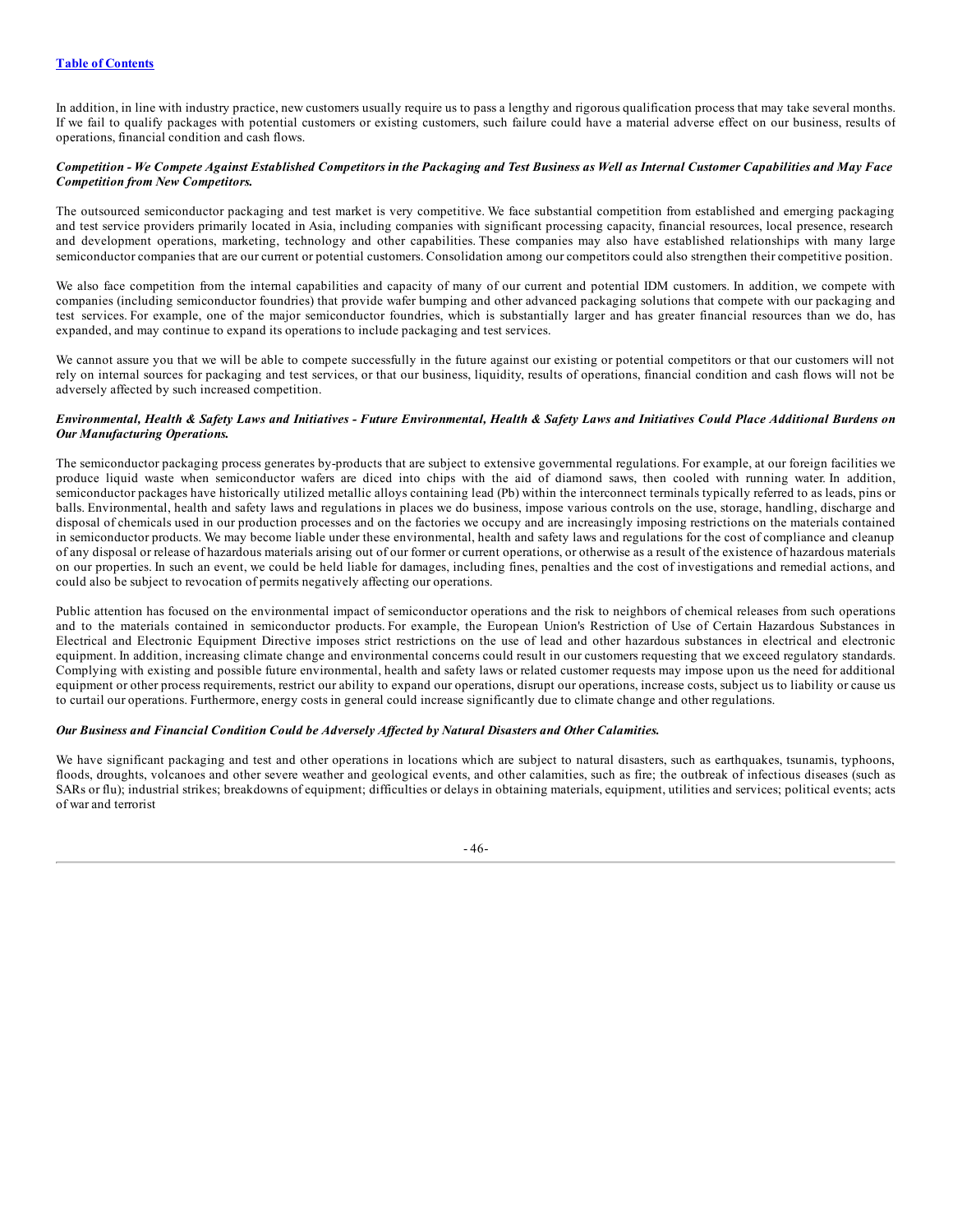incidents; industrial accidents and other events, that could disrupt or even shutdown our operations. In addition, our suppliers and customers also have significant operations in such locations. In the event of such a disruption or shutdown, we may be unable to reallocate production to other facilities in a timely or cost-effective manner (if at all) and we may not have sufficient capacity to service customer demands in our other facilities. A natural disaster or other calamity that results in a prolonged disruption to our operations, or the operations of our customers or suppliers, could have a material adverse effect on our business, financial condition, results of operations and cash flows. For example, Japan experienced a severe earthquake and tsunami in 2011 that resulted in significant disruption in the electronics industry supply chain and adversely affected Japan's economy and consumer spending. In addition, in October 2011, Thailand experienced substantial flooding which affected the facilities and operations of customers and suppliers in our industry. In addition, some of the processes that we utilize in our operations place us at risk of fire and other damage. For example, highly flammable gases are used in the preparation of wafers holding semiconductor devices for flip chip packaging. Although we maintain insurance policies for various types of property, casualty and other risks, we do not carry insurance for all the above referred risks and with regard to the insurance we do maintain, we cannot assure you that it would be sufficient to cover all of our potential losses. As a result, our business, financial condition, results of operations and cash flows could be adversely affected by natural disasters and other calamities.

# Continued Control By Existing Stockholders - Mr. James J. Kim and Members of His Family Can Effectively Determine or Substantially Influence The *Outcome of All Matters Requiring Stockholder Approval.*

As of June 30, 2014, Mr. James J. Kim, the Executive Chairman of our Board of Directors, members of Mr. Kim's immediate family and affiliates owned approximately 137.5 million shares, or approximately 58%, of our outstanding common stock. In June 2013, the Kim family exchanged their 2014 Notes for approximately 49.6 million shares of common stock (the "2014 Convert Shares"). The Kim Family also has options to acquire approximately 0.5 million shares. If the options are exercised, the Kim family's total ownership would be an aggregate of approximately 138.0 million shares of our outstanding common stock or approximately 58% of our outstanding common stock.

The 2014 Convert Shares are subject to a voting agreement. The agreement requires the Kim family to vote these shares in a "neutral manner" on all matters submitted to our stockholders for a vote, so that such 2014 Convert Shares are voted in the same proportion as all of the other outstanding securities (excluding the other shares owned by the Kim family) that are actually voted on a proposal submitted to Amkor's stockholders for approval. The Kim family is not required to vote in a "neutral manner" any 2014 Convert Shares that, when aggregated with all other voting shares held by the Kim family, represent 41.6% or less of the total then-outstanding voting shares of our common stock. The voting agreement for the 2014 Convert Shares terminates upon the earliest of (i) such time as no principal amount of the 2014 Notes remains outstanding and the Kim family no longer beneficially owns any of the 2014 Convert Shares, (ii) consummation of a change of control (as defined in the voting agreement) or (iii) the mutual agreement of the Kim family and Amkor.

Mr. James J. Kim and his family and affiliates, acting together, have the ability to effectively determine or substantially influence matters submitted for approval by our stockholders by voting their shares or otherwise acting by written consent, including the election of our Board of Directors. There is also the potential, through the election of members of our Board of Directors, that the Kim family could substantially influence matters decided upon by our Board of Directors. This concentration of ownership may also have the effect of impeding a merger, consolidation, takeover or other business consolidation involving us, or discouraging a potential acquirer from making a tender offer for our shares, and could also negatively affect our stock's market price or decrease any premium over market price that an acquirer might otherwise pay. Concentration of ownership also reduces the public float of our common stock. There may be less liquidity and higher price volatility for the stock of companies with a smaller public float compared to companies with broader public ownership.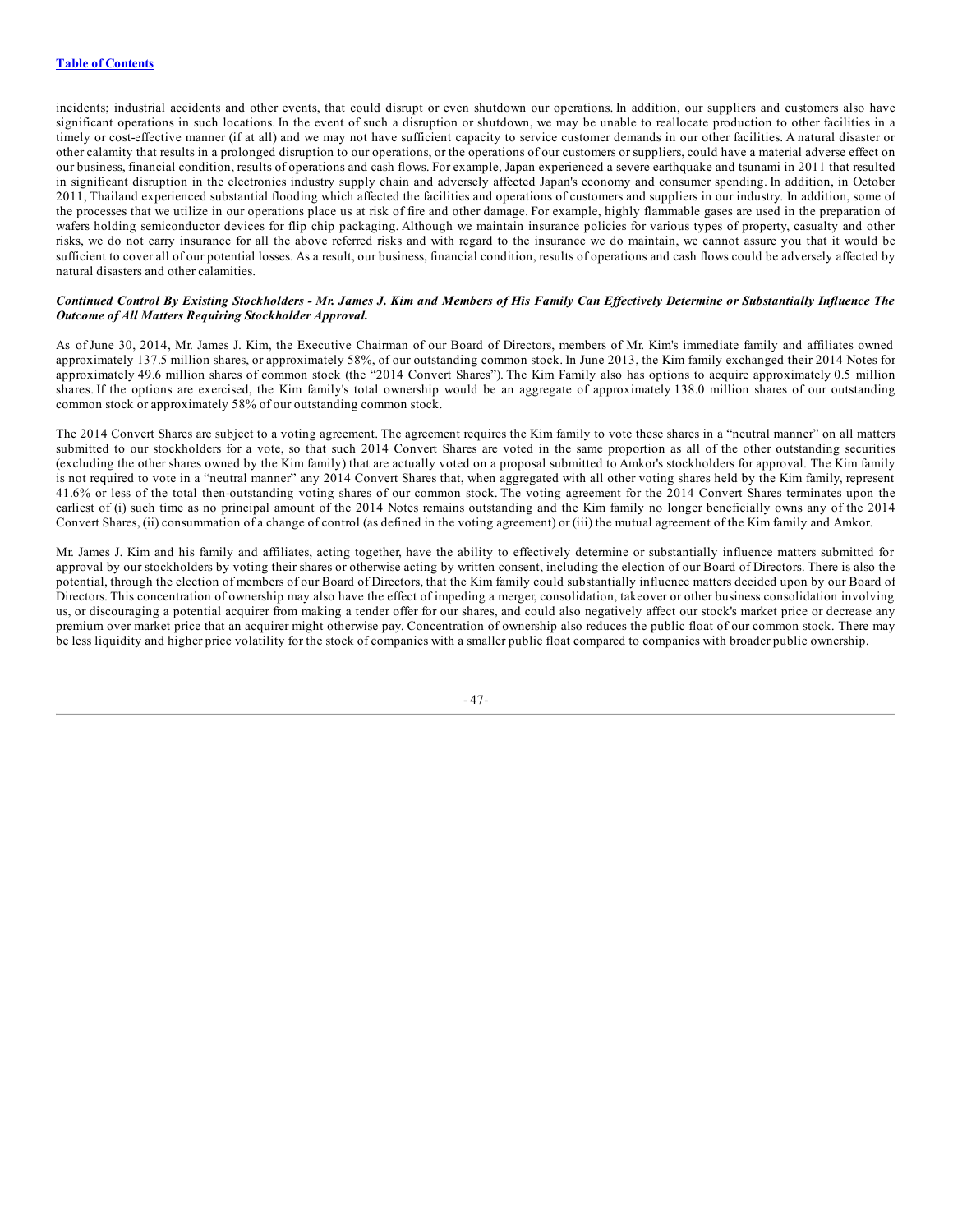# <span id="page-48-0"></span>**Item 2.** *Unregistered Sales of Equity Securities and Use of Proceeds*

# **Issuer Repurchase of Equity Securities**

The following table provides information regarding repurchases of our common stock during the three months ended June 30, 2014.

| Period               | <b>Total Number of Shares</b><br>Purchased (a) |  | <b>Average Price Paid Per</b><br>Share (\$) | <b>Total Number of Shares</b><br>Purchased as Part of<br><b>Publicly Announced Plans or</b><br>Programs (b) | <b>Approximate Dollar Value</b><br>of Shares that May Yet Be<br><b>Purchased Under the Plans</b><br>or Programs (\$) (b) |            |  |  |
|----------------------|------------------------------------------------|--|---------------------------------------------|-------------------------------------------------------------------------------------------------------------|--------------------------------------------------------------------------------------------------------------------------|------------|--|--|
|                      |                                                |  |                                             |                                                                                                             |                                                                                                                          |            |  |  |
| April 1 - April 30   | 248                                            |  | 7.48                                        | $\qquad \qquad -$                                                                                           |                                                                                                                          | 91,586,032 |  |  |
| May 1 - May 31       | 100.024                                        |  | 8.81                                        |                                                                                                             |                                                                                                                          | 91,586,032 |  |  |
| June $1 -$ June $30$ |                                                |  |                                             | --                                                                                                          |                                                                                                                          | 91,586,032 |  |  |
| Total                | 100.272                                        |  | 8.81                                        |                                                                                                             |                                                                                                                          |            |  |  |

(a) Represents shares of common stock surrendered to us to satisfy tax withholding obligations associated with the vesting of restricted shares issued to employees.

(b) Our Board of Directors previously authorized the repurchase of up to \$300 million of our common stock, \$150 million in August 2011 and \$150 million in February 2012, exclusive of any fees, commissions or other expenses. For the three months ended June 30, 2014, we made no common stock purchases, and at June 30, 2014, approximately \$91.6 million was available pursuant to the stock repurchase program.

# **Item 3.** *Defaults Upon Senior Securities*

None.

# **Item 4.** *Mine Safety Disclosures*

Not applicable.

# **Item 5.** *Other Information*

None.

# **Item 6.** *Exhibits*

The exhibits required by Item 601 of Regulation S-K which are filed with this report are set forth in the Exhibit Index.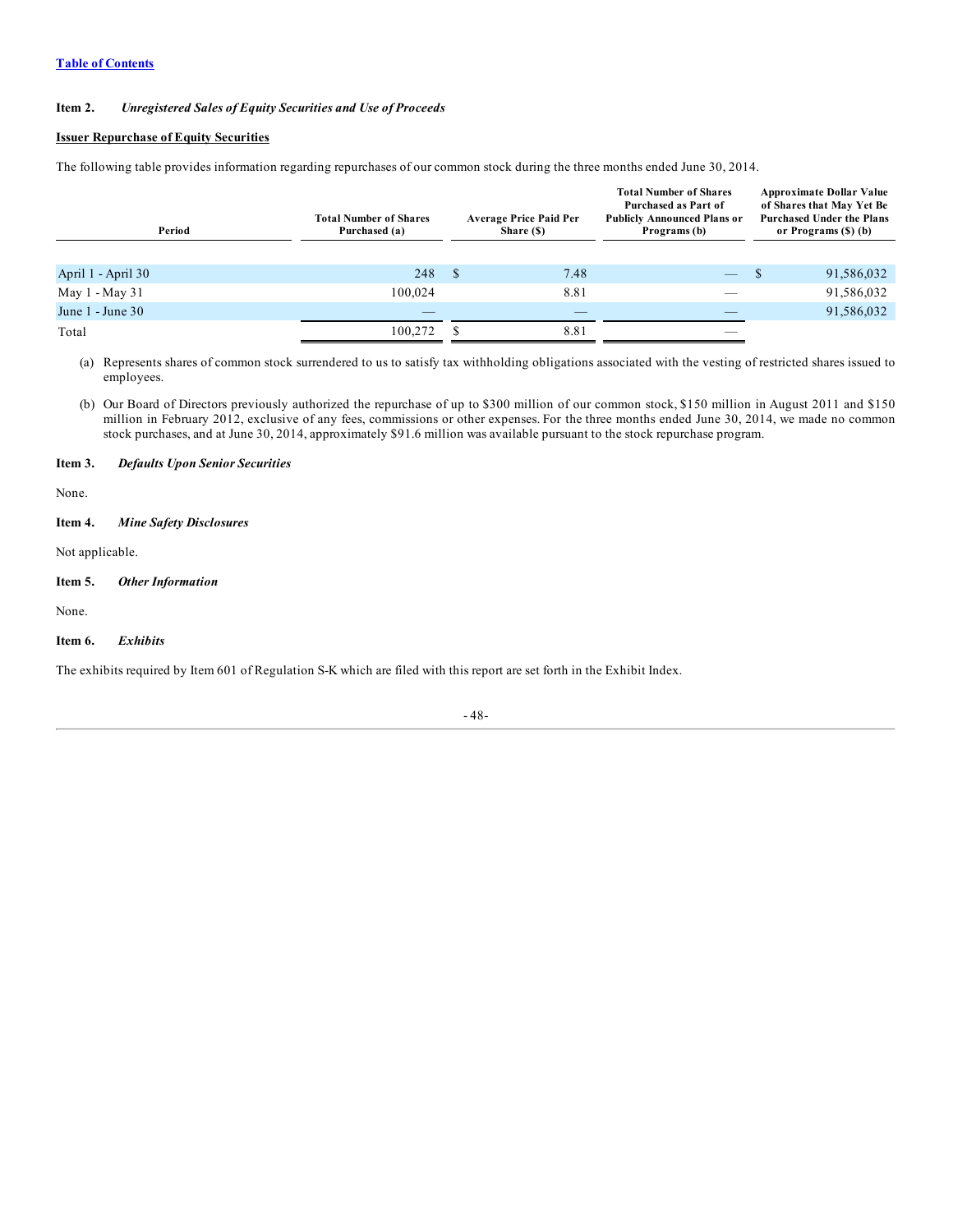# **SIGNATURES**

Pursuant to the requirements of the Securities Exchange Act of 1934, as amended, the registrant has duly caused this report to be signed on its behalf by the undersigned, thereunto duly authorized.

AMKOR TECHNOLOGY, INC.

By: /s/ Joanne Solomon

Joanne Solomon Executive Vice President and Chief Financial Officer, Chief Accounting Officer and Duly Authorized Officer

Date: August 1, 2014

- 49-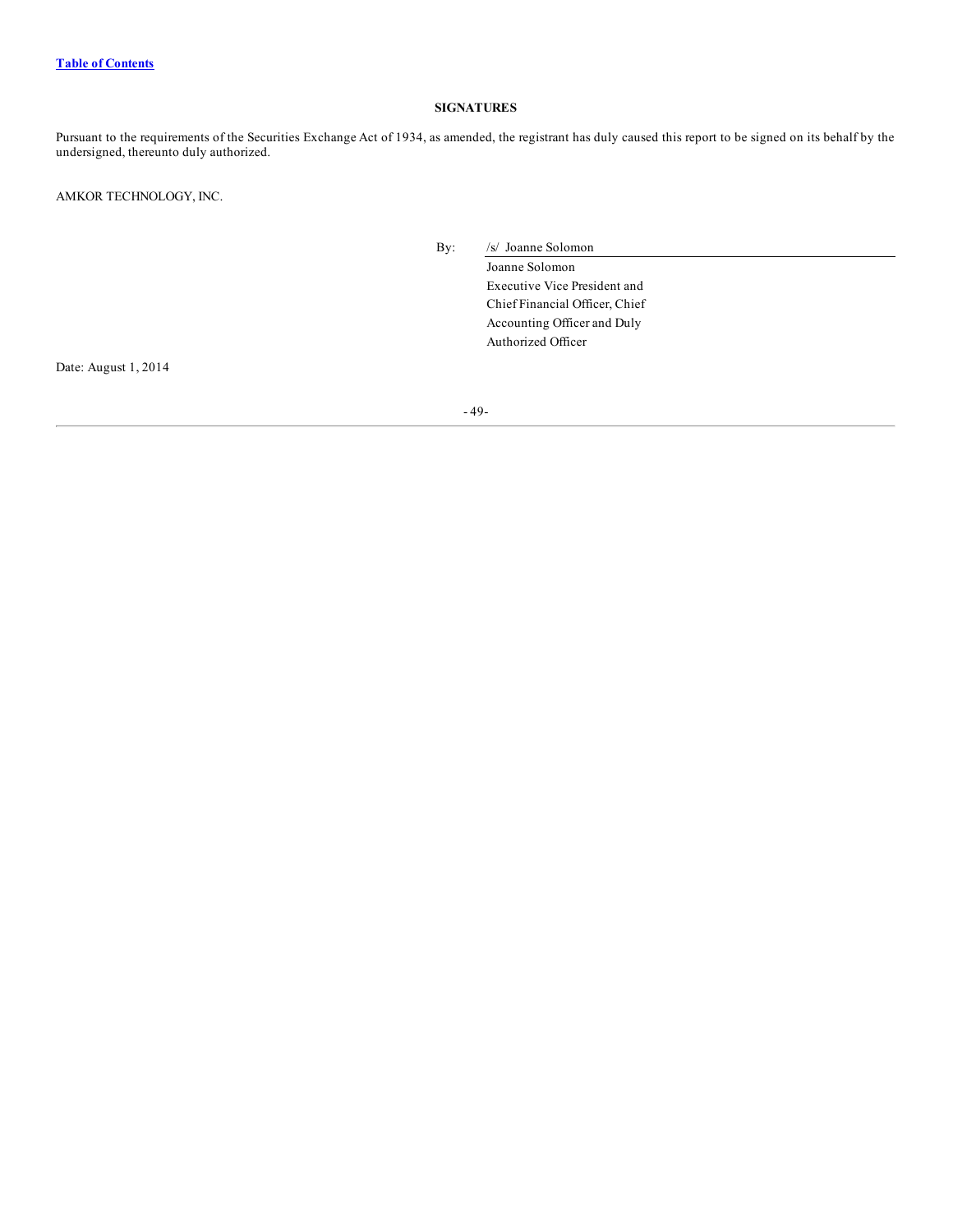# **EXHIBIT INDEX**

| <b>Exhibit</b><br>Number | <b>Description of Exhibit</b>                                                                                                                                                                                                                                   |
|--------------------------|-----------------------------------------------------------------------------------------------------------------------------------------------------------------------------------------------------------------------------------------------------------------|
|                          |                                                                                                                                                                                                                                                                 |
| 31.1                     | Certification of Stephen D. Kelley, President and Chief Executive Officer of Amkor Technology, Inc., pursuant to Rule 13a-14(a) under<br>the Securities Exchange Act of 1934, as adopted pursuant to Section 302 of the Sarbanes-Oxley Act of 2002.             |
| 31.2                     | Certification of Joanne Solomon, Executive Vice President and Chief Financial Officer of Amkor Technology, Inc., pursuant to Rule<br>13a-14(a) under the Securities Exchange Act of 1934, as adopted pursuant to Section 302 of the Sarbanes-Oxley Act of 2002. |
| 32                       | Certification of Chief Executive Officer and Chief Financial Officer pursuant to 18 U.S.C. Section 1350, as adopted pursuant to Section<br>906 of the Sarbanes-Oxley Act of 2002.                                                                               |
| 101.INS                  | <b>XBRL</b> Instance Document                                                                                                                                                                                                                                   |
| 101.SCH                  | <b>XBRL Taxonomy Extension Schema Document</b>                                                                                                                                                                                                                  |
| 101.CAL                  | <b>XBRL Taxonomy Extension Calculation Linkbase Document</b>                                                                                                                                                                                                    |
| 101.LAB                  | XBRL Taxonomy Extension Label Linkbase Document                                                                                                                                                                                                                 |
| 101.PRE                  | XBRL Taxonomy Extension Presentation Linkbase Document                                                                                                                                                                                                          |
| 101.DEF                  | <b>XBRL Taxonomy Extension Definition Linkbase Document</b>                                                                                                                                                                                                     |

- 50-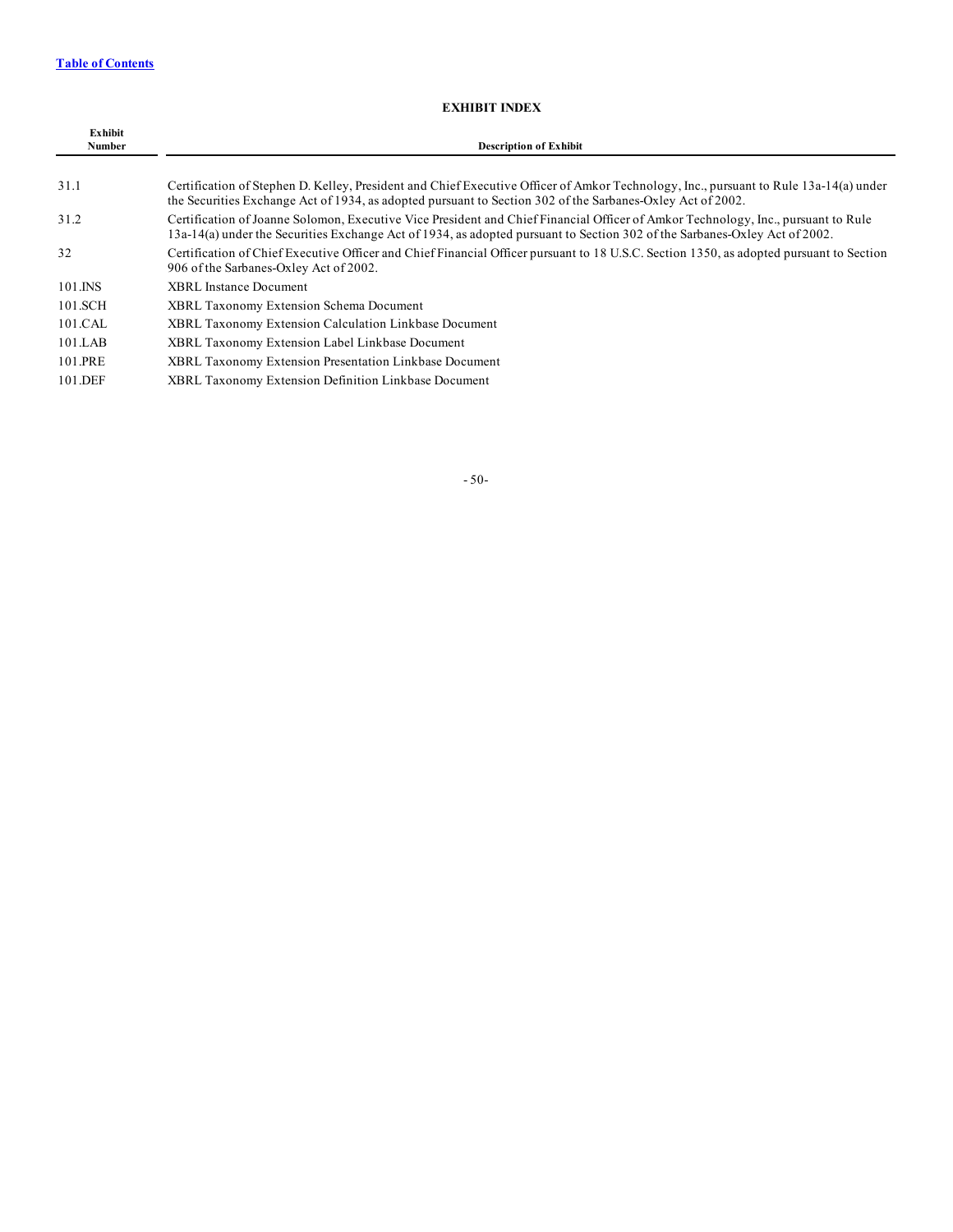# **SECTION 302 CERTIFICATION**

I, Stephen D. Kelley, certify that:

- 1. I have reviewed this Quarterly Report on Form 10-Q of Amkor Technology, Inc.;
- 2. Based on my knowledge, this report does not contain any untrue statement of a material fact or omit to state a material fact necessary to make the statements made, in light of the circumstances under which such statements were made, not misleading with respect to the period covered by this report;
- 3. Based on my knowledge, the financial statements, and other financial information included in this report, fairly present in all material respects the financial condition, results of operations and cash flows of the registrant as of, and for, the periods presented in this report;
- 4. The registrant's other certifying officer and I are responsible for establishing and maintaining disclosure controls and procedures (as defined in Exchange Act Rules 13a-15(e) and 15d-15(e)) and internal control over financial reporting (as defined in Exchange Act Rules 13a-15(f) and 15d-15(f)) for the registrant and have:
	- a) Designed such disclosure controls and procedures, or caused such disclosure controls and procedures to be designed under our supervision, to ensure that material information relating to the registrant, including its consolidated subsidiaries, is made known to us by others within those entities, particularly during the period in which this report is being prepared;
	- b) Designed such internal control over financial reporting, or caused such internal control over financial reporting to be designed under our supervision, to provide reasonable assurance regarding the reliability of financial reporting and the preparation of financial statements for external purposes in accordance with generally accepted accounting principles;
	- c) Evaluated the effectiveness of the registrant's disclosure controls and procedures and presented in this report our conclusions about the effectiveness of the disclosure controls and procedures, as of the end of the period covered by this report based on such evaluation; and
	- d) Disclosed in this report any change in the registrant's internal control over financial reporting that occurred during the registrant's most recent fiscal quarter (the registrant's fourth fiscal quarter in the case of an annual report) that has materially affected, or is reasonably likely to materially affect, the registrant's internal control over financial reporting; and
- 5. The registrant's other certifying officer and I have disclosed, based on our most recent evaluation of internal control over financial reporting, to the registrant's auditors and the audit committee of the registrant's board of directors (or persons performing the equivalent functions):
	- a) All significant deficiencies and material weaknesses in the design or operation of internal control over financial reporting which are reasonably likely to adversely affect the registrant's ability to record, process, summarize and report financial information; and
	- b) Any fraud, whether or not material, that involves management or other employees who have a significant role in the registrant's internal controls over financial reporting.

/s/ Stephen D. Kelley

Stephen D. Kelley President and Chief Executive Officer

August 1, 2014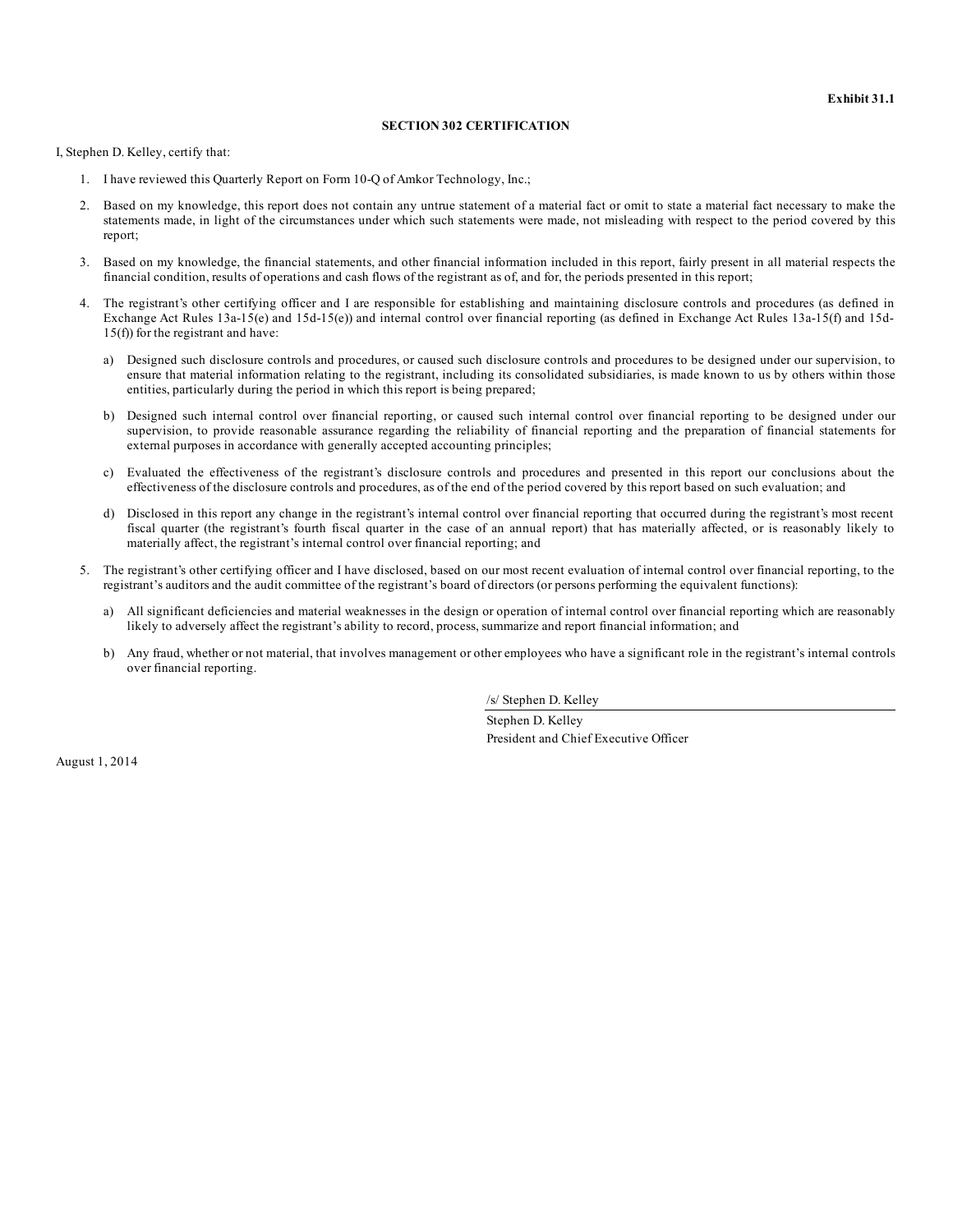# **SECTION 302 CERTIFICATION**

I, Joanne Solomon, certify that:

- 1. I have reviewed this Quarterly Report on Form 10-Q of Amkor Technology, Inc.;
- 2. Based on my knowledge, this report does not contain any untrue statement of a material fact or omit to state a material fact necessary to make the statements made, in light of the circumstances under which such statements were made, not misleading with respect to the period covered by this report;
- 3. Based on my knowledge, the financial statements, and other financial information included in this report, fairly present in all material respects the financial condition, results of operations and cash flows of the registrant as of, and for, the periods presented in this report;
- 4. The registrant's other certifying officer and I are responsible for establishing and maintaining disclosure controls and procedures (as defined in Exchange Act Rules 13a-15(e) and 15d-15(e)) and internal control over financial reporting (as defined in Exchange Act Rules 13a-15(f) and 15d-15(f)) for the registrant and have:
	- a) Designed such disclosure controls and procedures, or caused such disclosure controls and procedures to be designed under our supervision, to ensure that material information relating to the registrant, including its consolidated subsidiaries, is made known to us by others within those entities, particularly during the period in which this report is being prepared;
	- b) Designed such internal control over financial reporting, or caused such internal control over financial reporting to be designed under our supervision, to provide reasonable assurance regarding the reliability of financial reporting and the preparation of financial statements for external purposes in accordance with generally accepted accounting principles;
	- c) Evaluated the effectiveness of the registrant's disclosure controls and procedures and presented in this report our conclusions about the effectiveness of the disclosure controls and procedures, as of the end of the period covered by this report based on such evaluation; and
	- d) Disclosed in this report any change in the registrant's internal control over financial reporting that occurred during the registrant's most recent fiscal quarter (the registrant's fourth fiscal quarter in the case of an annual report) that has materially affected, or is reasonably likely to materially affect, the registrant's internal control over financial reporting; and
- 5. The registrant's other certifying officer and I have disclosed, based on our most recent evaluation of internal control over financial reporting, to the registrant's auditors and the audit committee of the registrant's board of directors (or persons performing the equivalent functions):
	- a) All significant deficiencies and material weaknesses in the design or operation of internal control over financial reporting which are reasonably likely to adversely affect the registrant's ability to record, process, summarize and report financial information; and
	- b) Any fraud, whether or not material, that involves management or other employees who have a significant role in the registrant's internal controls over financial reporting.

/s/ Joanne Solomon

Joanne Solomon Executive Vice President and Chief Financial Officer

August 1, 2014